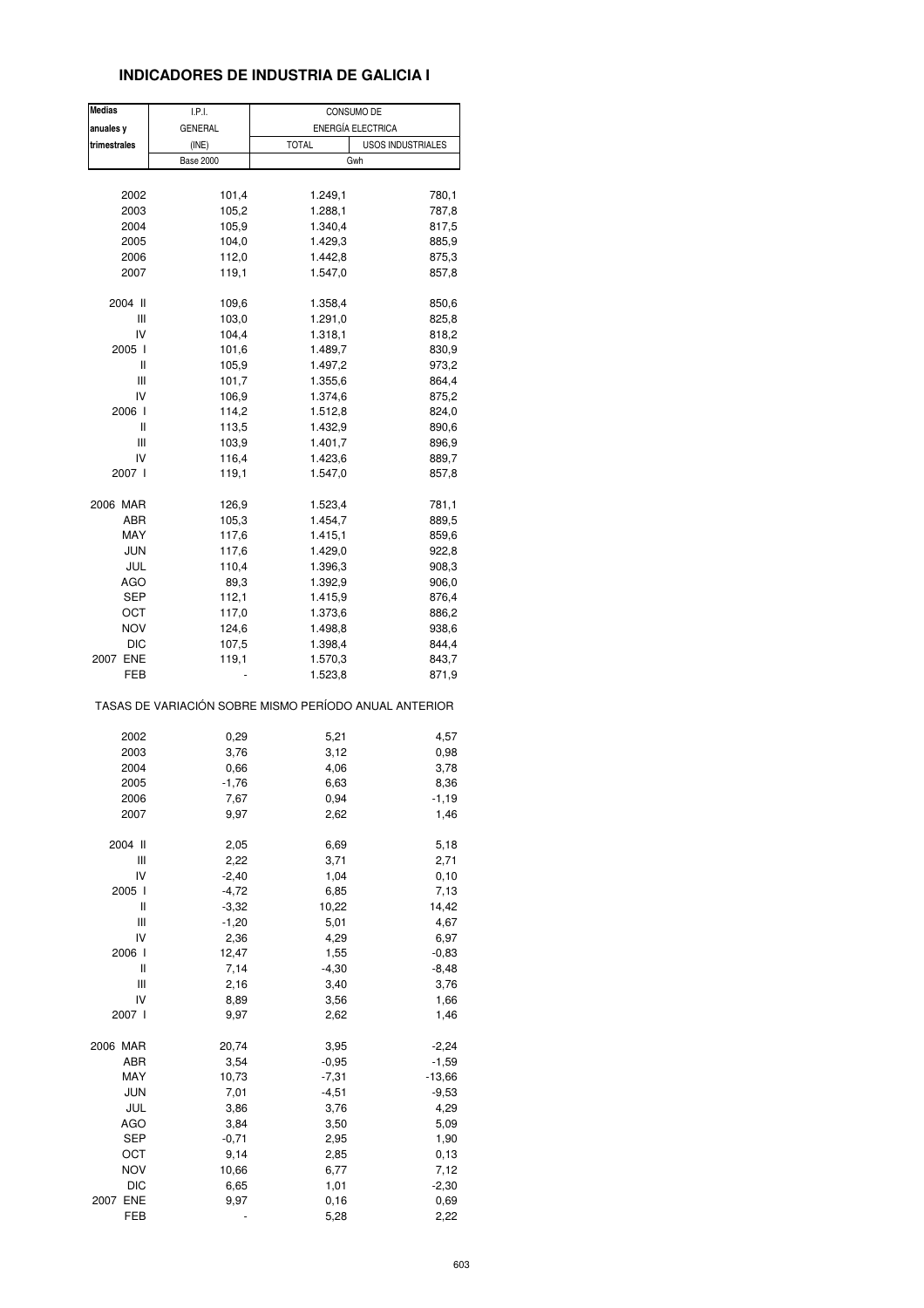## **INDICADORES DE INDUSTRIA DE GALICIA. II**

| <b>Medias</b>                      |               | ENCUESTA DE COYUNTURA INDUSTRIAL: TOTAL INDUSTRIA (1) |                  |               |                    |
|------------------------------------|---------------|-------------------------------------------------------|------------------|---------------|--------------------|
| anuales y                          | INDICADOR DE  | NIVEL CARTERA                                         | <b>TENDENCIA</b> | NIVEL         | <b>UTILIZACIÓN</b> |
| trimestrales                       | CLIMA INDUST. | <b>PEDIDOS</b>                                        | PRODUCCIÓN       | <b>STOCKS</b> | CAPACIDAD          |
|                                    |               | Saldo de respuestas                                   |                  |               | $\%$               |
|                                    |               |                                                       |                  |               |                    |
| 2002                               | 2,1           | 3                                                     | 4                | 0             | 83,5               |
| 2003                               | $-9,3$        | $-23$                                                 | $-1$             | 12            | 82,1               |
| 2004                               | $-5,3$        | $-10$                                                 | 9                | 5             | 81,6               |
| 2005                               | $-4,2$        | $-10$                                                 | 0                | 5             | 82,7               |
| 2006                               | 5,7           | 7                                                     | 11               | -6            | 83,9               |
| 2007                               |               | 18                                                    | 5                | 13            | 85,8               |
|                                    |               |                                                       |                  |               |                    |
| 2004 II                            | $-7,6$        | $-11$                                                 | 13               | 6             | 82,1               |
| Ш                                  | $-2,0$        | $\overline{c}$                                        | $-2$             | 1             | 82,8               |
| IV                                 | 0,3           | $-1$                                                  | 8                | 4             | 80,2               |
| 2005 l                             | $-2,7$        | $-25$                                                 | 12               | 3             | 78,9               |
| $\, \parallel$                     | $-5,3$        | $-18$                                                 | $-2$             | 1             | 82,6               |
| Ш                                  | $-5,6$        | $-1$                                                  | $-7$             | 5             | 83,1               |
| IV                                 | $-3,4$        | $\overline{\mathbf{c}}$                               | $-3$             | 9             | 86,2               |
| 2006                               | 1,1           | $-1$                                                  | 14               | -5            | 82,6               |
| Ш                                  | 5,9           | 4                                                     | 20               | $-7$          | 82,8               |
| $\ensuremath{\mathsf{III}}\xspace$ | 8,2           | 9                                                     | 9                | $-4$          | 83,7               |
| IV                                 | 8,7           | 16                                                    | 0                | -8            | 86,3               |
| 2007                               |               | 18                                                    | 5                | 13            | 85,8               |
| 2006 ABR                           | 4,7           | 4                                                     | 7                | -9            |                    |
| MAY                                | 6,1           | $-4$                                                  | 38               | -8            |                    |
| <b>JUN</b>                         | 6,9           | 11                                                    | 17               | $-5$          |                    |
| JUL                                | 7,6           | 1                                                     | 22               | $-10$         |                    |
| <b>AGO</b>                         | 8,1           | 8                                                     | 5                | 3             |                    |
| SEP                                | 8,7           | 19                                                    | 1                | -6            |                    |
| OCT                                | 8,8           | 10                                                    | -6               | $-15$         |                    |
| <b>NOV</b>                         | 8,5           | 22                                                    | -3               | 0             |                    |
| <b>DIC</b>                         |               | 17                                                    | 9                | -9            |                    |
| 2007 ENE                           | ä,            | 14                                                    | 9                | 16            |                    |
| FEB                                |               | 23                                                    | 1                | 9             |                    |
| <b>MAR</b>                         |               |                                                       |                  |               |                    |
|                                    |               | TASAS DE VARIACIÓN SOBRE MISMO PERÍODO ANUAL ANTERIOR |                  |               |                    |
|                                    |               |                                                       |                  |               |                    |
| 2002                               |               |                                                       |                  |               |                    |
| 2003<br>2004                       |               |                                                       |                  |               |                    |
| 2005                               |               |                                                       |                  |               |                    |
| 2006                               |               |                                                       |                  |               |                    |
| 2007                               |               |                                                       |                  |               |                    |
|                                    |               |                                                       |                  |               |                    |
| 2004 II                            |               |                                                       |                  |               |                    |
| Ш                                  |               |                                                       |                  |               |                    |
| IV                                 |               |                                                       |                  |               |                    |
| 2005 l                             |               |                                                       |                  |               |                    |
| Ш                                  |               |                                                       |                  |               |                    |
| Ш                                  |               |                                                       |                  |               |                    |
| IV                                 |               |                                                       |                  |               |                    |
| 2006                               |               |                                                       |                  |               |                    |
| $\mathsf{I}$                       |               |                                                       |                  |               |                    |
| Ш                                  |               |                                                       |                  |               |                    |
| IV                                 |               |                                                       |                  |               |                    |
| 2007 l                             |               |                                                       |                  |               |                    |
| 2006 ABR                           |               |                                                       |                  |               |                    |
| MAY                                |               |                                                       |                  |               |                    |
| <b>JUN</b>                         |               |                                                       |                  |               |                    |
| JUL                                |               |                                                       |                  |               |                    |
| <b>AGO</b>                         |               |                                                       |                  |               |                    |
| <b>SEP</b>                         |               |                                                       |                  |               |                    |
| OCT                                |               |                                                       |                  |               |                    |
| <b>NOV</b>                         |               |                                                       |                  |               |                    |
| <b>DIC</b>                         |               |                                                       |                  |               |                    |
| 2007 ENE                           |               |                                                       |                  |               |                    |
| FEB                                |               |                                                       |                  |               |                    |
| <b>MAR</b>                         |               |                                                       |                  |               |                    |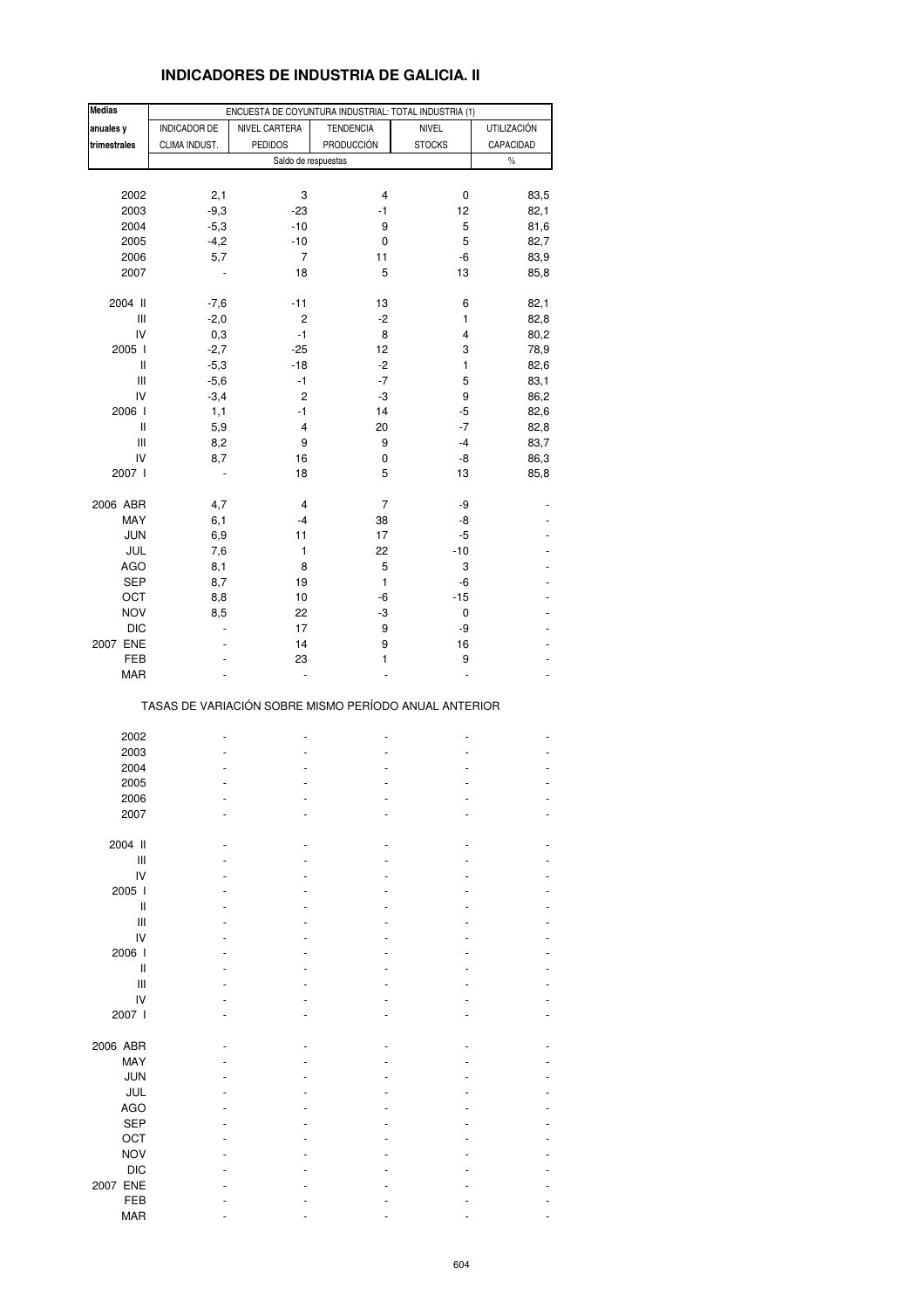| <b>Medias</b> |                    |                  | VISADOS: SUPERFICIE A CONSTRUIR |                 | LICENCIAS: SUPERFICIE A CONSTRUIR |                                                       |                           |                          |           |
|---------------|--------------------|------------------|---------------------------------|-----------------|-----------------------------------|-------------------------------------------------------|---------------------------|--------------------------|-----------|
| anuales y     | <b>TOTAL</b>       | <b>EDIFICIOS</b> | <b>SERVICIOS</b>                | <b>OTROS</b>    | <b>TOTAL</b>                      |                                                       | <b>RESIDENCIAL</b>        |                          | NO RESID. |
| trimestrales  |                    | <b>VIVIENDAS</b> | <b>COMERCIALES</b>              | <b>DESTINOS</b> |                                   | <b>TOTAL</b>                                          | <b>VIVIENDAS</b>          | COLECTIVOS               |           |
|               |                    |                  | Metros cuadrados                |                 |                                   |                                                       | Miles de metros cuadrados |                          |           |
|               |                    |                  |                                 |                 |                                   |                                                       |                           |                          |           |
| 2001          | 457.806            | 391.239          | 21.331                          | 45.236          | 424                               | 364                                                   | 358                       | 6                        | 59        |
| 2002          | 497.966            | 433.266          | 14.338                          | 50.362          | 459                               | 409                                                   | 401                       | 8                        | 50        |
| 2003          | 604.798            | 499.511          | 47.674                          | 57.613          | 460                               | 399                                                   | 386                       | 13                       | 61        |
|               |                    |                  |                                 |                 |                                   |                                                       |                           | $\overline{7}$           | 72        |
| 2004          | 597.057<br>652.575 | 525.803          | 19.011                          | 52.243          | 563                               | 491                                                   | 484                       |                          |           |
| 2005          |                    | 585.365          | 13.168                          | 54.042          | 682                               | 617                                                   | 612                       | 5                        | 65        |
| 2006          | 811.557            | 752.136          | 21.864                          | 37.557          | 569                               | 533                                                   | 532                       | 1                        | 37        |
| 2004 l        | 579.316            | 518.130          | 20.866                          | 40.320          | 595                               | 456                                                   | 455                       | 1                        | 139       |
| Ш             | 584.557            | 479.499          | 20.857                          | 84.201          | 524                               | 485                                                   | 471                       | 14                       | 39        |
| Ш             | 662.097            | 589.497          | 22.210                          | 50.390          | 567                               | 519                                                   | 511                       | 9                        | 47        |
| IV            | 562.256            | 516.085          | 12.109                          | 34.062          | 567                               | 503                                                   | 501                       | 3                        | 64        |
| 2005          | 569.697            | 537.101          | 3.321                           | 29.275          | 644                               | 556                                                   | 550                       | 6                        | 88        |
| Ш             | 666.281            | 573.777          | 29.556                          | 62.947          | 724                               | 658                                                   | 656                       | $\overline{\mathbf{c}}$  | 66        |
| Ш             | 712.637            | 650.119          | 8.263                           | 54.255          | 682                               | 619                                                   | 613                       | 6                        | 63        |
| IV            | 661.687            | 580.463          | 11.532                          | 69.692          | 678                               | 634                                                   | 629                       | 5                        | 44        |
| 2006          | 749.994            | 680.340          | 35.625                          | 34.029          | 484                               | 455                                                   | 454                       | 0                        | 29        |
| Ш             | 687.976            | 649.309          | 8.697                           | 29.971          | 541                               | 500                                                   | 499                       | 1                        | 41        |
| Ш             | 1.040.984          | 963.455          | 32.070                          | 45.459          | 684                               | 644                                                   | 642                       | 2                        | 39        |
| IV            | 767.274            | 715.441          | 11.063                          | 40.770          |                                   |                                                       |                           | ä,                       |           |
|               |                    |                  |                                 |                 |                                   |                                                       |                           |                          |           |
| 2006 ENE      | 725.781            | 678.479          | 30.171                          | 17.131          | 400                               | 382                                                   | 382                       | 0                        | 18        |
| FEB           | 622.735            | 557.982          | 20.513                          | 44.240          | 451                               | 430                                                   | 430                       | 0                        | 21        |
| MAR           | 901.467            | 804.558          | 56.192                          | 40.717          | 600                               | 552                                                   | 551                       | 1                        | 48        |
| ABR           | 604.884            | 580.349          | 9.567                           | 14.968          | 449                               | 400                                                   | 400                       | 0                        | 49        |
| MAY           | 711.768            | 655.038          | 10.435                          | 46.295          | 511                               | 478                                                   | 477                       | 1                        | 33        |
| JUN           | 747.277            | 712.539          | 6.088                           | 28.650          | 663                               | 621                                                   | 620                       | 1                        | 42        |
| JUL           | 858.688            | 738.726          | 56.903                          | 63.059          | 695                               | 646                                                   | 646                       | 0                        | 49        |
| AGO           | 938.761            | 881.360          | 23.562                          | 33.839          | 518                               | 474                                                   | 471                       | 3                        | 44        |
| SEP           | 1.325.502          | 1.270.278        | 15.746                          | 39.478          | 838                               | 813                                                   | 810                       | 3                        | 25        |
| OCT           | 911.479            | 868.342          | 4.641                           | 38.496          |                                   |                                                       |                           |                          |           |
| <b>NOV</b>    | 570.652            | 535.584          | 4.557                           | 30.511          |                                   |                                                       |                           |                          |           |
| <b>DIC</b>    | 819.692            | 742.398          | 23.991                          | 53.303          |                                   |                                                       |                           |                          |           |
|               |                    |                  |                                 |                 |                                   | TASAS DE VARIACIÓN SOBRE MISMO PERÍODO ANUAL ANTERIOR |                           |                          |           |
| 2001          |                    | $-11,44$         | $-29,10$                        |                 | $-20,24$                          | $-23,99$                                              |                           |                          | 14,26     |
|               | $-11,83$           |                  |                                 | $-4,49$         |                                   |                                                       | $-24,12$                  | $-15,29$                 |           |
| 2002          | 8,77               | 10,74            | $-32,78$                        | 11,33           | 8,28                              | 12,33                                                 | 11,86                     | 40,28                    | $-16,55$  |
| 2003          | 21,45              | 15,29            | 232,50                          | 14,40           | 0,20                              | $-2,44$                                               | $-3,62$                   | 53,47                    | 22,02     |
| 2004          | $-1,28$            | 5,26             | $-60, 12$                       | $-9,32$         | 22,51                             | 22,98                                                 | 25,34                     | $-47,74$                 | 19.42     |
| 2005          | 9,30               | 11,33            | $-30,73$                        | 3,44            | 21,11                             | 25,62                                                 | 26,41                     | $-30,86$                 | $-9,57$   |
| 2006          | 24,36              | 28,49            | 66,04                           | $-30,50$        | $-16,71$                          | $-12,80$                                              | $-12,31$                  | $-78,05$                 | $-49,62$  |
| 2004 l        | 9,80               | 10,82            | $-3,49$                         | 4,92            | 68,02                             | 47,05                                                 | 51,67                     | $-87,10$                 | 215,91    |
| Ш             | $-18,72$           | $-17,01$         | $-77,40$                        | 71,26           | 7,89                              | 5,74                                                  | 4,20                      | 104,76                   | 45,00     |
| Ш             | 17,31              | 26,12            | $-27,10$                        | $-24,26$        | 17,89                             | 40,74                                                 | 45,90                     | $-54,39$                 | $-57,61$  |
| IV            | $-7,52$            | 6,34             | $-73,86$                        | $-55,37$        | 9,38                              | 9,66                                                  | 12,85                     | $-82,61$                 | 7,26      |
| 2005 l        | $-1,66$            | 3,66             | $-84,08$                        | $-27,39$        | 8,23                              | 21,84                                                 | 20,88                     | 350,00                   | $-36,45$  |
| Ш             | 13,98              | 19,66            | 41,71                           | $-25,24$        | 38,23                             | 35,58                                                 | 39,35                     | $-88,37$                 | 71,55     |
| Ш             | 7,63               | 10,28            | $-62,80$                        | 7,67            | 20,41                             | 19,26                                                 | 20,10                     | $-30,77$                 | 33,10     |
| IV            | 17,68              | 12,47            | $-4,77$                         | 104,60          | 19,51                             | 26,03                                                 | 25,70                     | 87,50                    | $-31,77$  |
| 2006          | 31,65              | 26,67            | 972,73                          | 16,24           | $-24,94$                          | $-18,23$                                              | $-17,39$                  | $-94,44$                 | $-67,17$  |
| Ш             | 3,26               | 13,16            | $-70,58$                        | $-52,39$        | $-25,31$                          | $-24,06$                                              | $-23,97$                  | $-60,00$                 | $-37,69$  |
| Ш             | 46,07              | 48,20            | 288,12                          | $-16,21$        | 0,20                              | 4,04                                                  | 4,73                      | $-66,67$                 | $-37,57$  |
| IV            | 15,96              | 23,25            | $-4,06$                         | $-41,50$        |                                   |                                                       |                           |                          |           |
|               |                    |                  |                                 |                 |                                   |                                                       |                           |                          |           |
| 2006 ENE      | 34,71              | 35,04            |                                 | $-50,16$        | $-39,85$                          | $-30,55$                                              | $-30,29$                  |                          | $-84,35$  |
| FEB           | 20,99              | 12,85            | 532,14                          | 160,02          | $-18,59$                          | $-7,92$                                               | $-4,66$                   |                          | $-75,86$  |
| MAR           | 37,50              | 30,95            |                                 | 11,75           | $-15,97$                          | $-15,21$                                              | $-15,36$                  |                          | $-23,81$  |
| ABR           | 11,82              | 25,15            | $-42,66$                        | $-75,28$        | $-42,36$                          | $-45,95$                                              | $-45,80$                  | $\blacksquare$           | 25,64     |
| MAY           | 10,05              | 19,85            | $-61,69$                        | $-36,55$        | $-29,90$                          | $-30,12$                                              | $-30,16$                  | 0,00                     | $-26,67$  |
| JUN           | $-7,87$            | 0,21             | $-86,39$                        | $-48,22$        | $-0,30$                           | 12,91                                                 | 13,14                     | $-50,00$                 | $-63,48$  |
| JUL           | 12,58              | 2,56             | 225,90                          | 152,42          | 25,45                             | 38,33                                                 | 43,24                     | $\overline{\phantom{a}}$ | $-43,68$  |
| AGO           | 66,16              | 86,76            | 394,48                          | $-61,67$        | $-27,45$                          | $-27,19$                                              | $-27,65$                  | $\overline{\phantom{a}}$ | $-30,16$  |
| <b>SEP</b>    | 63,60              | 67,55            | 514,12                          | $-20,26$        | 7,57                              | 9,86                                                  | 9,76                      | 50,00                    | $-35,90$  |
| OCT           | 38,75              | 47,03            | 53,73                           | $-39,23$        |                                   |                                                       |                           |                          |           |
| <b>NOV</b>    | $-3,51$            | 15,82            | $-79,46$                        | $-71,42$        |                                   |                                                       |                           |                          |           |
| <b>DIC</b>    | 11,26              | 7,84             | 155,50                          | 36,85           |                                   |                                                       |                           |                          |           |

## **INDICADORES DE CONSTRUCCIÓN DE GALICIA. I**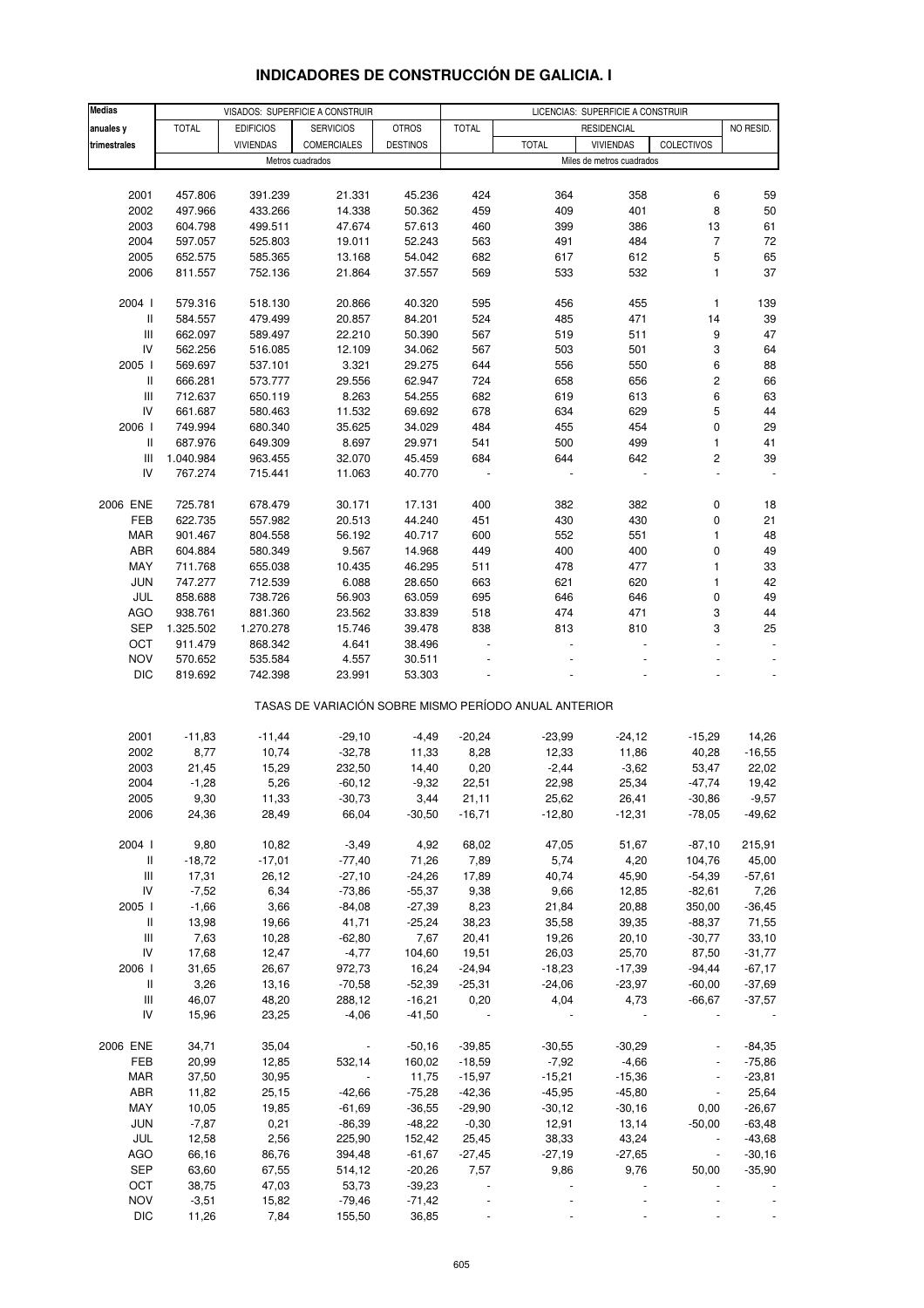| <b>Medias</b>                      |                 | VIVIENDAS VISADAS COLEGIO ARQUITECTOS TÉCNICOS |                |                                                       |                |                     |                | LICENCIAS MUNIC.: Nº DE VIVIENDAS |               |  |
|------------------------------------|-----------------|------------------------------------------------|----------------|-------------------------------------------------------|----------------|---------------------|----------------|-----------------------------------|---------------|--|
| anuales y                          | <b>TOTAL</b>    |                                                | OBRA NUEVA     |                                                       | Α              | A                   | <b>OBRA</b>    | REHABI-                           | DEMO-         |  |
| trimestrales                       |                 | <b>TOTAL</b>                                   | EDIF.VIV.      | OTROS EDIF.                                           | AMPLIAR        | <b>REFORMAR</b>     | <b>NUEVA</b>   | LITACIÓN                          | <b>LICIÓN</b> |  |
|                                    |                 |                                                |                |                                                       | Unidades       |                     |                |                                   |               |  |
|                                    |                 |                                                |                |                                                       |                |                     |                |                                   |               |  |
| 2001                               | 2.220           | 2.074                                          | 2.062          | 13                                                    | 57             | 89                  | 1.875          | 78                                | 80            |  |
| 2002                               | 2.467           | 2.271                                          | 2.250          | 21                                                    | 60             | 137                 | 2.066          | 58                                | 69            |  |
| 2003                               | 3.014           | 2.808                                          | 2.762          | 46                                                    | 66             | 140                 | 2.126          | 90                                | 88            |  |
| 2004                               | 3.082           | 2.892                                          | 2.876          | 16                                                    | 69             | 121                 | 2.709          | 108                               | 128           |  |
| 2005                               | 3.488           | 3.281                                          | 3.269          | 12                                                    | 65             | 143                 | 3.004          | 105                               | 108           |  |
| 2006                               | 4.530           | 4.363                                          | 4.363          | $\pmb{0}$                                             | 58             | 109                 | 3.083          | 99                                | 95            |  |
| 2004 l                             |                 |                                                | 2.843          |                                                       |                |                     |                | 94                                |               |  |
| Ш                                  | 3.060<br>2.821  | 2.863<br>2.613                                 | 2.608          | 20<br>5                                               | 54<br>63       | 143<br>145          | 2.508<br>2.613 | 113                               | 110<br>135    |  |
| $\ensuremath{\mathsf{III}}\xspace$ | 3.420           | 3.232                                          | 3.192          | 39                                                    | 67             | 121                 | 2.822          | 109                               | 132           |  |
| IV                                 | 3.028           | 2.862                                          | 2.861          | 1                                                     | 92             | 74                  | 2.891          | 114                               | 135           |  |
| 2005 l                             | 3.181           | 2.979                                          | 2.975          | 4                                                     | 72             | 130                 | 2.726          | 119                               | 110           |  |
| $\, \parallel$                     | 3.386           | 3.194                                          | 3.187          | $\overline{7}$                                        | 49             | 143                 | 2.527          | 95                                | 108           |  |
| $\ensuremath{\mathsf{III}}\xspace$ | 3.810           | 3.644                                          | 3.609          | 35                                                    | 58             | 109                 | 3.256          | 97                                | 98            |  |
| IV                                 | 3.575           | 3.305                                          | 3.304          | $\mathbf{1}$                                          | 80             | 191                 | 3.507          | 108                               | 116           |  |
| 2006                               | 4.171           | 4.023                                          | 4.022          | $\pmb{0}$                                             | 52             | 97                  | 2.585          | 149                               | 105           |  |
| $\, \parallel$                     | 3.835           | 3.632                                          | 3.632          | 0                                                     | 83             | 120                 | 2.799          | 67                                | 106           |  |
| $\ensuremath{\mathsf{III}}\xspace$ | 5.683           | 5.483                                          | 5.483          | 0                                                     | 62             | 138                 | 3.864          | 80                                | 76            |  |
| IV                                 | 4.429           | 4.316                                          | 4.316          | $\pmb{0}$                                             | 33             | 80                  |                |                                   |               |  |
|                                    |                 |                                                |                |                                                       |                |                     |                |                                   |               |  |
| 2006 ENE                           | 4.121           | 4.017                                          | 4.016          | $\mathbf{1}$                                          | 50             | 54                  | 1.982          | 189                               | 90            |  |
| FEB                                | 3.311           | 3.164                                          | 3.164<br>4.887 | 0                                                     | 55<br>51       | 92                  | 2.415<br>3.357 | 137                               | 105           |  |
| MAR<br>ABR                         | 5.082<br>3.474  | 4.887<br>3.257                                 | 3.256          | 0<br>$\mathbf{1}$                                     | 96             | 144<br>121          | 2.325          | 121<br>61                         | 120<br>85     |  |
| MAY                                | 3.826           | 3.637                                          | 3.637          | 0                                                     | 67             | 122                 | 2.709          | 65                                | 88            |  |
| <b>JUN</b>                         | 4.205           | 4.003                                          | 4.003          | 0                                                     | 86             | 116                 | 3.363          | 76                                | 144           |  |
| JUL                                | 4.423           | 4.208                                          | 4.208          | 0                                                     | 100            | 115                 | 3.892          | 104                               | 69            |  |
| AGO                                | 5.121           | 4.944                                          | 4.944          | 0                                                     | 35             | 142                 | 2.696          | 81                                | 72            |  |
| <b>SEP</b>                         | 7.504           | 7.297                                          | 7.297          | 0                                                     | 50             | 157                 | 5.004          | 54                                | 86            |  |
| OCT                                | 5.153           | 5.020                                          | 5.020          | 0                                                     | 31             | 102                 |                |                                   |               |  |
| <b>NOV</b>                         | 3.267           | 3.172                                          | 3.172          | 0                                                     | 34             | 61                  |                |                                   |               |  |
| <b>DIC</b>                         | 4.867           | 4.755                                          | 4.755          | 0                                                     | 35             | 77                  |                |                                   |               |  |
|                                    |                 |                                                |                | TASAS DE VARIACIÓN SOBRE MISMO PERÍODO ANUAL ANTERIOR |                |                     |                |                                   |               |  |
| 2001                               | $-13,78$        | $-13,46$                                       | $-12,62$       | $-66,22$                                              | $-26,65$       | $-11,55$            | $-24,84$       | $-12,68$                          | 11,45         |  |
| 2002                               | 11,10           | 9,47                                           | 9,13           | 65,13                                                 | 3,78           | 54,04               | 10,17          | $-24,95$                          | $-14,00$      |  |
| 2003                               | 22,17           | 23,67                                          | 22,78          | 119,52                                                | 10,78          | 2,20                | 2,91           | 54,44                             | 26,90         |  |
| 2004                               | 2,28            | 3,00                                           | 4,12           | $-64,25$                                              | 4,68           | $-13,31$            | 27,43          | 19,94                             | 45,63         |  |
| 2005                               | 13,17           | 13,42                                          | 13,66          | $-29,44$                                              | $-6,28$        | 18,25               | 10,90          | $-2,63$                           | $-15,34$      |  |
| 2006                               | 29,85           | 33,01                                          | 33,48          | -98,56                                                | $-11,08$       | $-24, 11$           | 8,68           | $-4,93$                           | $-9,58$       |  |
|                                    |                 |                                                |                |                                                       |                |                     |                |                                   |               |  |
| 2004 l                             | 12,56           | 10,68                                          | 11,40          | $-41,90$                                              | 46,36          | 50,35               | 52,73          | 55,80                             | 60,49         |  |
| $\, \parallel$                     | $-18,44$        | $-19,20$                                       | $-17,79$       | $-92,35$                                              | $-27,20$       | 4,81                | 6,38           | 42,26                             | 54,79         |  |
| Ш                                  | 22,62           | 24,14                                          | 24,70          | $-9,23$                                               | $-11,84$       | 10,64               | 44,36          | $-10,87$                          | 49,06         |  |
| IV<br>2005                         | $-1,93$<br>3,97 | 1,89<br>4,06                                   | 3,47<br>4,67   | $-96,99$<br>$-80,33$                                  | 43,75<br>34,78 | $-65,53$<br>$-9,53$ | 18,05<br>8,68  | 18,28<br>26,60                    | 25,86<br>0,61 |  |
| Ш                                  | 20,01           | 22,24                                          | 22,20          | 42,86                                                 | $-22,63$       | $-1,38$             | $-3,28$        | $-15,88$                          | $-19,55$      |  |
| $\ensuremath{\mathsf{III}}\xspace$ | 11,41           | 12,76                                          | 13,05          | $-11,02$                                              | $-13,93$       | $-10,44$            | 15,35          | $-11,28$                          | $-25,57$      |  |
| IV                                 | 18,06           | 15,47                                          | 15,50          | $-50,00$                                              | $-13,41$       | 157,66              | 21,29          | $-5,25$                           | $-14, 11$     |  |
| 2006                               | 31,12           | 35,02                                          | 35,19          | $-91,67$                                              | $-28,11$       | $-25,45$            | $-5,18$        | 25,21                             | $-4,83$       |  |
| Ш                                  | 13,26           | 13,74                                          | 13,96          | $-95,00$                                              | 69,39          | $-16,51$            | 10,75          | $-29,37$                          | $-2,46$       |  |
| $\ensuremath{\mathsf{III}}\xspace$ | 49,14           | 50,47                                          | 51,93          |                                                       | 6,94           | 26,99               | 18,69          | $-17,87$                          | $-22,79$      |  |
| IV                                 | 23,88           | 30,58                                          | 30,61          | $\blacksquare$                                        | $-58,16$       | $-58,04$            |                |                                   |               |  |
| 2006 ENE                           |                 | 51,58                                          | 52,18          | $-90,91$                                              | 28,21          | $-56,45$            | 10,05          | 220,34                            | 16,88         |  |
| FEB                                | 46,50<br>7,43   | 12,12                                          | 12,16          | $\overline{\phantom{a}}$                              | $-59,85$       | $-25,20$            | $-24,34$       | $-27,89$                          | $-27,08$      |  |
| MAR                                | 39,27           | 41,00                                          | 41,00          | ÷                                                     | 24,39          | 1,41                | 5,40           | 12,04                             | 9,09          |  |
| ABR                                | 17,64           | 15,91                                          | 16,29          | $-90,00$                                              | 128,57         | 19,80               | $-14, 11$      | $-50,00$                          | $-10,53$      |  |
| MAY                                | 17,51           | 19,25                                          | 19,44          |                                                       | 26,42          | $-20,26$            | 44,33          | $-21,69$                          | $-22,12$      |  |
| <b>JUN</b>                         | 6,48            | 7,58                                           | 7,72           |                                                       | 65,38          | $-34,09$            | 12,17          | $-6,17$                           | 23,08         |  |
| JUL                                | 4,02            | 3,93                                           | 6,67           |                                                       | 13,64          | 0,00                | 59,31          | 0,97                              | $-21,59$      |  |
| AGO                                | 91,65           | 93,05                                          | 93,13          |                                                       | $-14,63$       | 102,86              | $-18,92$       | 14,08                             | $-11,11$      |  |
| <b>SEP</b>                         | 66,50           | 68,83                                          | 68,83          |                                                       | 13,64          | 11,35               | 25,13          | $-53,85$                          | $-31,20$      |  |
| OCT                                | 46,23           | 56,24                                          | 56,24          |                                                       | $-31,11$       | $-61,65$            |                |                                   |               |  |
| <b>NOV</b>                         | 15,69           | 20,98                                          | 20,98          |                                                       | $-35,85$       | $-59,06$            |                |                                   |               |  |
| <b>DIC</b>                         | 11,17           | 16,54                                          | 16,60          |                                                       | $-75,18$       | $-50,96$            |                |                                   |               |  |

## **INDICADORES DE CONSTRUCCIÓN DE GALICIA. II**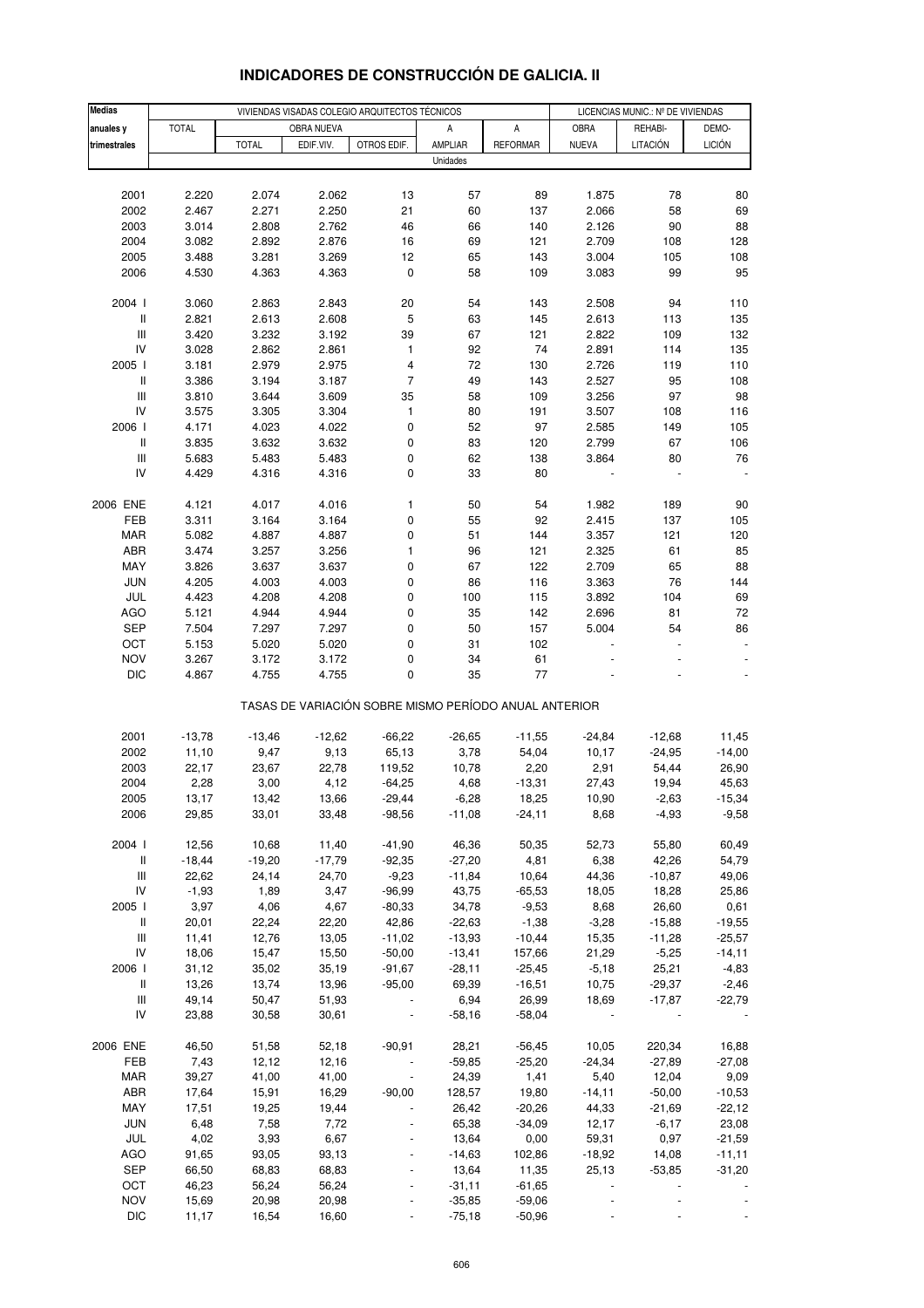| <b>Medias</b>                      |               |                             | VIVIENDAS (2)   |                   |                   |                          |               | PROYECTOS VISADOS                                     |                | CERTIFICAC.       | LIQUIDACIÓN       |
|------------------------------------|---------------|-----------------------------|-----------------|-------------------|-------------------|--------------------------|---------------|-------------------------------------------------------|----------------|-------------------|-------------------|
| anuales y                          |               | <b>INICIADAS</b>            |                 |                   | TERMINADAS        |                          |               | POR EL COLEGIO DE ARQUITECTOS                         |                | FIN DE OBRA       | <b>EJECUCIÓN</b>  |
| trimestrales                       | <b>TOTAL</b>  | <b>PROTEGIDAS</b>           | <b>LIBRES</b>   | <b>TOTAL</b>      | <b>PROTEGIDAS</b> | <b>LIBRES</b>            | <b>TOTAL</b>  | <b>PROTEGIDOS</b>                                     | <b>LIBRES</b>  | Nº VIVIENDAS      | MAT. OBRA         |
|                                    |               |                             |                 |                   | Unidades          |                          |               |                                                       |                | Unidades          | Miles €           |
|                                    |               |                             |                 |                   |                   |                          |               |                                                       |                |                   |                   |
| 2001                               | 2.561         | 306                         | 2.254           | 2.377             | 240               | 2.137                    | 2.653         | 231                                                   | 2.422          | 1.471             | 64.164            |
| 2002                               | 2.463         | 228                         | 2.234           | 2.697             | 212               | 2.485                    | 2.755         | 95                                                    | 2.660          | 1.727             | 78.580            |
| 2003                               | 3.100         | 403                         | 2.697           | 2.328             | 148               | 2.180                    | 3.248         | 235                                                   | 3.014          | 1.848             | 89.143            |
| 2004                               | 2.876         | 291                         | 2.585           | 2.696             | 251               | 2.445                    | 3.317         | 392                                                   | 2.926          | 1.985             | 101.423           |
| 2005                               | 3.200         | 222                         | 2.978           | 2.911             | 254               | 2.657                    | 3.908         | 326                                                   | 3.582          | 2.323             | 130.174           |
| 2006                               | 3.504         | 304                         | 3.200           | 2.734             | 298               | 2.436                    | 4.015         | 234                                                   | 3.781          | 2.222             | 126.781           |
|                                    |               |                             |                 |                   |                   |                          |               |                                                       |                |                   |                   |
| 2004 l                             | 2.819         | 139                         | 2.680           | 2.461             | 133               | 2.328                    | 3.298         | 463                                                   | 2.835          | 1.661             | 73.943            |
| Ш                                  | 2.851         | 299                         | 2.552           | 2.630             | 218               | 2.412                    | 3.084         | 458                                                   | 2.626          | 2.174             | 116.547           |
| $\ensuremath{\mathsf{III}}\xspace$ | 2.740         | 377                         | 2.363           | 2.823             | 407               | 2.416                    | 3.370         | 321                                                   | 3.049          | 2.086             | 110.533           |
| ${\sf IV}$                         | 3.094         | 350                         | 2.743           | 2.872             | 246               | 2.626                    | 3.517         | 324                                                   | 3.193          | 2.021             | 104.669           |
| 2005 l                             | 3.109         | 236                         | 2.873           | 2.341             | 153               | 2.188                    | 3.778         | 520                                                   | 3.258          | 1.804             | 96.248            |
| Ш                                  | 3.057         | 282                         | 2.775           | 3.132             | 282               | 2.850                    | 4.215         | 213                                                   | 4.001          | 2.752             | 146.391           |
| $\ensuremath{\mathsf{III}}\xspace$ | 3.685         | 289                         | 3.396           | 3.247             | 242               | 3.005                    | 3.627         | 271                                                   | 3.356          | 2.206             | 128.154           |
| IV                                 | 2.950         | 82                          | 2.868           | 2.925             | 339               | 2.586                    | 4.012         | 301                                                   | 3.711          | 2.527             | 149.903           |
| 2006                               | 3.415         | 281                         | 3.134           | 2.724             | 285               | 2.439                    | 4.628         | 289                                                   | 4.340          | 2.125             | 130.866           |
| II                                 | 4.086         | 468                         | 3.618           | 2.544             | 291               | 2.253                    | 4.283         | 279                                                   | 4.004          | 2.269             | 129.781           |
| $\ensuremath{\mathsf{III}}\xspace$ | 3.011         | 163                         | 2.848           | 2.933             | 319               | 2.615                    | 5.785         | 315                                                   | 5.470          | 2.229             | 119.178           |
| IV                                 |               | ÷,                          |                 |                   | $\overline{a}$    | $\ddot{\phantom{1}}$     | 1.363         | 52                                                    | 1.311          | 2.264             | 127.298           |
|                                    |               |                             |                 |                   |                   |                          |               |                                                       |                |                   |                   |
| 2006 ENE                           | 2.804         | 0                           | 2.804           | 2.128             | 333               | 1.795                    | 3.681         | 296                                                   | 3.385          | 1.937             | 138.313           |
| FEB                                | 2.897         | $\pmb{0}$                   | 2.897           | 2.816             | 90                | 2.726                    | 3.968         | 333                                                   | 3.635          | 1.624             | 104.299           |
| <b>MAR</b>                         | 4.544         | 842                         | 3.702           | 3.229             | 432               | 2.797                    | 6.236         | 237                                                   | 5.999          | 2.814             | 149.987           |
| ABR                                | 3.192         | 362                         | 2.830           | 2.255             | 104               | 2.151                    | 3.816         | 337                                                   | 3.479          | 1.684             | 104.995           |
| MAY                                | 3.521         | 541                         | 2.980           | 2.830             | 453               | 2.377                    | 4.200         | 162                                                   | 4.038          | 2.557             | 137.911           |
| JUN                                | 5.546         | 502                         | 5.044           | 2.548             | 317               | 2.231                    | 4.832         | 338                                                   | 4.494          | 2.567             | 146.438           |
| JUL                                | 2.793         | 186                         | 2.607           | 3.180             | 319               | 2.861                    | 4.446         | 528                                                   | 3.918          | 2.173             | 123.315           |
| AGO                                | 2.981         | 194                         | 2.787           | 2.668             | 261               | 2.407                    | 4.467         | 177                                                   | 4.290          | 2.655             | 136.144           |
| SEP                                | 3.259         | 109                         | 3.150           | 2.952             | 376               | 2.576                    | 8.442         | 239                                                   | 8.203          | 1.860             | 98.075            |
| OCT                                |               | L.                          |                 |                   |                   |                          | 951           | 48                                                    | 903            | 2.418             | 134.039           |
| <b>NOV</b>                         |               |                             |                 |                   |                   | $\overline{a}$           | 1.252         | 95                                                    | 1.157          | 2.111             | 116.670           |
| <b>DIC</b>                         |               |                             |                 |                   |                   |                          | 1.886         | 12                                                    | 1.874          | 2.263             | 131.187           |
|                                    |               |                             |                 |                   |                   |                          |               | TASAS DE VARIACIÓN SOBRE MISMO PERÍODO ANUAL ANTERIOR |                |                   |                   |
|                                    |               |                             |                 |                   |                   |                          |               |                                                       |                |                   |                   |
| 2001                               | $-3,32$       | 20,95                       | $-5,89$         | 15,83             | 3,27              | 17,44                    | $-9,85$       | 26,89                                                 | $-12,27$       | 14,41             | 14,70             |
| 2002                               | $-3,83$       | $-25,51$                    | $-0,88$         | 13,45             | $-11,71$          | 16,28                    | 3,82          | $-58,84$                                              | 9,79           | 17,40             | 22,47             |
| 2003                               | 25,89         | 76,45                       | 20,72           | $-13,68$          | $-30,26$          | $-12,27$                 | 17,92         | 146,84                                                | 13,32          | 7,00              | 13,44             |
| 2004                               | $-7,23$       | $-27,66$                    | $-4,18$         | 15,82             | 69,92             | 12,15                    | 2,12          | 67,02                                                 | $-2,93$        | 7,44              | 13,78             |
| 2005                               | 11,28         | $-23,74$                    | 15,23           | 7,97              | 1,30              | 8,66                     | 17,80         | $-16,72$                                              | 22,43          | 16,98             | 28,35             |
| 2006                               | 6,71          | 13,10                       | 6,14            | $-5,94$           | 32,14             | $-9,15$                  | 2,74          | $-28,41$                                              | 5,57           | $-4,33$           | $-2,61$           |
|                                    |               |                             |                 |                   |                   |                          |               |                                                       |                |                   |                   |
| 2004 l                             | $-4,19$       | $-61,97$                    | 3,98            | 2,76              | 206,92            | $-1,01$                  | 26,27         | $\sim$                                                | 8,86           | $-3,24$           | $-9,48$           |
| Ш                                  | 0,58          | $-39,04$                    | 8,87            | $-6,61$           | $-7,24$           | $-6,55$                  | $-8,16$       | 597,97                                                | $-20,25$       | 15,15             | 23,51             |
| Ш<br>${\sf IV}$                    | $-14,62$      | 53,25                       | $-20,26$        | 40,67             | 159,24            | 30,61                    | $-8,32$       | $-28,43$                                              | $-5,52$        | 17,54             | 38,09             |
| 2005                               | $-9,37$       | $-31,22$<br>69,95           | $-5,54$<br>7,21 | 37,07<br>$-4,86$  | 58,03<br>15,29    | 35,39<br>$-6,01$         | 5,06<br>14,56 | $-22,05$<br>12,24                                     | 8,90           | 0,41<br>8,65      | 4,17<br>30,16     |
| Ш                                  | 10,30         |                             |                 |                   |                   |                          |               |                                                       | 14,93          |                   |                   |
| Ш                                  | 7,22<br>34,47 | $-5,79$<br>$-23,43$         | 8,75<br>43,71   | 19,12<br>14,99    | 29,56<br>$-40,54$ | 18,17<br>24,35           | 36,65<br>7,62 | $-53,45$<br>$-15,66$                                  | 52,37<br>10,07 | 26,62<br>5,75     | 25,61<br>15,94    |
|                                    |               |                             |                 |                   |                   |                          |               |                                                       |                |                   |                   |
| IV                                 | $-4,63$       | $-76,50$                    | 4,54            | 1,86              | 37,94             | $-1,52$                  | 14,09         | $-7,20$                                               | 16,25          | 25,06             | 43,22             |
| 2006  <br>Ш                        | 9,84<br>33,66 | 19,09<br>66,08              | 9,08<br>30,36   | 16,37<br>$-18,77$ | 85,87<br>3,31     | 11,50<br>$-20,96$        | 22,52<br>1,61 | $-44,45$<br>30,78                                     | 33,20<br>0,06  | 17,77<br>$-17,55$ | 35,97<br>$-11,35$ |
| Ш                                  | $-18,29$      | $-43,53$                    | $-16, 14$       | $-9,65$           | 31,68             | $-12,98$                 | 59,51         | 16,11                                                 | 63,02          | 1,04              | $-7,00$           |
| IV                                 |               |                             |                 |                   |                   | $\overline{\phantom{a}}$ | $-66,03$      | $-82,82$                                              | $-64,67$       | $-10,41$          | $-15,08$          |
|                                    |               |                             |                 |                   |                   |                          |               |                                                       |                |                   |                   |
| 2006 ENE                           | 4,47          | $\overline{\phantom{a}}$    | 13,80           | 3,91              | 64,85             | $-2,76$                  | 29,66         | $-18,23$                                              | 36,66          | 7,25              | 40,18             |
| FEB                                | $-13,32$      | $\mathcal{L}_{\mathcal{A}}$ | $-7,30$         | 30,37             | $-31,30$          | 34,35                    | 6,84          | $-26,16$                                              | 11,40          | $-10,38$          | 15,88             |
| <b>MAR</b>                         | 37,66         | 211,85                      | 22,14           | 14,71             | 240,16            | 4,06                     | 30,46         | $-68,23$                                              | 48,71          | 56,77             | 49,88             |
| ABR                                | 33,33         | 27,46                       | 34,12           | $-24,81$          | $-66,12$          | $-20,10$                 | $-1,50$       | 203,60                                                | $-7,55$        | $-19,62$          | $-8,15$           |
| MAY                                | 12,96         | 47,81                       | 8,32            | $-4,59$           | 216,78            | $-15,80$                 | $-4,72$       | $-11,48$                                              | $-4,43$        | $-15,28$          | $-14,34$          |
| <b>JUN</b>                         | 51,49         | 156,12                      | 45,57           | $-25,76$          | $-19,95$          | $-26,52$                 | 10,77         | $-2,31$                                               | 11,90          | $-18,35$          | $-10,64$          |
| JUL                                | $-21,72$      | $-52,67$                    | $-17,89$        | $-18,50$          | 24,61             | $-21,53$                 | 6,90          | 279,86                                                | $-2,54$        | $-8,77$           | $-15,91$          |
| <b>AGO</b>                         | $-21,35$      | 0,00                        | $-22,50$        | $-3,40$           | 605,41            | $-11,67$                 | 8,34          | $-43,81$                                              | 12,66          | 46,77             | 35,63             |
| SEP                                | $-11,85$      | $-60,93$                    | $-7,84$         | $-4,03$           | $-13,16$          | $-2,53$                  | 224,94        | $-33,43$                                              | 266,37         | $-23,39$          | $-28,64$          |
| OCT                                |               |                             |                 |                   |                   | $\blacksquare$           | $-73,83$      | $-85,32$                                              | $-72,69$       | $-5,84$           | $-0,08$           |
| <b>NOV</b>                         |               |                             |                 |                   |                   | $\blacksquare$           | $-66,35$      | $-66,55$                                              | $-66,34$       | $-20,34$          | $-27,66$          |
| <b>DIC</b>                         |               |                             |                 |                   |                   |                          | $-59,71$      | $-95,88$                                              | $-57,31$       | $-4,23$           | $-14,97$          |

## **INDICADORES DE CONSTRUCCIÓN DE GALICIA. III**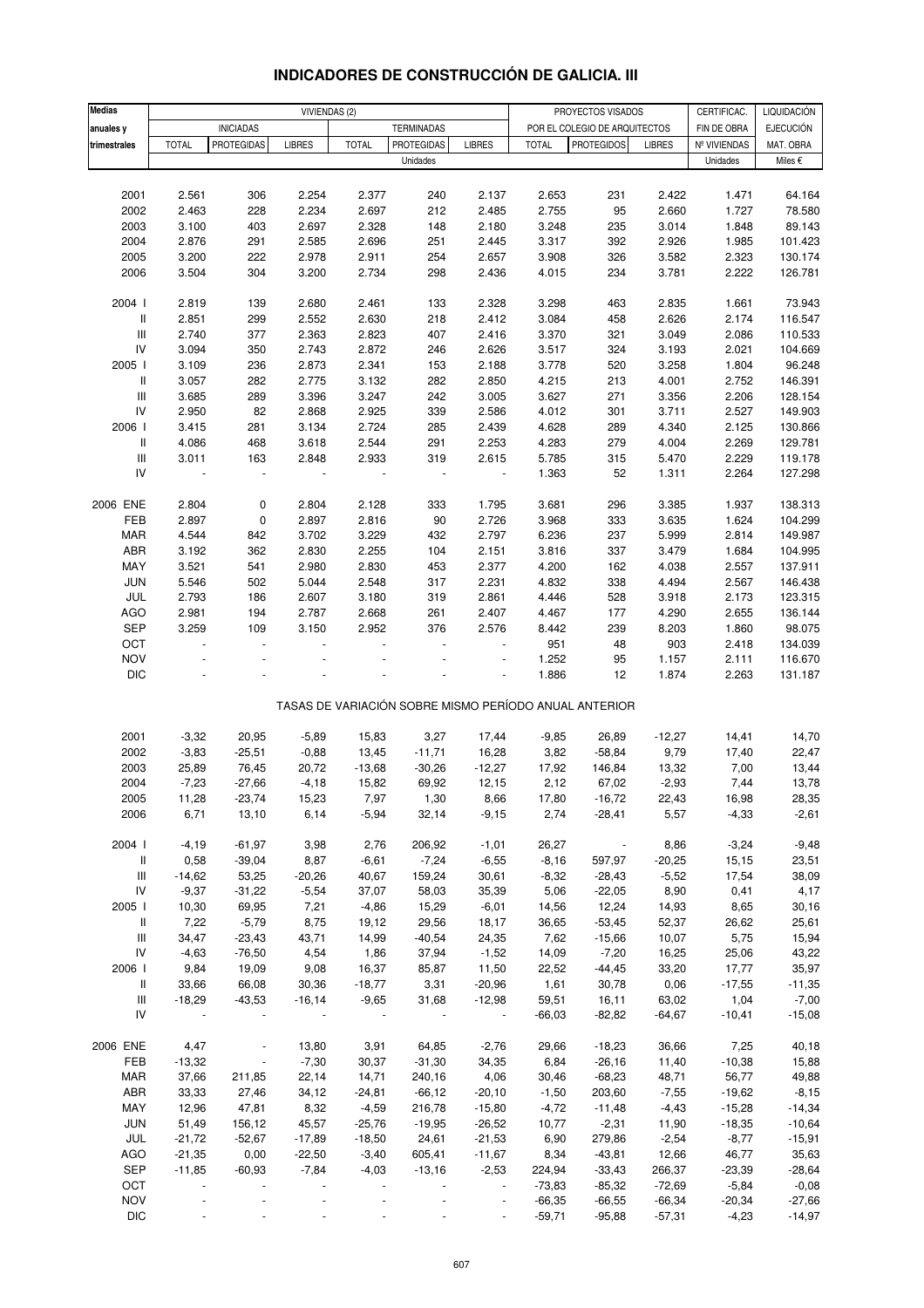| <b>Medias</b>     | CONSUMO        |                                                       | LICITACIÓN OFICIAL (SEOPAN) |                  |                  | LICITACIÓN OFICIAL (FOMENTO) |                  |
|-------------------|----------------|-------------------------------------------------------|-----------------------------|------------------|------------------|------------------------------|------------------|
| anuales y         | DE             | <b>TOTAL</b>                                          | EDIFICACIÓN                 | OBRA CIVIL       | <b>TOTAL</b>     | <b>EDIFICACIÓN</b>           | INGENIERÍA       |
| trimestrales      | CEMENTO (4)    |                                                       |                             |                  |                  |                              | <b>CIVIL</b>     |
|                   | Toneladas      |                                                       |                             |                  | Miles €          |                              |                  |
|                   |                |                                                       |                             |                  |                  |                              |                  |
| 2002              | 230.258        | 109.788,9                                             | 29.895,0                    | 79.893,9         | 99.092           | 33.642                       | 65.449           |
| 2003              | 242.906        | 137.984,7                                             | 34.718,3                    | 103.266,4        | 122.037          | 25.623                       | 96.413           |
| 2004              | 232.819        | 214.749,8                                             | 29.003,0                    | 185.746,9        | 191.100          | 17.474                       | 173.627          |
| 2005              | 230.288        | 187.501,8                                             | 44.406,5                    | 143.095,3        | 146.624          | 30.382                       | 116.243          |
| 2006              | 214.293        | 207.524,4                                             | 35.998,1                    | 171.526,3        | 187.774          | 25.974                       | 161.800          |
| 2007              |                | 351.254,0                                             | 21.984,0                    | 329.270,0        |                  |                              |                  |
| 2004 II           | 255.610        | 85.962,6                                              | 38.409,4                    | 47.553,3         | 67.971           | 19.880                       | 48.092           |
| Ш                 | 257.112        | 92.745,4                                              | 24.018,8                    | 68.726,6         | 80.525           | 21.095                       | 59.430           |
| IV                | 192.460        | 182.547,7                                             | 23.741,2                    | 158.806,6        | 140.225          | 20.534                       | 119.691          |
| 2005 l            | 204.735        | 113.192,3                                             | 10.712,3                    | 102.480,0        | 82.164           | 9.493                        | 72.672           |
| $\, \parallel$    | 251.402        | 273.116,3                                             | 102.058,7                   | 171.057,7        | 209.189          | 64.005                       | 145.184          |
| $\mathsf{III}$    | 252.406        | 298.232,3                                             | 40.538,3                    | 257.694,0        | 240.878          | 31.249                       | 209.629          |
| IV                | 212.611        | 65.466,3                                              | 24.316,7                    | 41.149,7         | 54.266           | 16.780                       | 37.486           |
| 2006              | 231.297        | 114.568,3                                             | 16.304,0                    | 98.264,3         | 135.914          | 8.462                        | 127.452          |
| Ш                 | 258.560        | 192.300,0                                             | 31.959,7                    | 160.340,3        | 178.507          | 27.833                       | 150.675          |
| Ш                 | 122.387        | 305.839,0                                             | 51.788,7                    | 254.050,3        | 238.615          | 26.838                       | 211.777          |
| IV                |                | 217.390,3                                             | 43.940,0                    | 173.450,3        | 198.057          | 40.762                       | 157.295          |
| 2007 I            |                | 351.254,0                                             | 21.984,0                    | 329.270,0        |                  |                              |                  |
| 2006 FEB          | 198.982        | 61.913,0                                              | 21.814,0                    | 40.099,0         | 46.351           | 12.065                       | 34.286           |
| <b>MAR</b>        | 258.211        | 43.635,0                                              | 19.619,0                    | 24.016,0         | 58.313           | 9.135                        | 49.178           |
| ABR               | 224.332        | 142.055,0                                             | 54.254,0                    | 87.801,0         | 126.782          | 47.425                       | 79.358           |
| MAY               | 268.112        | 127.409,0                                             | 24.184,0                    | 103.225,0        | 120.233          | 19.637                       | 100.596          |
| <b>JUN</b>        | 283.235        | 307.436,0                                             | 17.441,0                    | 289.995,0        | 288.507          | 16.437                       | 272.070          |
| JUL               | 244.773        | 95.017,0                                              | 12.282,0                    | 82.735,0         | 93.663           | 11.597                       | 82.066           |
| <b>AGO</b>        | ÷,             | 698.911,0                                             | 87.412,0                    | 611.499,0        | 516.548          | 21.728                       | 494.820          |
| <b>SEP</b>        | $\frac{1}{2}$  | 123.589,0                                             | 55.672,0                    | 67.917,0         | 105.635          | 47.190                       | 58.445           |
| OCT               |                | 138.227,0                                             | 41.295,0                    | 96.932,0         | 111.211          | 34.834                       | 76.377           |
| <b>NOV</b>        | $\blacksquare$ | 199.411,0                                             | 51.547,0                    | 147.864,0        | 186.019          | 53.814                       | 132.205          |
| <b>DIC</b>        | $\blacksquare$ | 314.533,0                                             | 38.978,0                    | 275.555,0        | 296.942          | 33.639                       | 263.303          |
| 2007 ENE          |                | 351.254,0                                             | 21.984,0                    | 329.270,0        |                  |                              |                  |
|                   |                | TASAS DE VARIACIÓN SOBRE MISMO PERÍODO ANUAL ANTERIOR |                             |                  |                  |                              |                  |
| 2002              | 1,59           | 25,99                                                 | $-14,37$                    | 52,97            | 20,03            | 32,51                        | 14,48            |
| 2003              | 5,49           | 25,68                                                 | 16,13                       | 29,25            | 23,16            | $-23,84$                     | 47,31            |
| 2004              | $-4, 15$       | 55,63                                                 | $-16,46$                    | 79,87            | 56,59            | -31,81                       | 80,09            |
| 2005              | $-1,09$        | $-12,69$                                              | 53,11                       | $-22,96$         | $-23,27$         | 73,87                        | $-33,05$         |
| 2006              | -7,69          | 10,68                                                 | -18,94                      | 19,87            | 28,06            | -14,51                       | 39,19            |
| 2007              |                | 47,49                                                 | 193,94                      | 42,74            |                  |                              |                  |
| 2004 II           | 1,91           | $-54,92$                                              | 12,46                       | $-69,62$         | $-63,00$         | $-31,75$                     | $-68,89$         |
| Ш                 | $-4,59$        | $-19,39$                                              | $-38,37$                    | $-9,66$          | $-22,60$         | $-50,86$                     | $-2,75$          |
| IV                | $-18,70$       | 13,60                                                 | $-33,72$                    | 27,18            | 7,20             | 69,04                        | 0,86             |
| 2005              | $-9,45$        | $-77,26$                                              | $-64,10$                    | $-78,10$         | $-82,73$         | 13,20                        | $-84,45$         |
| Ш                 | $-1,65$        | 217,72                                                | 165,71                      | 259,72           | 207,76           | 221,96                       | 201,89           |
| Ш                 | $-1,83$        | 221,56                                                | 68,78                       | 274,96           | 199,13           | 48,13                        | 252,73           |
| IV                | 10,47          | $-64,14$                                              | 2,42                        | $-74,09$         | $-61,30$         | $-18,28$                     | $-68,68$         |
| 2006              | 12,97          | 1,22                                                  | 52,20                       | $-4, 11$         | 65,42            | $-10,86$                     | 75,38            |
| Ш                 | 2,85           | $-29,59$                                              | $-68,69$                    | $-6,27$          | $-14,67$         | $-56,51$                     | 3,78             |
| Ш                 | $-49,92$       | 2,55                                                  | 27,75                       | $-1,41$          | $-0,94$          | $-14,11$                     | 1,02             |
| IV<br>2007        |                | 232,06<br>47,49                                       | 80,70<br>193,94             | 321,51<br>42,74  | 264,97           | 142,93                       | 319,61           |
|                   |                |                                                       |                             |                  |                  |                              |                  |
| 2006 FEB          | 7,22           | 3,09                                                  | 69,56                       | $-15,03$         | $-36,34$         | $-5,01$                      | $-42,96$         |
| MAR               | 14,71          | $-78,07$                                              | 31,50                       | $-86,95$         | $-37,65$         | $-16,49$                     | $-40,45$         |
| ABR               | $-7,58$        | $-48,38$                                              | $-58,93$                    | $-38,63$         | $-21,29$         | 40,52                        | $-37,67$         |
| MAY               | 10,20          | $-17,16$                                              | $-59,14$                    | 9,10             | $-46,95$         | $-86,49$                     | 23,80            |
| <b>JUN</b>        | 5,61           | $-21,24$                                              | $-84,82$                    | 5,26             | 20,27            | 27,44                        | 19,86            |
| JUL               | 1,44           | $-54,57$                                              | $-59,12$                    | $-53,80$         | 31,21            | $-17,76$                     | 43,26            |
| <b>AGO</b>        |                | 24,58                                                 | 17,28                       | 25,70            | 1,62             | $-38,02$                     | 4,56             |
| <b>SEP</b>        |                | $-0,76$                                               | 226,71                      | $-36,82$         | $-26, 10$        | 5,83                         | $-40,58$         |
| OCT<br><b>NOV</b> |                | 227,75<br>246,05                                      | 85,86<br>75,59              | 385,73<br>423,08 | 201,21<br>443,42 | 111,60                       | 273,32<br>600,87 |
|                   |                |                                                       |                             |                  |                  | 250,17                       |                  |

# **INDICADORES DE CONSTRUCCIÓN DE GALICIA. IV**

DIC - 225,60 82,35 266,31 224,01 81,74 260,02 2007 ENE - 47,49 193,94 42,74 - - -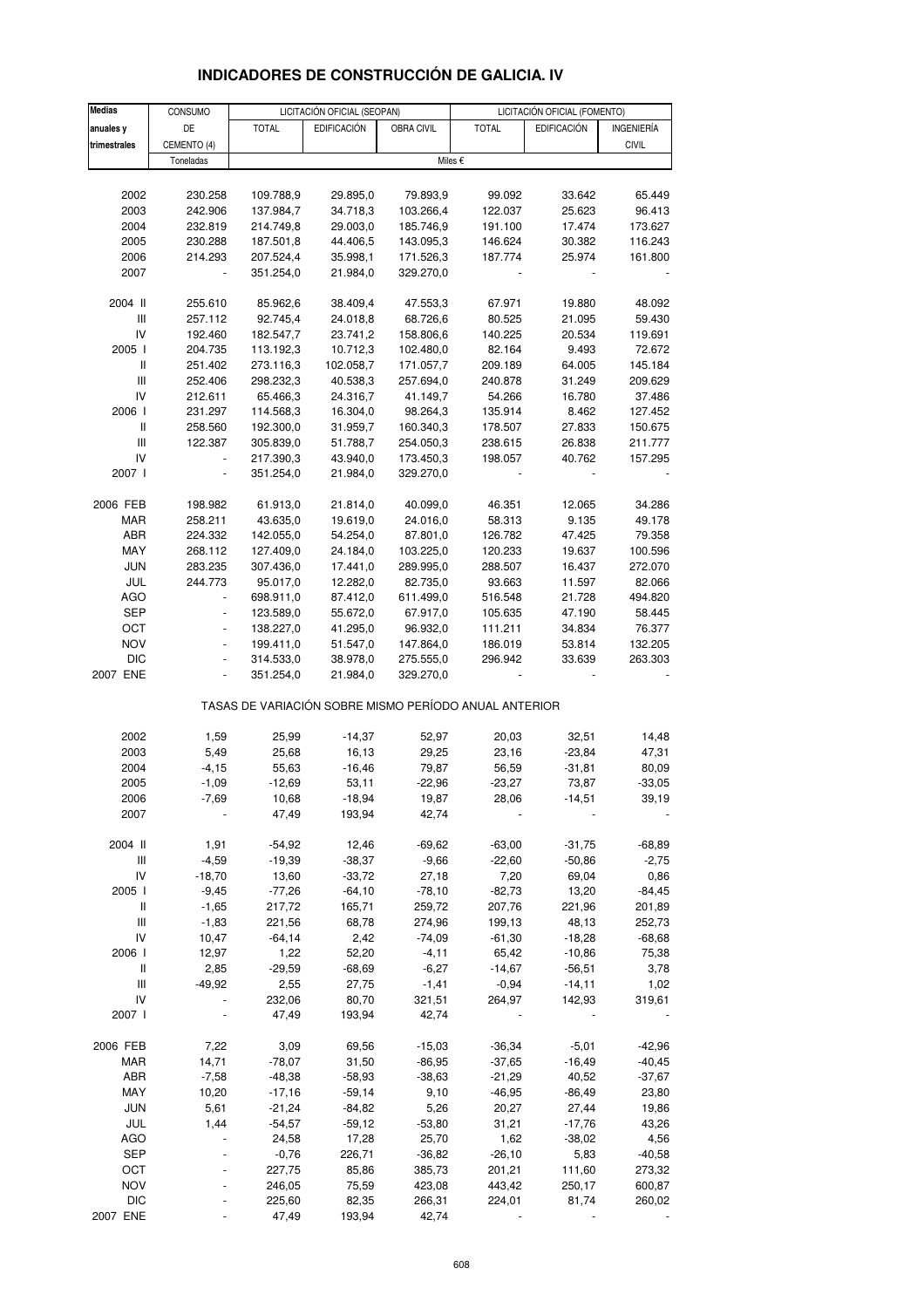| <b>Medias</b>                      | ESTABLECIMIENTOS HOTELEROS |                    |                    |                                                       |                          |                    |                  |
|------------------------------------|----------------------------|--------------------|--------------------|-------------------------------------------------------|--------------------------|--------------------|------------------|
| anuales y                          |                            | NÚMERO DE VIAJEROS |                    |                                                       | NÚMERO DE PERNOCTACIONES |                    | <b>GRADO DE</b>  |
| trimestrales                       | <b>TOTAL</b>               | <b>ESPAÑOLES</b>   | <b>EXTRANJEROS</b> | <b>TOTAL</b>                                          | <b>ESPAÑOLES</b>         | <b>EXTRANJEROS</b> | <b>OCUPACIÓN</b> |
|                                    |                            |                    | Unidades           |                                                       |                          |                    | $\%$             |
|                                    |                            |                    |                    |                                                       |                          |                    |                  |
| 2002                               | 217.705                    | 178.201            | 39.504             | 521.965                                               | 442.467                  | 79.498             | 33,37            |
| 2003                               | 254.282                    | 209.957            | 44.325             | 540.025                                               | 456.755                  | 83.270             | 31,67            |
| 2004                               | 306.332<br>294.159         | 257.428<br>241.939 | 48.904             | 656.164                                               | 561.335                  | 94.829             | 36,47            |
| 2005<br>2006                       | 300.249                    | 245.459            | 52.220<br>54.790   | 632.898<br>646.212                                    | 532.787<br>542.772       | 100.112<br>103.439 | 34,64<br>35,58   |
| 2007                               | 170.363                    | 148.108            | 22.255             | 345.219                                               | 290.868                  | 54.351             | 22,47            |
|                                    |                            |                    |                    |                                                       |                          |                    |                  |
| 2004 II                            | 321.212                    | 264.935            | 56.277             | 657.676                                               | 554.652                  | 103.024            | 37,33            |
| Ш                                  | 469.406                    | 389.601            | 79.805             | 1.086.247                                             | 927.604                  | 158.643            | 52,91            |
| IV<br>2005 l                       | 255.068                    | 218.363            | 36.705             | 521.252                                               | 451.879                  | 69.372             | 31,40            |
| Ш                                  | 187.385<br>286.959         | 163.881<br>226.244 | 23.504<br>60.714   | 376.400<br>580.606                                    | 330.312<br>468.621       | 46.088<br>111.985  | 24,06<br>32,54   |
| Ш                                  | 459.516                    | 376.553            | 82.964             | 1.082.701                                             | 921.485                  | 161.216            | 52,12            |
| IV                                 | 242.775                    | 201.079            | 41.696             | 491.886                                               | 410.730                  | 81.156             | 29,84            |
| 2006                               | 193.077                    | 166.404            | 26.673             | 382.034                                               | 327.209                  | 54.825             | 24,92            |
| Ш                                  | 319.981                    | 253.814            | 66.167             | 642.279                                               | 525.317                  | 116.962            | 36,11            |
| $\ensuremath{\mathsf{III}}\xspace$ | 447.932                    | 361.383            | 86.549             | 1.069.122                                             | 903.508                  | 165.614            | 51,28            |
| IV                                 | 240.007                    | 200.237            | 39.770             | 491.411                                               | 415.055                  | 76.356             | 29,99            |
| 2007 l                             | 170.363                    | 148.108            | 22.255             | 345.219                                               | 290.868                  | 54.351             | 22,47            |
| 2006 FEB                           | 183.411                    | 156.512            | 26.899             | 360.848                                               | 306.677                  | 54.171             | 25,00            |
| <b>MAR</b>                         | 222.736                    | 194.025            | 28.711             | 443.925                                               | 384.844                  | 59.081             | 27,42            |
| ABR                                | 319.334                    | 262.989            | 56.345             | 642.197                                               | 547.113                  | 95.084             | 37,97            |
| MAY                                | 302.609                    | 233.438            | 69.171             | 596.173                                               | 476.491                  | 119.682            | 33,60            |
| <b>JUN</b>                         | 338.000                    | 265.014            | 72.986             | 688.467                                               | 552.346                  | 136.121            | 36,77            |
| JUL                                | 447.523                    | 364.514            | 83.009             | 1.065.672                                             | 899.366                  | 166.306            | 50,29            |
| <b>AGO</b>                         | 528.741                    | 434.166            | 94.575             | 1.354.041                                             | 1.169.050                | 184.991            | 63,25            |
| <b>SEP</b>                         | 367.531                    | 285.468            | 82.063             | 787.653                                               | 642.109                  | 145.544            | 40,31            |
| OCT                                | 308.570                    | 247.078            | 61.492             | 647.844                                               | 536.562                  | 111.282            | 37,15            |
| <b>NOV</b>                         | 217.424                    | 188.564            | 28.860             | 436.660                                               | 373.588                  | 63.072             | 27,66            |
| <b>DIC</b><br>2007 ENE             | 194.027<br>170.363         | 165.068            | 28.959             | 389.730                                               | 335.016                  | 54.714<br>54.351   | 25,16<br>22,47   |
|                                    |                            | 148.108            | 22.255             | 345.219                                               | 290.868                  |                    |                  |
|                                    |                            |                    |                    | TASAS DE VARIACIÓN SOBRE MISMO PERÍODO ANUAL ANTERIOR |                          |                    |                  |
| 2002                               | 3,67                       | 3,65               | 3,77               | 7,04                                                  | 6,97                     | 7,46               | 2,79             |
| 2003                               | 16,80                      | 17,82              | 12,20              | 3,46                                                  | 3,23                     | 4,74               | $-5,09$          |
| 2004                               | 20,47                      | 22,61              | 10,33              | 21,51                                                 | 22,90                    | 13,88              | 15,13            |
| 2005                               | $-3,97$                    | $-6,02$            | 6,78               | $-3,55$                                               | $-5,09$                  | 5,57               | $-5,00$          |
| 2006                               | 2,07                       | 1,45               | 4,92               | 2,10                                                  | 1,87                     | 3,32               | 2,70             |
| 2007                               | $-1,57$                    | $-0,38$            | $-8,83$            | 1,14                                                  | 0,26                     | 6,11               | 0,54             |
| 2004 II                            | 28,17                      | 32,70              | 10,40              | 30,96                                                 | 33,61                    | 18,31              | 23,43            |
| $\ensuremath{\mathsf{III}}\xspace$ | 14,49                      | 16,29              | 6,43               | 16,71                                                 | 17,82                    | 10,60              | 13,14            |
| IV                                 | 25,04                      | 27,44              | 12,46              | 24,22                                                 | 27,05                    | 8,50               | 15,90            |
| 2005 l                             | 4,31                       | 4,51               | 2,96               | 4,71                                                  | 6,14                     | $-4,53$            | $-0,65$          |
| Ш                                  | $-10,66$                   | $-14,60$           | 7,88               | $-11,72$                                              | $-15,51$                 | 8,70               | $-12,83$         |
| Ш                                  | $-2,11$                    | $-3,35$            | 3,96               | $-0,33$                                               | $-0,66$                  | 1,62               | $-1,49$          |
| IV                                 | $-4,82$                    | $-7,92$            | 13,60              | $-5,63$                                               | $-9,11$                  | 16,99              | $-4,97$          |
| 2006 l                             | 3,04                       | 1,54               | 13,48              | 1,50                                                  | $-0,94$                  | 18,96              | 3,57             |
| Ш                                  | 11,51                      | 12,19              | 8,98               | 10,62                                                 | 12,10                    | 4,44               | 10,98            |
| Ш<br>IV                            | $-2,52$<br>$-1,14$         | $-4,03$            | 4,32               | $-1,25$                                               | $-1,95$                  | 2,73               | $-1,61$          |
| 2007 l                             | $-1,57$                    | $-0,42$<br>$-0,38$ | $-4,62$<br>$-8,83$ | $-0,10$<br>1,14                                       | 1,05<br>0,26             | $-5,91$<br>6,11    | 0,50<br>0,54     |
|                                    |                            |                    |                    |                                                       |                          |                    |                  |
| 2006 FEB                           | 9,07                       | 6,88               | 23,83              | 11,66                                                 | 9,27                     | 27,43              | 13,64            |
| MAR                                | $-8,54$                    | $-9,47$            | $-1,73$            | $-11,43$                                              | $-14,36$                 | 14,02              | $-8,51$          |
| ABR                                | 28,97                      | 30,96              | 20,42              | 32,49                                                 | 37,08                    | 11,09              | 29,81            |
| MAY                                | 6,01                       | 4,57               | 11,17              | 4,44                                                  | 3,13                     | 9,99               | 6,90             |
| <b>JUN</b>                         | 3,11                       | 4,05               | $-0,20$            | 0,32                                                  | 1,40                     | $-3,84$            | $-0,46$          |
| JUL<br><b>AGO</b>                  | 0,78<br>$-5,97$            | $-0,36$<br>$-7,27$ | 6,12<br>0,50       | 3,55<br>$-3,64$                                       | 2,91<br>$-4,09$          | 7,20<br>$-0,74$    | 2,49<br>$-3,30$  |
| <b>SEP</b>                         | $-1,25$                    | $-3,44$            | 7,19               | $-3,21$                                               | $-4,40$                  | 2,39               | $-3,77$          |
| OCT                                | 2,42                       | 2,61               | 1,65               | 4,08                                                  | 5,26                     | $-1,27$            | 3,40             |
| <b>NOV</b>                         | $-6,08$                    | $-4,54$            | $-15,05$           | $-6,43$                                               | $-4,80$                  | $-15,05$           | $-5,34$          |
| <b>DIC</b>                         | $-0,77$                    | 0,09               | $-5,43$            | 0,82                                                  | 1,51                     | $-3,17$            | 3,24             |
| 2007 ENE                           | $-1,57$                    | $-0,38$            | $-8,83$            | 1,14                                                  | 0,26                     | 6,11               | 0,54             |

#### **INDICADORES DE SERVICIOS DE GALICIA. I**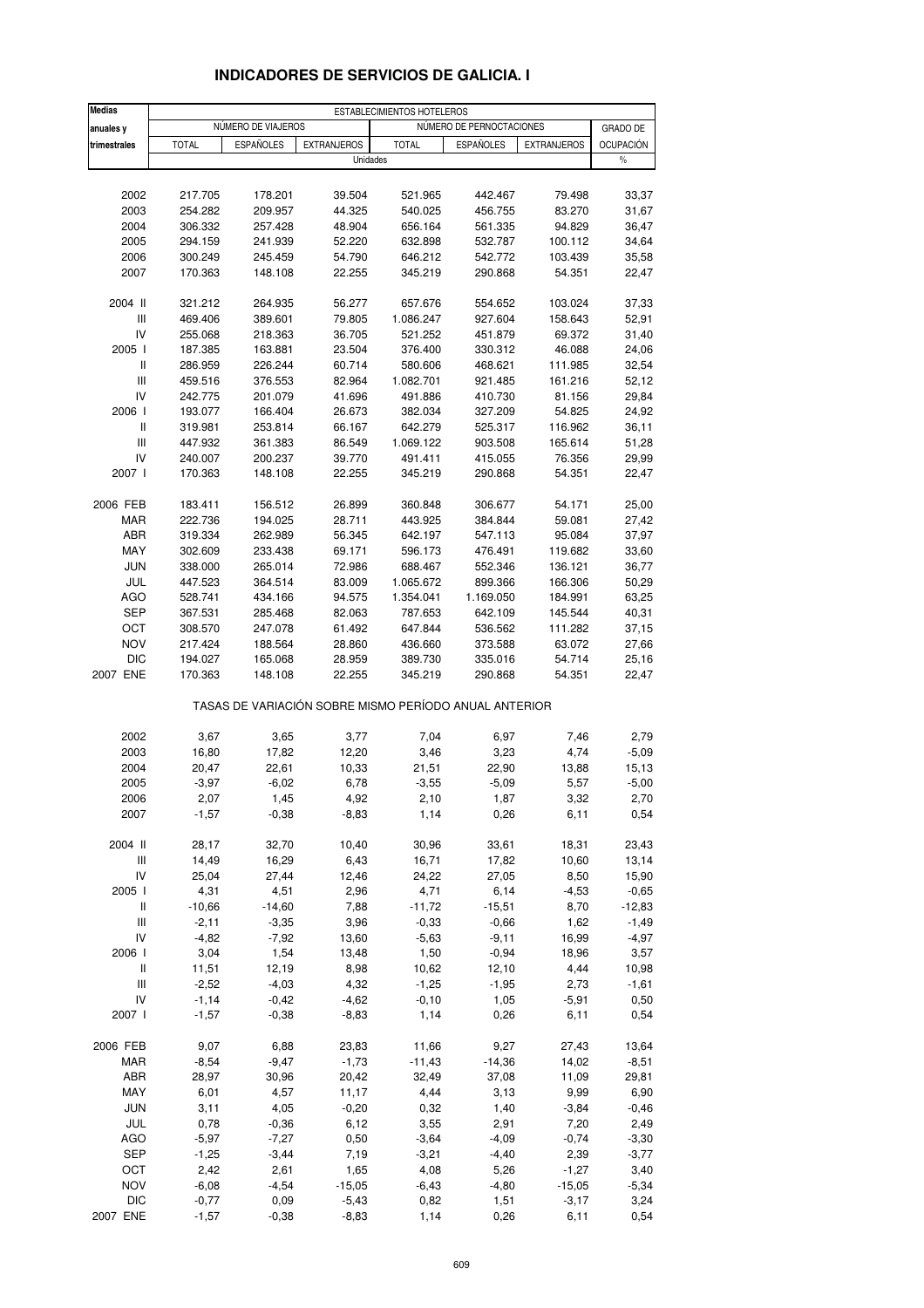| <b>Medias</b>                      | <b>ACAMPAMENTOS TURÍSTICOS (5)</b> |                    |                    |                                                       |                          |                    |                  |
|------------------------------------|------------------------------------|--------------------|--------------------|-------------------------------------------------------|--------------------------|--------------------|------------------|
| anuales y                          |                                    | NÚMERO DE VIAJEROS |                    |                                                       | NÚMERO DE PERNOCTACIONES |                    | <b>GRADO DE</b>  |
| trimestrales                       | <b>TOTAL</b>                       | <b>ESPAÑOLES</b>   | <b>EXTRANJEROS</b> | <b>TOTAL</b>                                          | <b>ESPAÑOLES</b>         | <b>EXTRANJEROS</b> | <b>OCUPACIÓN</b> |
|                                    |                                    |                    | Unidades           |                                                       |                          |                    | $\frac{0}{0}$    |
|                                    |                                    |                    |                    |                                                       |                          |                    |                  |
| 2002                               | 17.443                             | 13.492             | 3.951              | 70.805                                                | 60.385                   | 10.420             | 16,93            |
| 2003                               | 15.966                             | 12.178             | 3.787              | 63.785                                                | 55.084                   | 8.701              | 10,22            |
| 2004                               | 19.432                             | 14.925             | 4.519              | 69.769                                                | 58.946                   | 10.842             | 12,64            |
| 2005                               | 21.449                             | 16.374             | 5.075              | 74.644                                                | 63.019                   | 11.625             | 15,60            |
| 2006                               | 19.325                             | 14.567             | 4.758              | 70.606                                                | 59.261                   | 11.345             | 16,40            |
| 2007                               | 308                                | 294                | 14                 | 614                                                   | 591                      | 23                 | 11,02            |
| 2004 II                            | 7.885                              | 5.966              | 1.919              | 28.132                                                | 22.646                   | 5.486              | 10,30            |
| Ш                                  | 68.900                             | 52.878             | 16.022             | 248.842                                               | 211.322                  | 37.520             | 25,24            |
| IV                                 | 674                                | 547                | 126                | 1.633                                                 | 1.304                    | 329                | 7,76             |
| 2005 l                             | 495                                | 425                | 70                 | 1.692                                                 | 1.535                    | 157                | 10,73            |
| Ш                                  | 8.308                              | 5.754              | 2.554              | 23.546                                                | 17.432                   | 6.114              | 10,84            |
| Ш                                  | 76.613                             | 59.026             | 17.587             | 272.160                                               | 232.472                  | 39.688             | 29,64            |
| IV                                 | 381                                | 292                | 89                 | 1.176                                                 | 637                      | 539                | 11,17            |
| 2006                               | 248                                | 159                | 89                 | 411                                                   | 287                      | 124                | 12,56            |
| $\mathbf{I}$                       | 8.203                              | 5.877              | 2.326              | 26.337                                                | 20.209                   | 6.129              | 13,26            |
| Ш                                  | 68.072                             | 51.547             | 16.525             | 254.033                                               | 215.110                  | 38.923             | 29,22            |
| IV                                 | 776                                | 685                | 91                 | 1.642                                                 | 1.437                    | 204                | 10,57            |
| 2007 l                             | 308                                | 294                | 14                 | 614                                                   | 591                      | 23                 | 11,02            |
| 2006 FEB                           | 332                                | 215                | 117                | 552                                                   | 396                      | 156                | 12,94            |
| <b>MAR</b>                         | 233                                | 137                | 96                 | 373                                                   | 224                      | 149                | 12,12            |
| ABR                                | 5.664                              | 4.213              | 1.451              | 14.084                                                | 11.030                   | 3.054              | 10,50            |
| MAY                                | 4.131                              | 2.777              | 1.354              | 9.787                                                 | 6.304                    | 3.483              | 12,98            |
| <b>JUN</b>                         | 14.814                             | 10.641             | 4.173              | 55.141                                                | 43.292                   | 11.849             | 16,29            |
| JUL                                | 79.624                             | 62.997             | 16.627             | 313.672                                               | 271.349                  | 42.323             | 34,56            |
| <b>AGO</b>                         | 112.164                            | 83.448             | 28.716             | 403.060                                               | 337.546                  | 65.514             | 40,28            |
| <b>SEP</b>                         | 12.429                             | 8.196              | 4.233              | 45.367                                                | 36.434                   | 8.933              | 12,83            |
| ост                                | 1.042                              | 876                | 166                | 2.404                                                 | 2.078                    | 326                | 8,25             |
| <b>NOV</b>                         | 870                                | 784                | 86                 | 1.645                                                 | 1.482                    | 163                | 10,57            |
| <b>DIC</b>                         | 416                                | 396                | 20                 | 876                                                   | 752                      | 124                | 12,90            |
| 2007 ENE                           | 308                                | 294                | 14                 | 614                                                   | 591                      | 23                 | 11,02            |
|                                    |                                    |                    |                    | TASAS DE VARIACIÓN SOBRE MISMO PERÍODO ANUAL ANTERIOR |                          |                    |                  |
| 2002                               | 4,13                               | 4,46               | 3,04               | 7,54                                                  | 6,23                     | 15,79              | 81,52            |
| 2003                               | $-8,47$                            | $-9,74$            | $-4, 14$           | $-9,91$                                               | $-8,78$                  | $-16,50$           | $-39,60$         |
| 2004                               | 21,71                              | 22,56              | 19,31              | 9,38                                                  | 7,01                     | 24,61              | 23,61            |
| 2005                               | 10,38                              | 9,71               | 12,31              | 6,99                                                  | 6,91                     | 7,21               | 23,41            |
| 2006                               | $-9,90$                            | $-11,04$           | $-6,25$            | $-5,41$                                               | $-5,96$                  | $-2,40$            | 5,18             |
| 2007                               | 71,11                              | 135,20             | $-74,55$           | 99,35                                                 | 145,23                   | $-65,67$           | $-12,61$         |
| 2004 II                            | 33,51                              | 37,22              | 23,14              | 56,60                                                 | 50,88                    | 85,61              | 67,57            |
| $\ensuremath{\mathsf{III}}\xspace$ | 20,37                              | 21,03              | 18,24              | 6,25                                                  | 4,36                     | 18,27              | 14,07            |
| IV                                 | 264,80                             | 215,77             | $\frac{1}{2}$      | 287,50                                                | 276,42                   | 338,67             | 83,74            |
| 2005 l                             | 83,68                              | 37,06              | 813,04             | 260,77                                                | 199,67                   | 351,92             | 48,14            |
| Ш                                  | 5,36                               | $-3,55$            | 33,05              | $-16,30$                                              | $-23,03$                 | 11,45              | 5,28             |
| Ш                                  | 11,19                              | 11,63              | 9,77               | 9,37                                                  | 10,01                    | 5,78               | 17,42            |
| IV                                 | -43,39                             | $-46,65$           | $-29,29$           | $-27,95$                                              | $-51,11$                 | 63,83              | 43,90            |
| 2006                               | $-49,87$                           | $-62,62$           | 27,62              | $-75,71$                                              | $-81,31$                 | $-20,85$           | 17,02            |
| Ш                                  | $-1,26$                            | 2,13               | $-8,92$            | 11,85                                                 | 15,93                    | 0,23               | 22,26            |
| Ш                                  | $-11,15$                           | $-12,67$           | $-6,04$            | $-6,66$                                               | $-7,47$                  | $-1,93$            | $-1,41$          |
| IV                                 | 103,50                             | 134,70             | 1,49               | 39,56                                                 | 125,52                   | $-62,09$           | $-5,31$          |
| 2007 l                             | 71,11                              | 135,20             | $-74,55$           | 99,35                                                 | 145,23                   | $-65,67$           | $-12,61$         |
| 2006 FEB                           | 75,66                              | 22,86              | 735,71             | $-1,78$                                               | $-23,99$                 | 280,49             | 16,58            |
| MAR                                | $-77,55$                           | $-85,25$           | $-11,93$           | $-90,64$                                              | $-93,98$                 | $-44,40$           | 22,18            |
| ABR                                | 436,87                             | 540,27             | 265,49             | 485,37                                                | 490,47                   | 467,66             | 26,51            |
| MAY                                | 41,09                              | 53,60              | 20,89              | 51,50                                                 | 62,94                    | 34,43              | 29,80            |
| <b>JUN</b>                         | $-29,26$                           | $-28,09$           | $-32,08$           | $-10,74$                                              | $-7,02$                  | $-22,12$           | 14,48            |
| JUL                                | $-7,97$                            | $-11,59$           | 8,94               | 2,30                                                  | 0,59                     | 14,80              | 8,54             |
| AGO                                | $-13,29$                           | $-13,61$           | $-12,35$           | $-12,08$                                              | $-12,30$                 | $-10,90$           | $-11,69$         |
| <b>SEP</b>                         | $-11,01$                           | $-11,21$           | $-10,62$           | $-11,78$                                              | $-14,79$                 | 3,07               | 11,86            |
| OCT                                | 57,88                              | 103,25             | $-27,51$           | 26,79                                                 | 98,47                    | $-61,60$           | $-7,92$          |
| NOV                                | 224,63                             | 242,36             | 120,51             | 51,47                                                 | 277,10                   | $-76,48$           | $-14,34$         |
| DIC                                | 92,59                              | 83,33              |                    | 60,15                                                 | 59,32                    | 65,33              | 5,74             |
| 2007 ENE                           | 71,11                              | 135,20             | $-74,55$           | 99,35                                                 | 145,23                   | $-65,67$           | $-12,61$         |

#### **INDICADORES DE SERVICIOS DE GALICIA. II**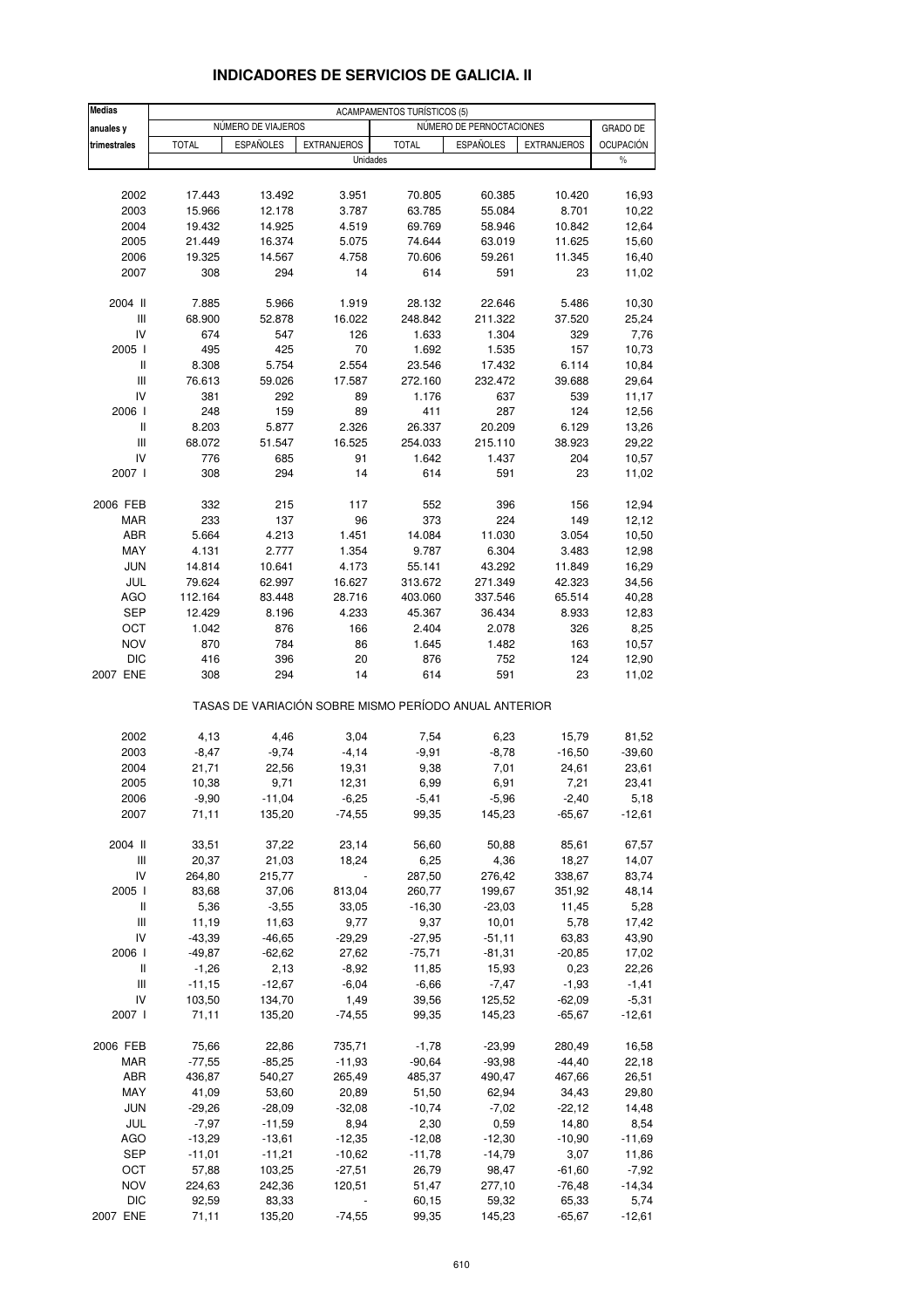| <b>Medias</b>                                 | APARTAMENTOS TURÍSTICOS (5) |                    |                                                       |                  |                          |                     |                   |
|-----------------------------------------------|-----------------------------|--------------------|-------------------------------------------------------|------------------|--------------------------|---------------------|-------------------|
| anuales y                                     |                             | NÚMERO DE VIAJEROS |                                                       |                  | NÚMERO DE PERNOCTACIONES |                     | GRADO DE          |
| trimestrales                                  | <b>TOTAL</b>                | <b>ESPAÑOLES</b>   | <b>EXTRANJEROS</b>                                    | <b>TOTAL</b>     | <b>ESPAÑOLES</b>         | <b>EXTRANJEROS</b>  | <b>OCUPACIÓN</b>  |
|                                               |                             |                    | Unidades                                              |                  |                          |                     | $\%$              |
|                                               |                             |                    |                                                       |                  |                          |                     |                   |
| 2002                                          | 2.112                       | 1.833              | 279                                                   | 10.295           | 8.914                    | 1.381               | 25,98             |
| 2003                                          | 1.987                       | 1.772              | 215                                                   | 9.395            | 8.215                    | 1.180               | 21,74             |
| 2004                                          | 2.082                       | 1.849              | 233                                                   | 11.467           | 10.054                   | 1.413               | 23,18             |
| 2005                                          | 2.576                       | 2.194              | 382                                                   | 14.565           | 11.789                   | 2.776               | 23,74             |
| 2006                                          | 3.649                       | 3.183              | 466                                                   | 15.422           | 13.129                   | 2.293               | 23,53             |
| 2007                                          | 1.946                       | 1.587              | 359                                                   | 5.305            | 3.678                    | 1.627               | 10,57             |
|                                               |                             |                    |                                                       |                  |                          |                     |                   |
| 2004 II                                       | 2.057                       | 1.818              | 240                                                   | 8.528            | 7.277                    | 1.251               | 17,54             |
| Ш<br>IV                                       | 3.737<br>1.634              | 3.436<br>1.432     | 301<br>202                                            | 26.762<br>6.234  | 24.569<br>5.043          | 2.194<br>1.191      | 42,73<br>15,73    |
| 2005 l                                        | 1.563                       | 1.201              | 362                                                   | 6.352            | 4.306                    | 2.046               | 16,72             |
| Ш                                             | 1.940                       | 1.523              | 417                                                   | 8.342            | 4.976                    | 3.366               | 16,89             |
| Ш                                             | 5.208                       | 4.694              | 514                                                   | 36.103           | 32.367                   | 3.736               | 45,84             |
| IV                                            | 1.594                       | 1.359              | 235                                                   | 7.463            | 5.507                    | 1.956               | 15,52             |
| 2006                                          | 1.630                       | 1.319              | 310                                                   | 7.249            | 5.472                    | 1.776               | 15,20             |
| Ш                                             | 3.087                       | 2.681              | 405                                                   | 10.179           | 8.122                    | 2.057               | 18,06             |
| Ш                                             | 7.890                       | 6.994              | 896                                                   | 36.641           | 32.618                   | 4.023               | 46,05             |
| IV                                            | 1.988                       | 1.738              | 250                                                   | 7.618            | 6.303                    | 1.315               | 14,81             |
| 2007 l                                        | 1.946                       | 1.587              | 359                                                   | 5.305            | 3.678                    | 1.627               | 10,57             |
|                                               |                             |                    |                                                       |                  |                          |                     |                   |
| 2006 FEB                                      | 1.738                       | 1.384              | 354                                                   | 7.598            | 5.780                    | 1.818               | 17,16             |
| <b>MAR</b>                                    | 1.322                       | 1.173              | 149                                                   | 6.025            | 4.990                    | 1.035               | 12,06             |
| ABR                                           | 2.884                       | 2.584              | 300                                                   | 9.206            | 7.762                    | 1.444               | 17,79             |
| MAY                                           | 3.418                       | 2.936              | 482                                                   | 9.983            | 7.858                    | 2.125               | 18,79             |
| <b>JUN</b>                                    | 2.958                       | 2.524              | 434                                                   | 11.348           | 8.746                    | 2.602               | 17,59             |
| JUL                                           | 9.840                       | 8.775              | 1.065                                                 | 42.037           | 36.836                   | 5.201               | 52,60             |
| <b>AGO</b>                                    | 8.120                       | 7.280              | 840                                                   | 49.781           | 45.745                   | 4.036               | 62,34             |
| <b>SEP</b>                                    | 5.711                       | 4.927              | 784                                                   | 18.105           | 15.274                   | 2.831               | 23,21             |
| ОСТ                                           | 2.741                       | 2.518              | 223                                                   | 9.656            | 8.436                    | 1.220               | 18,30             |
| <b>NOV</b>                                    | 1.160                       | 1.064              | 96                                                    | 5.762            | 4.706                    | 1.056               | 11,73             |
| <b>DIC</b>                                    | 2.064                       | 1.632              | 432                                                   | 7.437            | 5.767                    | 1.670               | 14,39             |
| 2007 ENE                                      | 1.946                       | 1.587              | 359                                                   | 5.305            | 3.678                    | 1.627               | 10,57             |
|                                               |                             |                    | TASAS DE VARIACIÓN SOBRE MISMO PERÍODO ANUAL ANTERIOR |                  |                          |                     |                   |
| 2002                                          | 6,50                        | 6,02               | 9,79                                                  | $-0,54$          | $-0,95$                  | 2,16                | $-9,37$           |
| 2003                                          | $-5,92$                     | $-3,31$            | $-23,06$                                              | $-8,75$          | $-7,84$                  | $-14,59$            | $-16,31$          |
| 2004                                          | 4,76                        | 4,34               | 8,18                                                  | 22,06            | 22,38                    | 19,82               | 6,63              |
| 2005                                          | 23,76                       | 18,67              | 64,27                                                 | 27,02            | 17,26                    | 96,40               | 2,42              |
| 2006                                          | 41,63                       | 45,06              | 21,91                                                 | 5,88             | 11,37                    | -17,40              | -0,91             |
| 2007                                          | 6,40                        | 13,28              | $-16, 12$                                             | $-34,69$         | $-34,87$                 | $-34,29$            | $-35,43$          |
|                                               |                             |                    |                                                       |                  |                          |                     |                   |
| 2004 II<br>$\ensuremath{\mathsf{III}}\xspace$ | 3,37                        | $-2,89$            | 101,97                                                | 36,32            | 34,27                    | 49,60               | 23,20             |
| IV                                            | 7,20<br>65,80               | 4,30<br>73,05      | 57,14<br>27,85                                        | 19,44<br>57,13   | 18,31<br>71,88           | 33,81<br>15,26      | 10,69<br>14,85    |
| 2005 l                                        | 73,99                       | 69,00              | 92,90                                                 | 46,21            | 29,47                    | 100,88              | $-0,02$           |
| Ш                                             | $-5,69$                     | $-16, 19$          | 73,99                                                 | $-2,18$          | $-31,62$                 | 169,14              | $-3,72$           |
| Ш                                             | 39,35                       | 36,60              | 70,84                                                 | 34,90            | 31,74                    | 70,29               | 7,27              |
| IV                                            | $-2,43$                     | $-5,08$            | 16,34                                                 | 19,71            | 9,19                     | 64,26               | -1,31             |
| 2006                                          | 4,27                        | 9,85               | $-14,27$                                              | 14,12            | 27,08                    | $-13,17$            | $-9,13$           |
| Ш                                             | 59,08                       | 76,02              | $-2,80$                                               | 22,03            | 63,23                    | $-38,89$            | 6,93              |
| Ш                                             | 51,51                       | 49,00              | 74,50                                                 | 1,49             | 0,78                     | 7,68                | 0,46              |
| IV                                            | 24,74                       | 27,89              | 6,52                                                  | 2,08             | 14,46                    | $-32,77$            | $-4,62$           |
| 2007 l                                        | 6,40                        | 13,28              | $-16, 12$                                             | $-34,69$         | $-34,87$                 | $-34,29$            | $-35,43$          |
|                                               |                             |                    |                                                       |                  |                          |                     |                   |
| 2006 FEB                                      | 22,74                       | 27,68              | 6,63                                                  | 33,72            | 50,91                    | $-1,84$             | 4,38              |
| MAR                                           | $-36,44$                    | $-31,16$           | $-60,37$                                              | $-25,55$         | $-15,40$                 | $-52,85$            | $-39,24$          |
| ABR                                           | 136,39                      | 182,71             | $-1,96$                                               | 48,20            | 127,62                   | $-48,47$            | 18,60             |
| MAY                                           | 83,07                       | 106,76             | 7,83                                                  | 22,69            | 79,37                    | $-43,42$            | 2,06              |
| <b>JUN</b>                                    | 8,19                        | 12,88              | $-12,85$                                              | 6,29             | 22,56                    | $-26,50$            | 1,97              |
| JUL                                           | 60,63                       | 61,96              | 50,42                                                 | 4,92             | 4,74                     | 6,16                | 2,47              |
| AGO                                           | 21,58                       | 19,93              | 37,93                                                 | $-5,58$          | $-5,71$                  | $-4,09$             | $-8,58$           |
| <b>SEP</b>                                    | 102,66                      | 89,94              | 250,00                                                | 16,66            | 13,82                    | 34,81               | 28,94             |
| OCT<br><b>NOV</b>                             | 70,14<br>$-13,56$           | 77,57<br>$-15,42$  | 15,54<br>14,29                                        | 21,22<br>$-8,54$ | 47,10<br>$-8,41$         | $-45,32$<br>$-9,12$ | 15,97<br>$-18,65$ |
| <b>DIC</b>                                    | 12,85                       | 16,49              | 0,93                                                  | $-8,45$          | 2,13                     | $-32,55$            | $-12,10$          |
| 2007 ENE                                      | 6,40                        | 13,28              | $-16, 12$                                             | $-34,69$         | $-34,87$                 | $-34,29$            | $-35,43$          |
|                                               |                             |                    |                                                       |                  |                          |                     |                   |

#### **INDICADORES DE SERVICIOS DE GALICIA. III**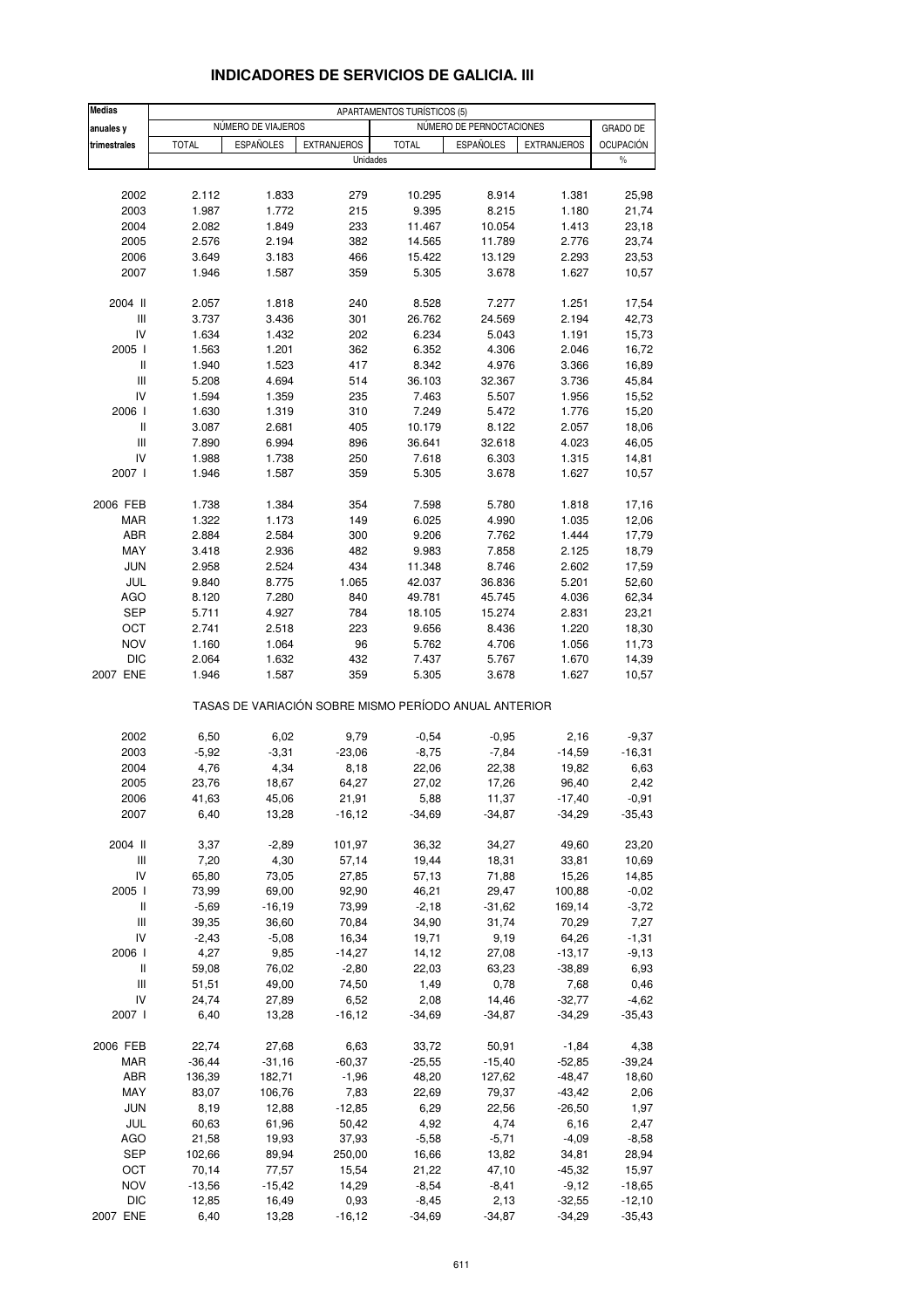| <b>Medias</b>                            | TRANSPORTE AÉREO DE PASAJEROS |                                                       |                    |                   |                      |                      |                 |
|------------------------------------------|-------------------------------|-------------------------------------------------------|--------------------|-------------------|----------------------|----------------------|-----------------|
| anuales y                                | <b>TOTAL</b>                  |                                                       | <b>INTERIOR</b>    |                   |                      | <b>INTERNACIONAL</b> |                 |
| trimestrales                             |                               | <b>TOTAL</b>                                          | <b>REGULAR</b>     | NO REGULAR        | <b>TOTAL</b>         | <b>REGULAR</b>       | NO REGULAR      |
|                                          |                               |                                                       |                    | Unidades          |                      |                      |                 |
|                                          |                               |                                                       |                    |                   |                      |                      |                 |
| 2002                                     | 209.325                       | 178.730                                               | 169.914            | 8.816             | 30.595               | 27.573               | 3.022           |
| 2003                                     | 226.755                       | 195.133                                               | 185.569            | 9.564             | 31.623               | 29.778               | 1.845           |
| 2004                                     | 252.168                       | 217.586                                               | 206.612            | 10.974            | 34.582               | 31.237               | 3.346           |
| 2005                                     | 312.020                       | 282.247                                               | 273.914            | 8.332             | 29.773               | 27.136               | 2.637           |
| 2006                                     | 345.183                       | 304.758                                               | 298.345            | 6.413             | 40.425               | 37.519               | 2.906           |
| 2007                                     | 296.218                       | 257.445                                               | 251.722            | 5.723             | 38.773               | 37.804               | 969             |
| 2004 II                                  | 263.009                       | 223.997                                               | 212.517            | 11.481            | 39.011               | 34.074               | 4.938           |
| Ш                                        | 285.555                       | 238.487                                               | 224.470            | 14.016            | 47.069               | 43.222               | 3.847           |
| IV                                       | 241.761                       | 218.903                                               | 209.941            | 8.962             | 22.858               | 20.107               | 2.751           |
| 2005 l                                   | 246.103                       | 229.125                                               | 219.352            | 9.773             | 16.978               | 14.493               | 2.484           |
| $\,$ $\,$ $\,$ $\,$                      | 323.727                       | 295.620                                               | 288.216            | 7.404             | 28.107               | 25.853               | 2.254           |
| Ш                                        | 365.517                       | 325.457                                               | 315.674            | 9.783             | 40.061               | 36.417               | 3.644           |
| IV                                       | 312.732                       | 278.785                                               | 272.416            | 6.369             | 33.947               | 31.782               | 2.165           |
| 2006                                     | 289.067                       | 257.956                                               | 250.895            | 7.061             | 31.111               | 30.184               | 927             |
| $\,$ $\,$ $\,$ $\,$                      | 361.807                       | 320.564                                               | 314.054            | 6.510             | 41.243               | 37.195               | 4.048           |
| $\ensuremath{\mathsf{III}}\xspace$       | 384.555                       | 335.681                                               | 329.395            | 6.285             | 48.875               | 45.613               | 3.262           |
| IV                                       | 345.304                       | 304.831                                               | 299.035            | 5.796             | 40.473               | 37.084               | 3.389           |
| 2007 l                                   | 296.218                       | 257.445                                               | 251.722            | 5.723             | 38.773               | 37.804               | 969             |
|                                          |                               |                                                       |                    |                   |                      |                      |                 |
| 2006 FEB                                 | 269.167                       | 241.429                                               | 235.127            | 6.302             | 27.738               | 26.964               | 774             |
| MAR                                      | 325.281                       | 291.635                                               | 281.758            | 9.877             | 33.646               | 32.447               | 1.199           |
| ABR<br>MAY                               | 353.898<br>364.955            | 311.120<br>325.082                                    | 296.596<br>321.904 | 14.524<br>3.178   | 42.778<br>39.873     | 36.395<br>36.485     | 6.383<br>3.388  |
| <b>JUN</b>                               | 366.567                       | 325.489                                               | 323.661            | 1.828             | 41.078               | 38.706               | 2.372           |
| JUL                                      | 383.607                       | 332.834                                               | 326.674            | 6.160             | 50.773               | 47.454               | 3.319           |
| <b>AGO</b>                               | 388.828                       | 337.662                                               | 330.574            | 7.088             | 51.166               | 47.460               | 3.706           |
| <b>SEP</b>                               | 381.231                       | 336.546                                               | 330.938            | 5.608             | 44.685               | 41.925               | 2.760           |
| ост                                      | 381.566                       | 334.754                                               | 330.172            | 4.582             | 46.812               | 43.669               | 3.143           |
| <b>NOV</b>                               | 326.444                       | 290.149                                               | 284.196            | 5.953             | 36.295               | 33.639               | 2.656           |
| <b>DIC</b>                               | 327.901                       | 289.589                                               | 282.736            | 6.853             | 38.312               | 33.945               | 4.367           |
| 2007 ENE                                 | 296.218                       | 257.445                                               | 251.722            | 5.723             | 38.773               | 37.804               | 969             |
|                                          |                               | TASAS DE VARIACIÓN SOBRE MISMO PERÍODO ANUAL ANTERIOR |                    |                   |                      |                      |                 |
| 2002                                     | $-6,31$                       | $-6,95$                                               | $-8,70$            | 47,67             | $-2,39$              | $-3,61$              | 10,35           |
| 2003                                     | 8,33                          | 9,18                                                  | 9,21               | 8,48              | 3,36                 | 8,00                 | $-38,93$        |
| 2004                                     | 11,21                         | 11,51                                                 | 11,34              | 14,74             | 9,36                 | 4,90                 | 81,33           |
| 2005                                     | 23,73                         | 29,72                                                 | 32,57              | $-24,07$          | $-13,91$             | $-13,13$             | $-21,19$        |
| 2006                                     | 10,63                         | 7,98                                                  | 8,92               | -23,03            | 35,78                | 38,26                | 10,22           |
| 2007                                     | 8,60                          | 6,91                                                  | 6,75               | 14,35             | 21,36                | 21,40                | 19,78           |
|                                          |                               |                                                       |                    |                   |                      |                      |                 |
| 2004 II                                  | 16,88                         | 14,34                                                 | 14,87              | 5,43              | 33,93                | 22,65                | 267,02          |
| $\ensuremath{\mathsf{III}}\xspace$<br>IV | 7,79                          | 6,75                                                  | 5,48               | 32,43             | 13,40                | 12,62                | 23,01           |
| 2005 l                                   | 8,47<br>12,71                 | 13,60<br>21,26                                        | 13,47<br>22,19     | 16,57<br>3,55     | $-24,26$<br>$-42,24$ | $-28,62$<br>$-47,38$ | 37,01<br>34,39  |
| Ш                                        | 23,09                         | 31,97                                                 | 35,62              | $-35,51$          | $-27,95$             | $-24, 13$            | $-54,36$        |
| $\ensuremath{\mathsf{III}}\xspace$       | 28,00                         | 36,47                                                 | 40,63              | $-30,20$          | $-14,89$             | $-15,75$             | $-5,27$         |
| IV                                       | 29,36                         | 27,36                                                 | 29,76              | $-28,93$          | 48,51                | 58,06                | $-21,28$        |
| 2006                                     | 17,46                         | 12,58                                                 | 14,38              | $-27,74$          | 83,25                | 108,26               | $-62,67$        |
| Ш                                        | 11,76                         | 8,44                                                  | 8,96               | $-12,07$          | 46,74                | 43,87                | 79,60           |
| $\ensuremath{\mathsf{III}}\xspace$       | 5,21                          | 3,14                                                  | 4,35               | $-35,75$          | 22,00                | 25,25                | $-10,49$        |
| IV                                       | 10,42                         | 9,34                                                  | 9,77               | $-9,00$           | 19,22                | 16,68                | 56,50           |
| 2007 l                                   | 8,60                          | 6,91                                                  | 6,75               | 14,35             | 21,36                | 21,40                | 19,78           |
|                                          |                               |                                                       |                    |                   |                      |                      |                 |
| 2006 FEB                                 | 17,15                         | 11,07                                                 | 11,44              | $-1,28$           | 123,86               | 124,64               | 99,48           |
| MAR                                      | 8,84                          | 5,99                                                  | 9,32               | $-43,24$          | 41,88                | 88,32                | $-81,51$        |
| ABR<br>MAY                               | 17,70<br>9,92                 | 12,48<br>7,43                                         | 11,24<br>9,45      | 45,85<br>$-62,50$ | 77,72<br>35,50       | 68,67<br>36,18       | 156,04<br>28,53 |
| <b>JUN</b>                               | 8,29                          | 5,79                                                  | 6,50               | $-51,64$          | 33,27                | 32,60                | 45,34           |
| JUL                                      | 2,11                          | $-0,17$                                               | 0,88               | $-35,80$          | 20,09                | 21,72                | 0,82            |
| AGO                                      | 5,36                          | 3,60                                                  | 5,08               | $-37,62$          | 18,70                | 22,84                | $-17,09$        |
| SEP                                      | 8,36                          | 6,16                                                  | 7,23               | $-33,17$          | 28,42                | 32,56                | $-12,93$        |
| OCT                                      | 16,42                         | 12,62                                                 | 12,44              | 26,78             | 53,45                | 54,69                | 38,03           |
| <b>NOV</b>                               | 4,49                          | 4,48                                                  | 4,95               | $-13,89$          | 4,58                 | 3,69                 | 17,26           |
| <b>DIC</b>                               | 10,02                         | 10,78                                                 | 11,83              | $-20,13$          | 4,60                 | $-2,10$              | 123,49          |
| 2007 ENE                                 | 8,60                          | 6,91                                                  | 6,75               | 14,35             | 21,36                | 21,40                | 19,78           |

#### **INDICADORES DE SERVICIOS DE GALICIA. IV**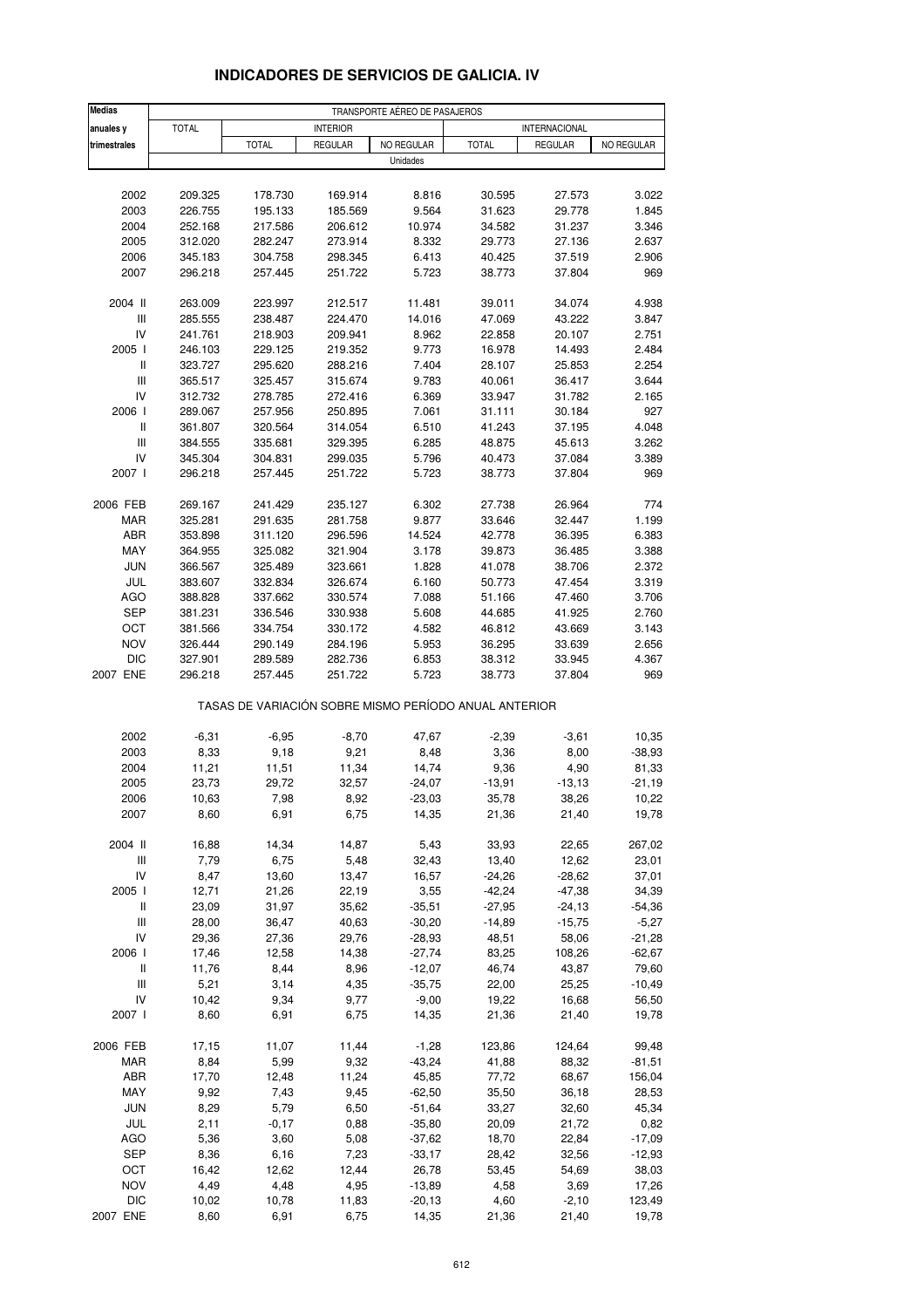| <b>Medias</b>                      |                  |                 | CONSUMO                                               |              |                  |
|------------------------------------|------------------|-----------------|-------------------------------------------------------|--------------|------------------|
| anuales y                          | IPI. INE         | <b>GASOLINA</b> | MATRICULACIÓN                                         | E. ELÉCTRICA | <b>ÍNDICE</b>    |
| trimestrales                       | <b>B.CONSUMO</b> | <b>AUTO</b>     | <b>TURISMOS</b>                                       | USOS DOM.    | COMERC. MENOR    |
|                                    | <b>Base 2000</b> | Toneladas       | Unidades                                              | Gwh          | <b>Base 2005</b> |
|                                    |                  |                 |                                                       |              |                  |
| 2002                               | 91,8             | 34.091          | 5.715                                                 | 234,995      | 84,45            |
| 2003                               | 95,0             | 33.213          | 6.094                                                 | 250,079      | 90,52            |
| 2004                               | 95,0             |                 |                                                       |              |                  |
|                                    |                  | 32.646          | 6.626                                                 | 262,378      | 95,94            |
| 2005                               | 100,4            | 31.223          | 6.669                                                 | 266,822      | 100,00           |
| 2006                               | 112,3            | 29.957          | 6.717                                                 | 276,967      | 105,82           |
| 2007                               | 103,2            |                 | 6.706                                                 | 374,442      | 111,64           |
| 2004 II                            | 93,1             | 32.549          | 6.652                                                 | 258,024      | 92,57            |
| Ш                                  | 103,1            | 36.985          | 6.579                                                 | 205,604      | 99,99            |
|                                    |                  |                 |                                                       |              |                  |
| IV                                 | 93,2             | 31.088          | 6.933                                                 | 239,517      | 103,33           |
| 2005 l                             | 91,3             | 28.556          | 6.183                                                 | 370,016      | 93,08            |
| Ш                                  | 99,7             | 30.325          | 6.818                                                 | 257,468      | 95,63            |
| $\ensuremath{\mathsf{III}}\xspace$ | 110,8            | 36.875          | 6.798                                                 | 214,141      | 104,17           |
| IV                                 | 99,7             | 29.136          | 6.878                                                 | 225,664      | 107,12           |
| 2006                               | 106,7            | 27.110          | 6.573                                                 | 393,493      | 97,40            |
| Ш                                  | 110,3            | 30.189          | 6.713                                                 | 262,793      | 101,80           |
| Ш                                  | 116,8            | 33.756          | 6.443                                                 | 210,299      | 110,97           |
| IV                                 | 115,4            | 28.771          | 7.138                                                 | 241,285      | 113,13           |
| 2007 l                             | 103,2            |                 | 6.706                                                 | 374,442      | 111,64           |
|                                    |                  |                 |                                                       |              |                  |
| 2006 MAR                           | 119,7            | 28.698          | 7.476                                                 | 431,983      | 98,96            |
| ABR                                | 98,6             | 29.943          | 6.021                                                 | 287,289      | 96,93            |
| MAY                                | 113,2            | 29.707          | 6.669                                                 | 274,169      | 102,29           |
| <b>JUN</b>                         | 119,1            | 30.918          | 7.450                                                 | 226,920      | 106,17           |
| JUL                                | 114,7            | 33.341          | 7.248                                                 | 202,892      | 112,24           |
| AGO                                | 115,9            | 37.800          | 6.184                                                 | 202,705      | 111,81           |
| <b>SEP</b>                         | 119,7            |                 |                                                       |              |                  |
|                                    |                  | 30.127          | 5.898                                                 | 225,299      | 108,85           |
| OCT                                | 122,5            | 28.924          | 6.654                                                 | 207,173      | 106,56           |
| <b>NOV</b>                         | 122,5            | 27.279          | 7.157                                                 | 252,061      | 102,91           |
| <b>DIC</b>                         | 101,2            | 30.111          | 7.604                                                 | 264,622      | 129,93           |
| 2007 ENE                           | 103,2            |                 | 7.211                                                 | 403,378      | 111,64           |
| FEB                                |                  |                 | 6.200                                                 | 345,506      |                  |
|                                    |                  |                 | TASAS DE VARIACIÓN SOBRE MISMO PERÍODO ANUAL ANTERIOR |              |                  |
|                                    |                  |                 |                                                       |              |                  |
| 2002                               |                  | $-11,43$        | $-13,74$                                              | 4,10         |                  |
| 2003                               | 3,52             | $-2,58$         | 6,63                                                  | 6,42         | 7,18             |
| 2004                               | $-0,06$          | $-1,71$         | 8,73                                                  | 4,92         | 5,99             |
| 2005                               | 5,70             | $-4,36$         | 0,65                                                  | 1,69         | 4,23             |
| 2006                               | 11,88            | $-4,06$         | 0,72                                                  | 3,80         | 5,82             |
| 2007                               | 3,10             |                 | 9,53                                                  | 0,05         | 6,63             |
| 2004 II                            |                  |                 |                                                       |              |                  |
|                                    | $-0,85$          | $-1,58$         | 11,92                                                 | 13,61        | 7,77             |
| Ш                                  | 2,79             | $-3,17$         | 6,64                                                  | 6,56         | 5,48             |
| IV                                 | $-2,95$          | $-3,02$         | 2,18                                                  | 1,66         | 4,95             |
| 2005 l                             | 0,96             | $-4,69$         | $-2,49$                                               | 6,83         | 5,92             |
| Ш                                  | 7,12             | $-6,83$         | 2,50                                                  | $-0,22$      | 3,31             |
| Ш                                  | 7,40             | $-0,30$         | 3,33                                                  | 4,15         | 4,18             |
| IV                                 | 6,98             | $-6,28$         | $-0,79$                                               | $-5,78$      | 3,67             |
| 2006 l                             | 16,87            | $-5,06$         | 6,31                                                  | 6,34         | 4,65             |
| Ш                                  | 10,59            | $-0,45$         | $-1,54$                                               | 2,07         | 6,44             |
| Ш                                  | 5,42             | $-8,46$         | $-5,21$                                               | $-1,79$      | 6,52             |
| IV                                 | 15,79            | $-1,25$         | 3,79                                                  | 6,92         | 5,61             |
| 2007 l                             | 3,10             |                 | 9,53                                                  | 0,05         | 6,63             |
|                                    |                  |                 |                                                       |              |                  |
| 2006 MAR                           | 18,16            | $-9,90$         | 11,07                                                 | 14,71        | 6,92             |
| ABR                                | 7,52             | 3,42            | $-9,50$                                               | $-3,08$      | 2,83             |
| MAY                                | 12,97            | $-1,78$         | 2,13                                                  | 4,81         | 7,76             |
| JUN                                | 11,00            | $-2,71$         | 2,46                                                  | 5,83         | 8,65             |
|                                    |                  |                 |                                                       |              |                  |
| JUL                                | 3,05             | $-14,36$        | $-5,96$                                               | $-0,90$      | 6,12             |
| <b>AGO</b>                         | 13,63            | $-6,58$         | $-2,09$                                               | $-4,27$      | 7,53             |
| <b>SEP</b>                         | 0,59             | $-3,53$         | $-7,41$                                               | $-0,29$      | 5,92             |
| OCT                                | 18,59            | $-4,27$         | 16,06                                                 | 8,53         | 4,42             |
| <b>NOV</b>                         | 16,44            | 0,15            | 1,94                                                  | 3,62         | 6,27             |
| <b>DIC</b>                         | 11,82            | 0,52            | $-3,49$                                               | 8,97         | 6,09             |
| 2007 ENE                           | 3,10             |                 | 16,48                                                 | $-3,96$      | 6,63             |
| FEB                                |                  |                 | 2,43                                                  | 5,19         |                  |

#### **INDICADORES DE DEMANDA DE GALICIA. I**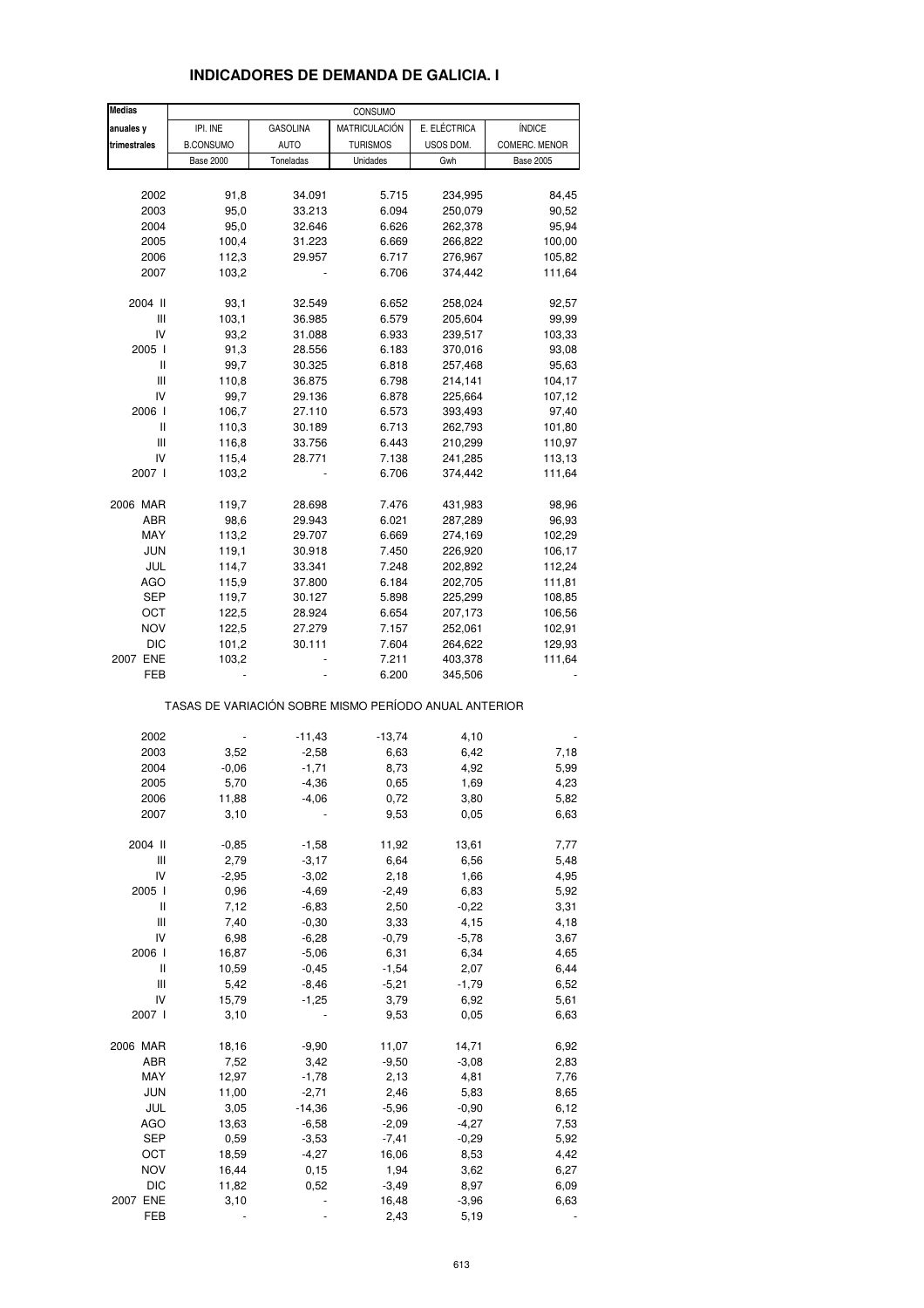#### **INDICADORES DE DEMANDA DE GALICIA. II**

| <b>Medias</b>                         |                  |                       | <b>INVERSION</b> |                                                       |                     |
|---------------------------------------|------------------|-----------------------|------------------|-------------------------------------------------------|---------------------|
| anuales y                             |                  | IPI. INE              |                  | MATRICULACIÓN                                         | <b>INSCRIPCIÓN</b>  |
| trimestrales                          | <b>B. EQUIPO</b> | <b>B. INTERMEDIOS</b> | <b>ENERGÍA</b>   | <b>VEHÍCULOS CARGA</b>                                | MAQUINARIA AGRICOLA |
|                                       |                  | <b>Base 2000</b>      |                  |                                                       | Unidades            |
|                                       |                  |                       |                  |                                                       |                     |
| 2002                                  | 92,9             | 109,2                 | 110,2            | 979                                                   | 155                 |
| 2003                                  | 96,1             | 112,7                 | 115,7            | 1.023                                                 | 153                 |
| 2004                                  | 95,6             | 116,6                 | 113,8            | 1.086                                                 | 168                 |
| 2005                                  | 93,1             | 116,4                 | 102,5            | 1.161                                                 | 151                 |
| 2006                                  | 103,3            | 117,5                 | 113,7            | 1.144                                                 | 146                 |
| 2007                                  | 118,5            | 120,3                 | 135,0            | 1.159                                                 | 133                 |
| 2004 II                               | 103,3            | 125,2                 | 111,5            | 1.133                                                 | 203                 |
| Ш                                     | 85,9             | 113,1                 | 107,5            | 1.053                                                 | 153                 |
| IV                                    | 94,6             | 114,9                 | 112,3            | 1.084                                                 | 160                 |
| 2005 l                                | 88,4             | 113,1                 | 111,2            | 1.101                                                 | 127                 |
| Ш                                     | 103,0            | 125,0                 | 87,9             | 1.228                                                 | 187                 |
| Ш                                     | 85,5             | 113,6                 | 93,5             | 1.123                                                 | 144                 |
| IV                                    | 95,6             | 113,9                 | 117,4            | 1.192                                                 | 145                 |
| 2006 l                                | 103,3            | 120,5                 | 125,8            | 1.099                                                 | 112                 |
| Ш                                     | 110,0            |                       | 107,1            |                                                       | 180                 |
|                                       |                  | 123,0                 |                  | 1.156                                                 |                     |
| Ш                                     | 90,4             | 110,9                 | 95,6             | 1.121                                                 | 138                 |
| IV                                    | 109,7            | 115,6                 | 126,3            | 1.201                                                 | 152                 |
| 2007 l                                | 118,5            | 120,3                 | 135,0            | 1.159                                                 | 133                 |
| 2006 MAR                              | 116,9            | 130,4                 | 140,9            | 1.237                                                 | 156                 |
| ABR                                   | 98,4             | 112,2                 | 110,5            | 1.020                                                 | 120                 |
| MAY                                   | 115,5            | 128,5                 | 108,8            | 1.168                                                 | 184                 |
| <b>JUN</b>                            | 116,1            | 128,3                 | 101,9            | 1.279                                                 | 237                 |
| JUL                                   | 104,1            | 114,6                 | 106,8            | 1.216                                                 | 132                 |
| AGO                                   | 57,5             | 93,5                  | 91,4             | 1.106                                                 | 127                 |
| SEP                                   | 109,5            | 124,7                 | 88,6             | 1.041                                                 | 156                 |
| OCT                                   | 114,1            | 124,8                 | 103,2            | 1.130                                                 | 165                 |
|                                       |                  |                       |                  |                                                       |                     |
| <b>NOV</b>                            | 129,1            | 120,7                 | 127,3            | 1.194                                                 | 147                 |
| <b>DIC</b>                            | 85,9             | 101,4                 | 148,4            | 1.279                                                 | 144                 |
| 2007 ENE                              | 118,5            | 120,3                 | 135,0            | 1.280                                                 | 133                 |
| FEB                                   |                  |                       |                  | 1.038                                                 |                     |
|                                       |                  |                       |                  | TASAS DE VARIACIÓN SOBRE MISMO PERÍODO ANUAL ANTERIOR |                     |
| 2002                                  |                  |                       |                  | 4,40                                                  | $-10,78$            |
| 2003                                  | 3,46             | 3,22                  | 4,98             | 4,48                                                  | $-1,56$             |
| 2004                                  | $-0,52$          | 3,45                  | $-1,63$          | 6,10                                                  | 10,15               |
| 2005                                  | $-2,55$          | $-0,17$               | $-9,95$          | 6,95                                                  | $-10,35$            |
| 2006                                  | 10,97            | 0,97                  | 10,92            | $-1,46$                                               | $-3,43$             |
| 2007                                  | 27,83            | 5,16                  | 6,89             | 12,58                                                 | 66,25               |
|                                       |                  |                       |                  |                                                       |                     |
| 2004 II                               | $-0,51$          | 5,92                  | 1,21             | 7,77                                                  | 13,62               |
| Ш                                     | 0,98             | 4,66                  | $-0,83$          | 7,34                                                  | $-0,65$             |
| IV                                    | $-4, 41$         | 1,44                  | $-5,42$          | 2,78                                                  | 10,09               |
| 2005 l                                | $-10,17$         | $-0,09$               | $-10,27$         | 2,80                                                  | $-19,28$            |
| Ш                                     | $-0,29$          | $-0,16$               | $-21,20$         | 8,35                                                  | $-7,88$             |
| $\begin{array}{c} \hline \end{array}$ | $-0,54$          | 0,41                  | $-12,99$         | 6,58                                                  | $-5,68$             |
| IV                                    | 1,09             | $-0,84$               | 4,48             | 9,93                                                  | $-9,17$             |
| 2006 l                                | 16,90            | 6,54                  | 13,10            | $-0,24$                                               | $-11,81$            |
| $\sf II$                              | 6,76             | $-1,60$               | 21,85            | $-5,89$                                               | $-3,57$             |
| Ш                                     | 5,73             | $-2,32$               | 2,21             | $-0,15$                                               | $-3,94$             |
|                                       |                  |                       |                  |                                                       |                     |
| IV                                    | 14,71            | 1,52                  | 7,61             | 0,76                                                  | 4,59                |
| 2007 l                                | 27,83            | 5,16                  | 6,89             | 12,58                                                 | 66,25               |
| 2006 MAR                              | 24,36            | 7,68                  | 42,90            | 3,51                                                  | 6,85                |
| ABR                                   | 0,10             | $-10,88$              | 36,59            | $-14,86$                                              | $-32,96$            |
| MAY                                   | 16,78            | 5,59                  | 10,68            | $-5,81$                                               | $-13,21$            |
| <b>JUN</b>                            | 3,75             | 0,71                  | 20,73            | 2,65                                                  | 39,41               |
| JUL                                   | 7,65             | $-2,55$               | 11,72            | 1,42                                                  | $-6,38$             |
| AGO                                   | 4,55             | $-4,59$               | 4,94             | 4,64                                                  | $-8,63$             |
|                                       |                  |                       |                  |                                                       |                     |
| SEP                                   | 4,58             | $-0,32$               | $-9,50$          | $-6,38$                                               | 2,63                |
| OCT                                   | 13,31            | 11,03                 | $-7,28$          | 15,42                                                 | 10,00               |
| <b>NOV</b>                            | 21,56            | $-0,98$               | 11,28            | $-2,05$                                               | 0,68                |
| <b>DIC</b>                            | 7,38             | $-5,59$               | 17,41            | $-7,18$                                               | 2,86                |
| 2007 ENE                              | 27,83            | 5,16                  | 6,89             | 37,78                                                 | 66,25               |
| FEB                                   |                  |                       |                  | $-8,14$                                               |                     |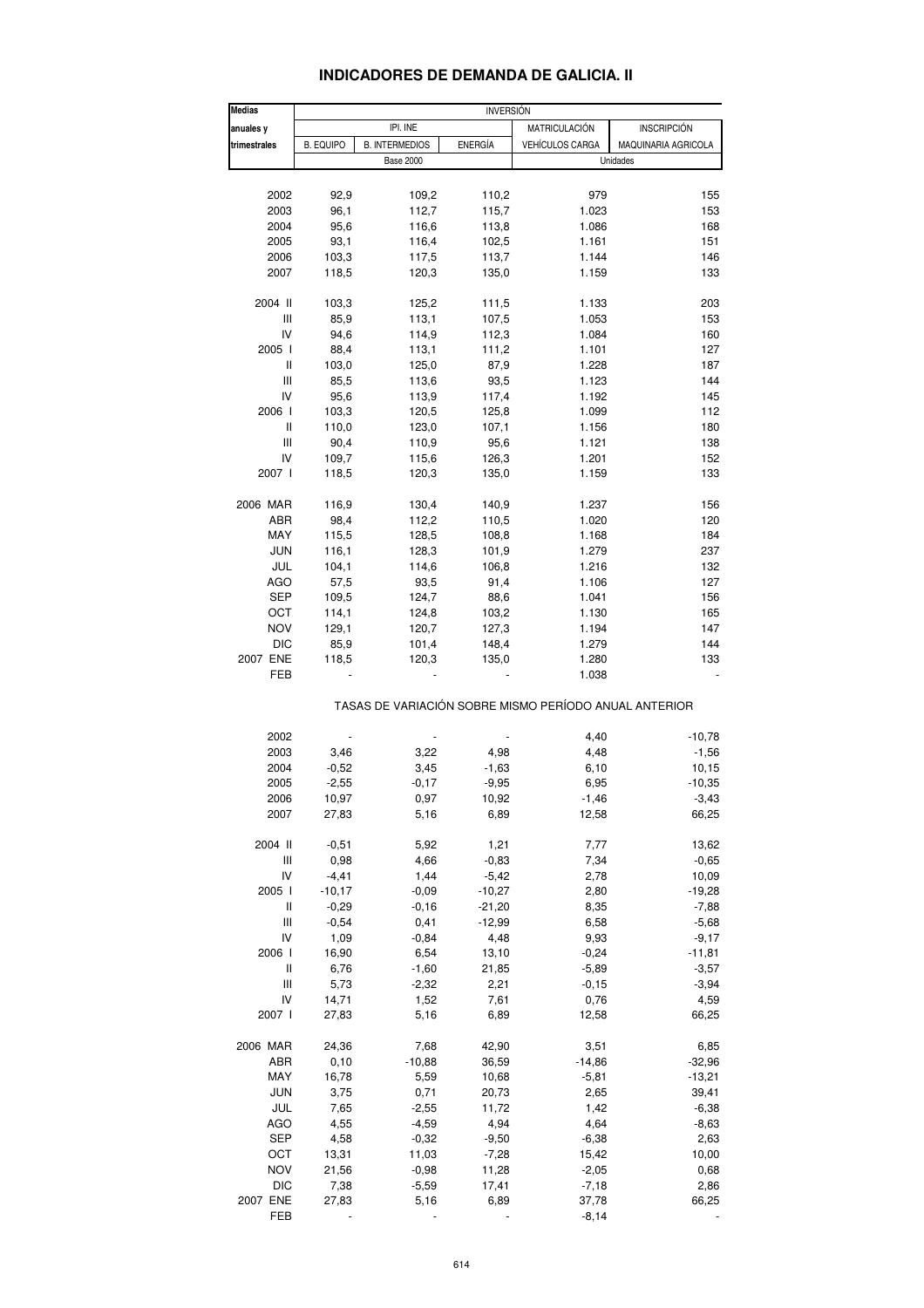# **INDICADORES DEL MERCADO DE TRABAJO DE GALICIA. I**

| <b>Medias</b>                      |              | POBLACIÓN ACTIVA (9) |                |              |                                                       | POBLACIÓN OCUPADA (9) |           |                  |
|------------------------------------|--------------|----------------------|----------------|--------------|-------------------------------------------------------|-----------------------|-----------|------------------|
| anuales y                          |              |                      |                |              |                                                       |                       |           |                  |
| trimestrales                       | <b>TOTAL</b> | VARONES              | <b>MUJERES</b> | <b>TOTAL</b> | AGRICULT.                                             | <b>INDUSTRIA</b>      | CONSTRUC. | <b>SERVICIOS</b> |
|                                    |              |                      |                |              | Miles de personas                                     |                       |           |                  |
|                                    |              |                      |                |              |                                                       |                       |           |                  |
| 2001                               | 1.158,613    | 670,355              | 488,260        | 1.030,970    | 156,270                                               | 199,275               | 124,238   | 551,195          |
| 2002                               | 1.178,628    | 679,080              | 499,545        | 1.035,273    | 136,443                                               | 209,485               | 128,068   | 561,280          |
| 2003                               | 1.225,213    | 696,170              | 529,043        | 1.069,428    | 135,618                                               | 206,240               | 125,445   | 602,128          |
|                                    |              |                      |                |              |                                                       |                       |           |                  |
| 2004                               | 1.254,248    | 704,063              | 550,183        | 1.083,645    | 124,578                                               | 206,633               | 130,908   | 621,520          |
| 2005                               | 1.254,825    | 706,600              | 548,250        | 1.130,050    | 120,950                                               | 217,400               | 125,050   | 666,675          |
| 2006                               | 1.272,050    | 704,175              | 567,850        | 1.164,225    | 110,875                                               | 213,950               | 138,950   | 700,500          |
|                                    |              |                      |                |              |                                                       |                       |           |                  |
| 2004 l                             | 1.248,960    | 698,880              | 550,080        | 1.065,370    | 124,920                                               | 201,520               | 125,170   | 613,750          |
| $\, \parallel$                     | 1.251,190    | 702,950              | 548,240        | 1.073,600    | 124,070                                               | 205,190               | 130,780   | 613,550          |
| III                                | 1.252,140    | 703,840              | 548,290        | 1.089,890    | 122,310                                               | 206,710               | 134,930   | 625,930          |
| IV                                 | 1.264,700    | 710,580              | 554,120        | 1.105,720    | 127,010                                               | 213,110               | 132,750   | 632,850          |
| 2005 l                             | 1.248,300    | 707,700              | 540,600        | 1.112,300    | 129,100                                               | 218,300               | 115,800   | 649,200          |
| $\, \parallel$                     | 1.252,600    | 704,700              | 547,900        | 1.113,400    | 123,300                                               | 216,500               | 121,100   | 652,500          |
| Ш                                  | 1.266,700    | 718,100              | 548,700        | 1.157,100    | 121,100                                               | 223,900               | 132,900   | 679,200          |
| IV                                 | 1.251,700    | 695,900              | 555,800        | 1.137,400    | 110,300                                               | 210,900               | 130,400   | 685,800          |
| 2006                               | 1.269,300    | 702,200              | 567,100        | 1.142,500    | 113,000                                               | 202,100               | 132,400   | 695,000          |
| $\mathsf{I}$                       | 1.261,300    | 701,800              | 559,400        | 1.152,800    | 109,600                                               | 211,700               | 136,200   | 695,300          |
| $\ensuremath{\mathsf{III}}\xspace$ | 1.284,600    | 709,300              | 575,300        | 1.191,100    | 113,000                                               | 214,700               | 144,300   | 719,200          |
| IV                                 | 1.273,000    | 703,400              | 569,600        | 1.170,500    | 107,900                                               | 227,300               | 142,900   | 692,500          |
|                                    |              |                      |                |              |                                                       |                       |           |                  |
| 2006 ENE                           |              |                      |                |              |                                                       |                       |           |                  |
| FEB                                |              |                      |                |              |                                                       |                       |           |                  |
| <b>MAR</b>                         |              |                      |                |              |                                                       |                       |           |                  |
| <b>ABR</b>                         |              |                      |                |              |                                                       |                       |           |                  |
|                                    |              |                      |                |              |                                                       |                       |           |                  |
| MAY                                |              |                      |                |              |                                                       |                       |           |                  |
| <b>JUN</b>                         |              |                      |                |              |                                                       |                       |           |                  |
| JUL                                |              |                      |                |              |                                                       |                       |           |                  |
| <b>AGO</b>                         |              |                      |                |              |                                                       |                       |           |                  |
| SEP                                |              |                      |                |              |                                                       |                       |           |                  |
| OCT                                |              |                      |                |              |                                                       |                       |           |                  |
| <b>NOV</b>                         |              |                      |                |              |                                                       |                       |           |                  |
| <b>DIC</b>                         |              |                      |                |              |                                                       |                       |           |                  |
|                                    |              |                      |                |              |                                                       |                       |           |                  |
|                                    |              |                      |                |              | TASAS DE VARIACIÓN SOBRE MISMO PERÍODO ANUAL ANTERIOR |                       |           |                  |
|                                    |              |                      |                |              |                                                       |                       |           |                  |
| 2001                               | $-2,52$      | $-1,78$              | $-3,53$        | 1,89         | $-10,37$                                              | 10,51                 | 4,02      | 2,50             |
| 2002                               | 1,73         | 1,30                 | 2,31           | 0,42         | $-12,69$                                              | 5,12                  | 3,08      | 1,83             |
| 2003                               | 3,95         | 2,52                 | 5,90           | 3,30         | $-0,60$                                               | $-1,55$               | $-2,05$   | 7,28             |
| 2004                               | 2,37         | 1,13                 | 4,00           | 1,33         | $-8,14$                                               | 0, 19                 | 4,35      | 3,22             |
| 2005                               | 0,05         | 0,36                 | $-0,35$        | 4,28         | $-2,91$                                               | 5,21                  | -4,47     | 7,27             |
| 2006                               | 1,37         | $-0,34$              | 3,58           | 3,02         | $-8,33$                                               | $-1,59$               | 11,12     | 5,07             |
|                                    |              |                      |                |              |                                                       |                       |           |                  |
| 2004 l                             | 2,86         | 0,43                 | 6,11           | 0,73         | $-9,77$                                               | $-2,72$               | $-3,38$   | 5,36             |
| $\, \parallel$                     | 2,95         | 1,64                 | 4,67           | 0,30         | $-7,56$                                               | $-2,62$               | 8,93      | 1,34             |
| $\mathsf{III}$                     | 1,43         | 0,54                 | 2,59           | 0,93         | $-11,53$                                              | 0,20                  | 7,98      | 2,55             |
| ${\sf IV}$                         | 2,27         | 1,92                 | 2,71           | 3,36         | $-3,45$                                               | 6,14                  | 4,36      | 3,71             |
| 2005 l                             | $-0,05$      | 1,26                 | $-1,72$        | 4,41         | 3,35                                                  | 8,33                  | $-7,49$   | 5,78             |
| $\, \parallel$                     |              |                      |                |              |                                                       |                       |           |                  |
| $\ensuremath{\mathsf{III}}\xspace$ | 0,11         | 0,25                 | $-0,06$        | 3,71         | $-0,62$                                               | 5,51                  | $-7,40$   | 6,35             |
|                                    | 1,16         | 2,03                 | 0,07           | 6,17         | $-0,99$                                               | 8,32                  | $-1,50$   | 8,51             |
| ${\sf IV}$                         | $-1,03$      | $-2,07$              | 0,30           | 2,87         | $-13,16$                                              | $-1,04$               | $-1,77$   | 8,37             |
| 2006                               | 1,68         | $-0,78$              | 4,90           | 2,72         | $-12,47$                                              | $-7,42$               | 14,34     | 7,05             |
| $\, \parallel$                     | 0,69         | $-0,41$              | 2,10           | 3,54         | $-11,11$                                              | $-2,22$               | 12,47     | 6,56             |
| $\ensuremath{\mathsf{III}}\xspace$ | 1,41         | $-1,23$              | 4,85           | 2,94         | $-6,69$                                               | $-4,11$               | 8,58      | 5,89             |
| IV                                 | 1,70         | 1,08                 | 2,48           | 2,91         | $-2,18$                                               | 7,78                  | 9,59      | 0,98             |
|                                    |              |                      |                |              |                                                       |                       |           |                  |
| 2006 ENE                           |              |                      |                |              |                                                       |                       |           |                  |
| FEB                                |              |                      |                |              |                                                       |                       |           |                  |
| MAR                                |              |                      |                |              |                                                       |                       |           |                  |
| ABR                                |              |                      |                |              |                                                       |                       |           |                  |
| MAY                                |              |                      |                |              |                                                       |                       |           |                  |
| <b>JUN</b>                         |              |                      |                |              |                                                       |                       |           |                  |
| JUL                                |              |                      |                |              |                                                       |                       |           |                  |
| AGO                                |              |                      |                |              |                                                       |                       |           |                  |
| <b>SEP</b>                         |              |                      |                |              |                                                       |                       |           |                  |
| OCT                                |              |                      |                |              |                                                       |                       |           |                  |
| <b>NOV</b>                         |              |                      |                |              |                                                       |                       |           |                  |
|                                    |              |                      |                |              |                                                       |                       |           |                  |
| <b>DIC</b>                         |              |                      |                |              |                                                       |                       |           |                  |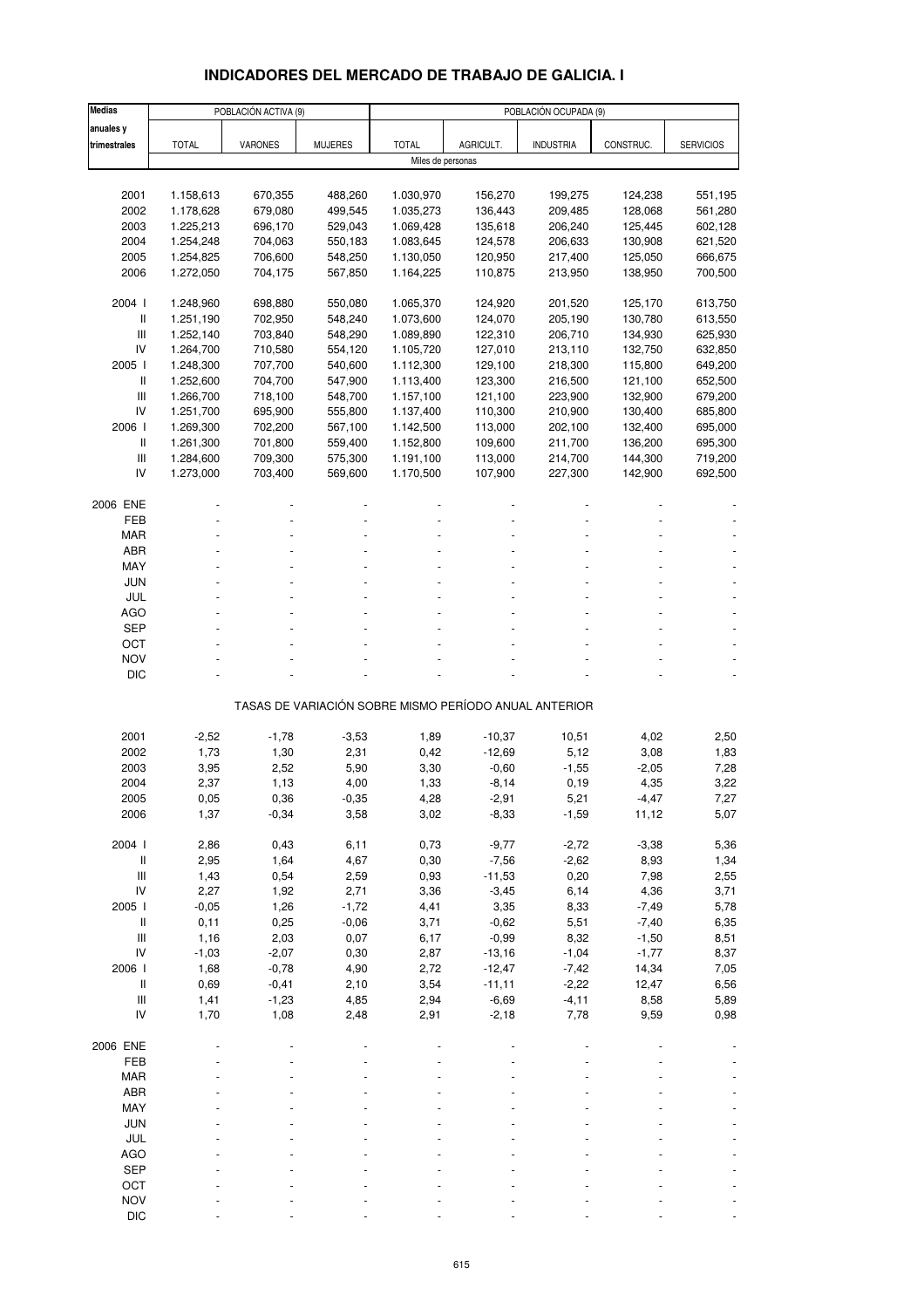## **INDICADORES DEL MERCADO DE TRABAJO DE GALICIA. II**

| <b>Medias</b>                      |                                                       |           | POBLACIÓN ASALARIADA (9) |           |                  |
|------------------------------------|-------------------------------------------------------|-----------|--------------------------|-----------|------------------|
| anuales y                          |                                                       |           |                          |           |                  |
| trimestrales                       | <b>TOTAL</b>                                          | AGRICULT. | <b>INDUSTRIA</b>         | CONSTRUC. | <b>SERVICIOS</b> |
|                                    |                                                       |           | Miles de Personas        |           |                  |
|                                    |                                                       |           |                          |           |                  |
| 2001                               | 722,623                                               | 28,378    | 176,105                  | 96,865    | 421,275          |
| 2002                               | 749,608                                               | 26,928    | 190,440                  | 99,783    | 432,458          |
| 2003                               | 787,795                                               | 28,473    | 182,695                  | 99,280    | 477,348          |
| 2004                               | 800,940                                               | 23,988    | 181,373                  | 101,570   | 494,010          |
| 2005                               | 840,800                                               | 23,800    | 191,450                  | 92,675    | 532,875          |
| 2006                               | 890,675                                               | 29,475    | 186,600                  | 104,275   | 570,325          |
|                                    |                                                       |           |                          |           |                  |
| 2004 l                             | 786,040                                               | 24,580    | 176,600                  | 99,140    | 485,720          |
| Ш                                  | 794,650                                               | 25,910    | 178,850                  | 102,880   | 487,010          |
| Ш                                  | 805,860                                               | 23,230    | 180,880                  | 103,480   | 498,270          |
| IV                                 | 817,210                                               | 22,230    | 189,160                  | 100,780   | 505,040          |
| 2005 l                             | 807,600                                               | 21,100    | 189,700                  | 83,400    | 513,400          |
| Ш                                  | 826,600                                               | 25,500    | 190,300                  | 93,200    | 517,600          |
|                                    |                                                       |           |                          |           |                  |
| Ш                                  | 873,400                                               | 25,100    | 198,400                  | 99,400    | 550,500          |
| IV                                 | 855,600                                               | 23,500    | 187,400                  | 94,700    | 550,000          |
| 2006                               | 865,300                                               | 28,400    | 177,000                  | 96,900    | 563,000          |
| Ш                                  | 886,000                                               | 30,200    | 185,000                  | 103,200   | 567,600          |
| Ш                                  | 912,000                                               | 30,600    | 186,700                  | 109,700   | 585,000          |
| IV                                 | 899,400                                               | 28,700    | 197,700                  | 107,300   | 565,700          |
|                                    |                                                       |           |                          |           |                  |
| 2006 ENE                           |                                                       |           |                          |           |                  |
| FEB                                |                                                       |           |                          |           |                  |
| MAR                                |                                                       |           |                          |           |                  |
| ABR                                |                                                       |           |                          |           |                  |
| MAY                                |                                                       |           |                          |           |                  |
| JUN                                |                                                       |           |                          |           |                  |
|                                    |                                                       |           |                          |           |                  |
| JUL                                |                                                       |           |                          |           |                  |
| <b>AGO</b>                         |                                                       |           |                          |           |                  |
| SEP                                |                                                       |           |                          |           |                  |
| ост                                |                                                       |           |                          |           |                  |
| <b>NOV</b>                         |                                                       |           |                          |           |                  |
| DIC                                |                                                       |           |                          |           |                  |
|                                    | TASAS DE VARIACIÓN SOBRE MISMO PERÍODO ANUAL ANTERIOR |           |                          |           |                  |
|                                    |                                                       |           |                          |           |                  |
| 2001                               | 3,76                                                  | $-11,44$  | 12,13                    | 2,33      | 2,09             |
| 2002                               | 3,73                                                  | $-5,11$   | 8,14                     | 3,01      | 2,65             |
| 2003                               | 5,09                                                  | 5,74      | $-4,07$                  | $-0,50$   | 10,38            |
| 2004                               | 1,67                                                  | $-15,75$  | $-0,72$                  | 2,31      | 3,49             |
|                                    |                                                       |           |                          |           |                  |
| 2005<br>2006                       | 4,98                                                  | $-0,78$   | 5,56<br>$-2,53$          | $-8,76$   | 7,87             |
|                                    | 5,93                                                  | 23,84     |                          | 12,52     | 7,03             |
| 2004 l                             | 1,40                                                  | $-12,37$  | $-5,42$                  | $-2,91$   | 5,99             |
| $\sf II$                           | 0,65                                                  | $-12,05$  | $-4,33$                  | 8,64      | 1,80             |
| $\ensuremath{\mathsf{III}}\xspace$ | 1,42                                                  | $-18,03$  | $-0,30$                  | 4,69      | 2,53             |
| IV                                 | 3,19                                                  | $-20,72$  | 7,66                     | $-0,68$   | 3,76             |
| 2005 l                             | 2,74                                                  | $-14,16$  |                          |           |                  |
|                                    |                                                       |           | 7,42                     | $-15,88$  | 5,70             |
| $\sf II$                           | 4,02                                                  | $-1,58$   | 6,40                     | $-9,41$   | 6,28             |
| $\ensuremath{\mathsf{III}}\xspace$ | 8,38                                                  | 8,05      | 9,69                     | $-3,94$   | 10,48            |
| IV                                 | 4,70                                                  | 5,71      | $-0,93$                  | $-6,03$   | 8,90             |
| 2006                               | 7,14                                                  | 34,60     | $-6,69$                  | 16,19     | 9,66             |
| $\sf II$                           | 7,19                                                  | 18,43     | $-2,79$                  | 10,73     | 9,66             |
|                                    |                                                       |           |                          |           |                  |
| Ш                                  | 4,42                                                  | 21,91     | $-5,90$                  | 10,36     | 6,27             |
| IV                                 | 5,12                                                  | 22,13     | 5,50                     | 13,31     | 2,85             |
| 2006 ENE                           |                                                       |           |                          |           |                  |
| FEB                                |                                                       |           |                          |           |                  |
| MAR                                |                                                       |           |                          |           |                  |
| ABR                                |                                                       |           |                          |           |                  |
|                                    |                                                       |           |                          |           |                  |
| MAY                                |                                                       |           |                          |           |                  |
| JUN                                |                                                       |           |                          |           |                  |
| JUL                                |                                                       |           |                          |           |                  |
| <b>AGO</b>                         |                                                       |           |                          |           |                  |
| <b>SEP</b>                         |                                                       |           |                          |           |                  |
| OCT                                |                                                       |           |                          |           |                  |
|                                    |                                                       |           |                          |           |                  |
| <b>NOV</b>                         |                                                       |           |                          |           |                  |
| DIC                                |                                                       |           |                          |           |                  |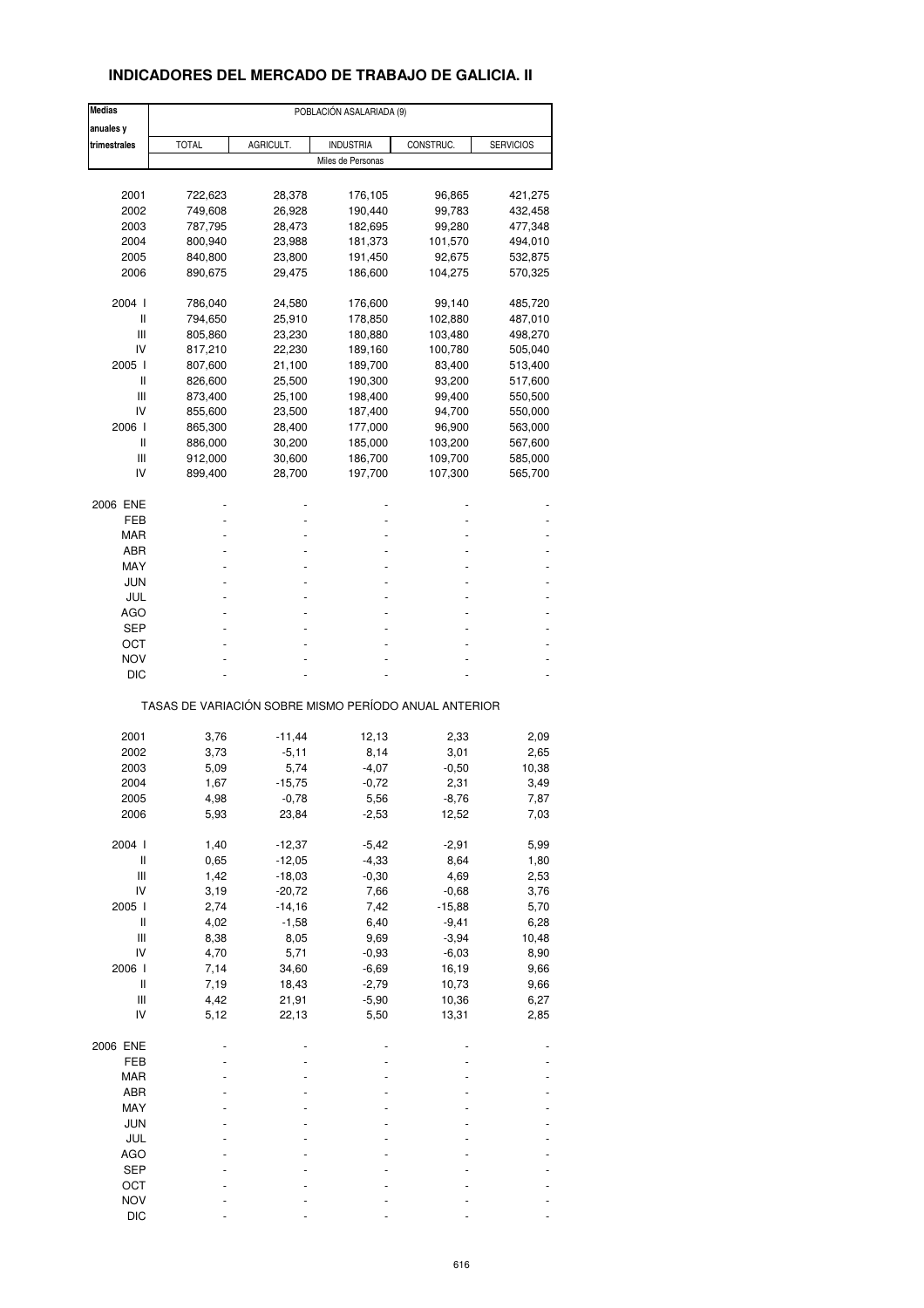# **INDICADORES DEL MERCADO DE TRABAJO DE GALICIA. III**

| <b>Medias</b>                      |              | PARADOS (9)       |                |                                                       | TASA DE ACTIVIDAD (9) |                |              | TASA DE PARO (9) |                |
|------------------------------------|--------------|-------------------|----------------|-------------------------------------------------------|-----------------------|----------------|--------------|------------------|----------------|
| anuales y                          |              |                   |                |                                                       | <b>MENORES</b>        |                |              | <b>MENORES</b>   |                |
| trimestrales                       | <b>TOTAL</b> | VARONES           | <b>MUJERES</b> | <b>TOTAL</b>                                          | 20 AÑOS               | <b>MUJERES</b> | <b>TOTAL</b> | 20 AÑOS          | <b>MUJERES</b> |
|                                    |              | Miles de personas |                |                                                       |                       | Porcentaje     |              |                  |                |
|                                    |              |                   |                |                                                       |                       |                |              |                  |                |
| 2001                               | 127,643      | 52,133            | 75,508         | 49,69                                                 | 18,23                 | 39,98          | 11,02        | 28,87            | 15,46          |
|                                    |              |                   |                |                                                       |                       |                |              |                  |                |
| 2002                               | 143,355      | 56,018            | 87,338         | 50,42                                                 | 18,59                 | 40,80          | 12,17        | 28,30            | 17,49          |
| 2003                               | 155,788      | 58,555            | 97,233         | 52,18                                                 | 19,58                 | 43,05          | 12,72        | 25,86            | 18,37          |
| 2004                               | 170,603      | 64,628            | 105,978        | 53,21                                                 | 15,68                 | 44,61          | 13,61        | 28,17            | 19,27          |
| 2005                               | 124,800      | 50,700            | 74,075         | 53,04                                                 | 19,04                 | 44,30          | 9,95         | 30,55            | 13,52          |
| 2006                               | 107,825      | 42,825            | 64,975         | 53,61                                                 | 18,55                 | 45,78          | 8,48         | 21,51            | 11,45          |
|                                    |              |                   |                |                                                       |                       |                |              |                  |                |
| 2004 l                             | 183,590      | 68,610            | 114,990        | 53,06                                                 | 14,41                 | 44,66          | 14,70        | 26,30            | 20,90          |
| II                                 | 177,590      | 64,280            | 113,310        | 53,10                                                 | 16,72                 | 44,47          | 14,19        | 28,25            | 20,67          |
| $\ensuremath{\mathsf{III}}\xspace$ | 162,250      | 61,260            | 100,990        | 53,09                                                 | 16,84                 | 44,44          | 12,96        | 24,66            | 18,42          |
| IV                                 | 158,980      | 64,360            | 94,620         | 53,57                                                 | 14,76                 | 44,87          | 12,57        | 33,45            | 17,08          |
| 2005 l                             | 136,100      | 56,900            | 79,100         | 52,83                                                 | 19,46                 | 43,74          | 10,90        | 34,96            | 14,64          |
| Ш                                  | 139,200      | 55,800            | 83,400         | 52,97                                                 | 16,71                 | 44,29          | 11,11        | 42,97            | 15,23          |
| $\ensuremath{\mathsf{III}}\xspace$ | 109,600      | 44,900            | 64,700         | 53,52                                                 | 23,81                 | 44,32          | 8,65         | 18,40            | 11,79          |
| IV                                 | 114,300      | 45,200            | 69,100         | 52,84                                                 | 16,16                 | 44,86          | 9,13         | 25,87            | 12,43          |
| 2006                               | 126,800      | 51,500            | 75,300         | 53,54                                                 | 17,90                 | 45,75          | 9,99         | 31,01            | 13,27          |
| II                                 | 108,500      | 42,300            | 66,200         | 53,18                                                 | 17,98                 | 45,11          | 8,60         | 27,88            | 11,83          |
| $\ensuremath{\mathsf{III}}\xspace$ | 93,500       | 39,400            | 54,100         | 54,13                                                 | 21,50                 | 46,38          | 7,28         | 15,52            | 9,41           |
| IV                                 | 102,500      | 38,100            | 64,300         | 53,60                                                 | 16,81                 | 45,88          | 8,05         | 11,61            | 11,30          |
|                                    |              |                   |                |                                                       |                       |                |              |                  |                |
| 2006 ENE                           |              |                   |                |                                                       |                       |                |              |                  |                |
| FEB                                |              |                   |                |                                                       |                       |                |              |                  |                |
| <b>MAR</b>                         |              |                   |                |                                                       |                       |                |              |                  |                |
| <b>ABR</b>                         |              |                   |                |                                                       |                       |                |              |                  |                |
|                                    |              |                   |                |                                                       |                       |                |              |                  |                |
| MAY                                |              |                   |                |                                                       |                       |                |              |                  |                |
| <b>JUN</b>                         |              |                   |                |                                                       |                       |                |              |                  |                |
| JUL                                |              |                   |                |                                                       |                       |                |              |                  |                |
| <b>AGO</b>                         |              |                   |                |                                                       |                       |                |              |                  |                |
| <b>SEP</b>                         |              |                   |                |                                                       |                       |                |              |                  |                |
| OCT                                |              |                   |                |                                                       |                       |                |              |                  |                |
| <b>NOV</b>                         |              |                   |                |                                                       |                       |                |              |                  |                |
| <b>DIC</b>                         |              |                   |                |                                                       |                       |                |              |                  |                |
|                                    |              |                   |                |                                                       |                       |                |              |                  |                |
|                                    |              |                   |                | TASAS DE VARIACIÓN SOBRE MISMO PERÍODO ANUAL ANTERIOR |                       |                |              |                  |                |
|                                    |              |                   |                |                                                       |                       |                |              |                  |                |
| 2001                               | $-27,79$     | $-26,02$          | $-28,97$       |                                                       |                       |                |              |                  |                |
| 2002                               | 12,31        | 7,45              | 15,67          |                                                       |                       |                |              |                  |                |
| 2003                               | 8,67         | 4,53              | 11,33          |                                                       |                       |                |              |                  |                |
| 2004                               | 9,51         | 10,37             | 8,99           |                                                       |                       |                |              |                  |                |
| 2005                               | -26,85       | $-21,55$          | $-30,10$       |                                                       |                       |                |              |                  |                |
| 2006                               | $-13,60$     | $-15,53$          | $-12,28$       |                                                       |                       |                |              |                  |                |
|                                    |              |                   |                |                                                       |                       |                |              |                  |                |
| 2004 l                             | 17,24        | 14,41             | 19,01          |                                                       |                       |                |              |                  |                |
| II                                 | 22,49        | 16,41             | 26,24          |                                                       |                       |                |              |                  |                |
| $\ensuremath{\mathsf{III}}\xspace$ | 4,90         | 6,08              | 4,20           |                                                       |                       |                |              |                  |                |
| IV                                 | $-4,75$      | 5,03              | $-10,42$       |                                                       |                       |                |              |                  |                |
|                                    |              |                   |                |                                                       |                       |                |              |                  |                |
| 2005 l                             | $-25,87$     | $-17,07$          | $-31,21$       |                                                       |                       |                |              |                  |                |
| II                                 | $-21,62$     | $-13,19$          | $-26,40$       |                                                       |                       |                |              |                  |                |
| $\ensuremath{\mathsf{III}}\xspace$ | $-32,45$     | $-26,71$          | $-35,93$       |                                                       |                       |                |              |                  |                |
| IV                                 | $-28,10$     | $-29,77$          | $-26,97$       |                                                       |                       |                |              |                  |                |
| 2006                               | $-6,83$      | $-9,49$           | $-4,80$        |                                                       |                       |                |              |                  |                |
| $\, \parallel$                     | $-22,05$     | $-24,19$          | $-20,62$       |                                                       |                       |                |              |                  |                |
| $\ensuremath{\mathsf{III}}\xspace$ | $-14,69$     | $-12,25$          | $-16,38$       |                                                       |                       |                |              |                  |                |
| IV                                 | $-10,32$     | $-15,71$          | $-6,95$        |                                                       |                       |                |              |                  |                |
|                                    |              |                   |                |                                                       |                       |                |              |                  |                |
| 2006 ENE                           |              |                   |                |                                                       |                       |                |              |                  |                |
| FEB                                |              |                   |                |                                                       |                       |                |              |                  |                |
| <b>MAR</b>                         |              |                   |                |                                                       |                       |                |              |                  |                |
| ABR                                |              |                   |                |                                                       |                       |                |              |                  |                |
| MAY                                |              |                   |                |                                                       |                       |                |              |                  |                |
| JUN                                |              |                   |                |                                                       |                       |                |              |                  |                |
| JUL                                |              |                   |                |                                                       |                       |                |              |                  |                |
| <b>AGO</b>                         |              |                   |                |                                                       |                       |                |              |                  |                |
| SEP                                |              |                   |                |                                                       |                       |                |              |                  |                |
| OCT                                |              |                   |                |                                                       |                       |                |              |                  |                |
|                                    |              |                   |                |                                                       |                       |                |              |                  |                |
| <b>NOV</b>                         |              |                   |                |                                                       |                       |                |              |                  |                |
| <b>DIC</b>                         |              |                   |                |                                                       |                       |                |              |                  |                |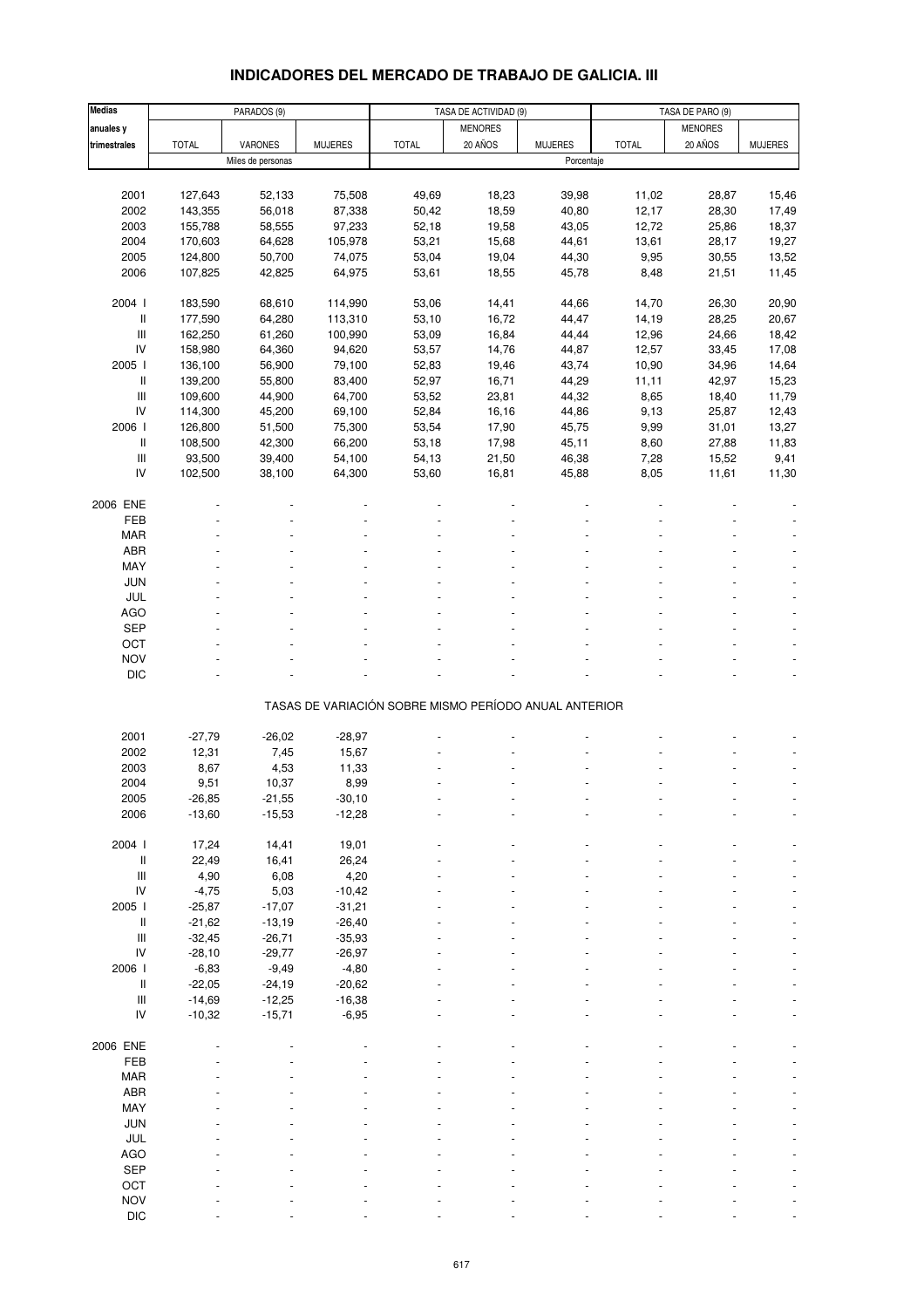| <b>Medias</b>                      |              |                    | PARO REGISTRADO  |                                                       |                  |                 |
|------------------------------------|--------------|--------------------|------------------|-------------------------------------------------------|------------------|-----------------|
| anuales y                          |              |                    |                  |                                                       |                  | SIN EMPLEO      |
| trimestrales                       | <b>TOTAL</b> | <b>AGRICULTURA</b> | <b>INDUSTRIA</b> | CONSTRUCCIÓN                                          | <b>SERVICIOS</b> | <b>ANTERIOR</b> |
|                                    |              |                    | Personas         |                                                       |                  |                 |
|                                    |              |                    |                  |                                                       |                  |                 |
| 2002                               | 168.381      | 4.564              | 29.008           | 17.549                                                | 87.127           | 30.132          |
| 2003                               | 174.670      | 4.432              | 29.232           | 18.719                                                | 91.426           | 30.862          |
| 2004                               | 176.868      | 4.895              | 28.402           | 19.475                                                | 95.642           | 28.454          |
| 2005                               | 172.070      | 4.938              | 27.602           | 18.896                                                | 95.293           | 25.342          |
| 2006                               | 161.276      | 4.917              | 25.487           | 16.650                                                | 90.682           | 23.539          |
| 2007                               | 162.244      | 4.952              | 25.261           | 16.613                                                | 91.589           | 23.830          |
| 2004 II                            | 177.215      | 4.757              | 28.715           | 19.231                                                | 94.748           | 29.765          |
| $\ensuremath{\mathsf{III}}\xspace$ | 162.081      | 4.491              | 26.445           | 17.818                                                | 87.288           | 26.039          |
| IV                                 | 178.267      | 5.235              | 28.261           | 19.786                                                | 98.121           | 26.865          |
| 2005 l                             | 187.424      | 5.439              | 29.631           | 21.588                                                | 104.746          | 26.019          |
| $\sf II$                           | 171.642      | 4.819              | 27.664           | 18.731                                                | 93.875           | 26.553          |
| Ш                                  | 157.278      | 4.375              | 25.469           | 16.761                                                | 86.055           | 24.618          |
| IV                                 | 171.938      | 5.117              | 27.642           | 18.503                                                | 96.498           | 24.178          |
| 2006 l                             | 178.629      | 5.405              | 27.797           | 19.082                                                | 100.953          | 25.392          |
| Ш                                  | 162.413      | 4.936              | 25.852           | 16.679                                                | 90.905           | 24.040          |
| $\ensuremath{\mathsf{III}}\xspace$ | 147.097      | 4.468              | 23.503           | 14.929                                                | 82.676           | 21.522          |
| IV                                 | 156.963      | 4.859              | 24.795           | 15.910                                                | 88.196           | 23.203          |
| 2007 l                             | 162.244      | 4.952              | 25.261           | 16.613                                                | 91.589           | 23.830          |
| 2006 MAR                           |              |                    |                  |                                                       |                  |                 |
|                                    | 176.114      | 5.285<br>5.104     | 27.417           | 18.427                                                | 99.548           | 25.437          |
| ABR                                | 170.332      |                    | 27.146           | 17.684                                                | 95.608           | 24.790          |
| MAY                                | 163.161      | 4.947              | 25.857           | 16.581                                                | 91.393           | 24.383          |
| <b>JUN</b>                         | 153.746      | 4.758              | 24.552           | 15.773                                                | 85.715           | 22.948          |
| JUL                                | 148.068      | 4.464              | 23.705           | 15.214                                                | 82.899           | 21.786          |
| <b>AGO</b>                         | 146.388      | 4.473              | 23.341           | 14.920                                                | 82.383           | 21.271          |
| SEP                                | 146.834      | 4.466              | 23.463           | 14.652                                                | 82.745           | 21.508          |
| ОСТ                                | 151.534      | 4.641              | 23.977           | 14.917                                                | 85.691           | 22.308          |
| <b>NOV</b>                         | 158.690      | 4.879              | 24.631           | 15.691                                                | 89.685           | 23.804          |
| <b>DIC</b>                         | 160.666      | 5.056              | 25.778           | 17.123                                                | 89.211           | 23.498          |
| 2007 ENE                           | 163.583      | 5.007              | 25.414           | 16.899                                                | 92.389           | 23.874          |
| FEB                                | 160.904      | 4.896              | 25.108           | 16.326                                                | 90.788           | 23.786          |
|                                    |              |                    |                  | TASAS DE VARIACIÓN SOBRE MISMO PERÍODO ANUAL ANTERIOR |                  |                 |
| 2002                               | 5,58         | 0,80               | 2,60             | 2,83                                                  | 7,24             | 6,22            |
| 2003                               | 3,74         | $-2,90$            | 0,77             | 6,67                                                  | 4,93             | 2,42            |
| 2004                               | 1,26         | 10,46              | $-2,84$          | 4,04                                                  | 4,61             | $-7,80$         |
| 2005                               | $-2,71$      | 0,86               | $-2,82$          | $-2,97$                                               | $-0,36$          | $-10,94$        |
| 2006                               | -6,27        | -0,42              | $-7,66$          | -11,88                                                | -4,84            | -7,11           |
| 2007                               | $-9,81$      | $-9,40$            | $-9,74$          | $-14,41$                                              | $-9,90$          | $-6,07$         |
|                                    |              |                    |                  |                                                       |                  |                 |
| 2004 II                            | 3,08         | 11,63              | $-1,40$          | 6,73                                                  | 6,44             | $-5,53$         |
| Ш                                  | $-0,47$      | 10,22              | $-3,37$          | 4,49                                                  | 2,83             | $-11,60$        |
| IV                                 | $-0,96$      | 8,57               | $-5,19$          | 1,15                                                  | 2,72             | $-11,27$        |
| 2005 l                             | $-1,31$      | 6,69               | $-1,83$          | 2,48                                                  | 2,28             | $-16,47$        |
| Ш                                  | $-3,14$      | 1,30               | $-3,66$          | $-2,60$                                               | $-0,92$          | $-10,79$        |
| Ш                                  | $-2,96$      | $-2,58$            | $-3,69$          | $-5,93$                                               | $-1,41$          | $-5,46$         |
| IV                                 | $-3,55$      | $-2,25$            | $-2,19$          | $-6,49$                                               | $-1,65$          | $-10,00$        |
| 2006 l                             | $-4,69$      | $-0,63$            | $-6,19$          | $-11,61$                                              | $-3,62$          | $-2,41$         |
| Ш                                  | $-5,38$      | 2,43               | $-6,55$          | $-10,95$                                              | $-3,16$          | $-9,46$         |
| Ш                                  | $-6,47$      | 2,12               | $-7,72$          | $-10,93$                                              | $-3,93$          | $-12,58$        |
| IV                                 | $-8,71$      | $-5,05$            | $-10,30$         | $-14,01$                                              | $-8,60$          | $-4,03$         |
| 2007 l                             | $-9,81$      | $-9,40$            | $-9,74$          | $-14,41$                                              | $-9,90$          | $-6,07$         |
| 2006 MAR                           | $-5,49$      | $-0,92$            | $-8,49$          | $-12,66$                                              | $-3,95$          | $-3,30$         |
| ABR                                | $-5,68$      | $-1,66$            | $-5,82$          | $-12,25$                                              | $-4,32$          | $-6,42$         |
| MAY                                | $-5,18$      | 4,46               | $-7,67$          | $-10,27$                                              | $-2,64$          | $-9,64$         |
| JUN                                | $-5,25$      | 4,99               | $-6,15$          | $-10,19$                                              | $-2,40$          | $-12,36$        |
| JUL                                | $-5,94$      | 2,62               | $-7,13$          | $-10, 15$                                             | $-3,27$          | $-12,56$        |
| AGO                                | $-6,93$      | 1,98               | $-8,26$          | $-10,91$                                              | $-4,54$          | $-12,90$        |
| <b>SEP</b>                         | $-6,54$      | 1,75               | $-7,77$          | $-11,76$                                              | $-3,97$          | $-12,28$        |
| OCT                                | $-7,77$      | $-5,21$            | $-9,16$          | $-14,16$                                              |                  | $-1,24$         |
| <b>NOV</b>                         | $-8,19$      |                    | $-10,01$         | $-13,30$                                              | $-7,90$          | $-3,62$         |
|                                    |              | $-3,96$            |                  |                                                       | $-8,10$          |                 |
| <b>DIC</b>                         | $-10,08$     | $-5,93$            | $-11,60$         | $-14,53$                                              | $-9,76$          | $-6,93$         |

#### **INDICADORES DEL MERCADO DE TRABAJO DE GALICIA. IV**

2007 ENE -9,82 -8,81 -10,25 -14,63 -9,85 -5,71 FEB -9,79 -10,00 -9,22 -14,19 -9,96 -6,43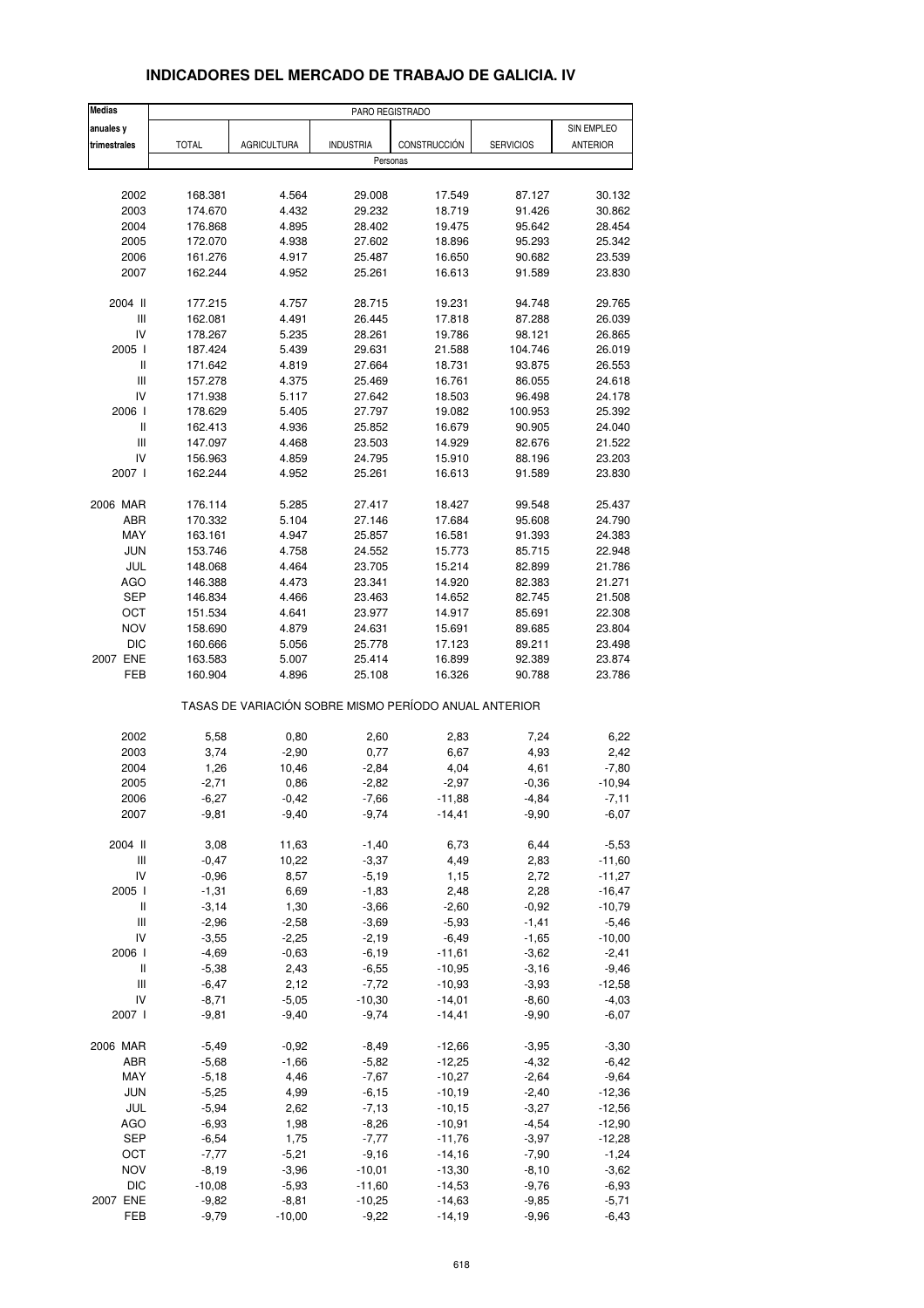## **INDICADORES DEL MERCADO DE TRABAJO DE GALICIA. V**

| <b>Medias</b> |                                                       |                    | AFILIADOS A LA SEGURIDAD SOCIAL EN ALTA LABORAL |              |                  |
|---------------|-------------------------------------------------------|--------------------|-------------------------------------------------|--------------|------------------|
| anuales y     |                                                       |                    | <b>TOTAL</b>                                    |              |                  |
| trimestrales  | <b>TOTAL</b>                                          | <b>AGRICULTURA</b> | <b>INDUSTRIA</b>                                | CONSTRUCCIÓN | <b>SERVICIOS</b> |
|               |                                                       |                    | Personas                                        |              |                  |
|               |                                                       |                    |                                                 |              |                  |
| 2002          | 923.682                                               | 101.633            | 164.885                                         | 113.743      | 542.970          |
| 2003          | 947.124                                               | 99.743             | 164.646                                         | 118.111      | 564.193          |
| 2004          | 970.308                                               | 97.367             | 164.683                                         | 122.074      | 585.855          |
| 2005          | 997.744                                               | 93.601             | 164.404                                         | 127.522      | 611.960          |
| 2006          | 1.032.530                                             | 89.537             | 167.238                                         | 134.437      | 641.280          |
| 2007          | 1.047.470                                             | 87.834             | 172.914                                         | 136.460      | 650.250          |
|               |                                                       |                    |                                                 |              |                  |
| 2004 II       | 966.801                                               | 97.833             | 164.810                                         | 122.121      | 581.739          |
| Ш             | 985.882                                               | 97.265             | 166.274                                         | 124.515      | 597.520          |
| IV            | 975.917                                               | 95.866             | 163.707                                         | 122.575      | 593.490          |
| 2005 l        | 976.483                                               | 94.776             | 163.831                                         | 123.802      | 593.807          |
| $\sf II$      | 992.844                                               | 94.053             | 163.715                                         | 127.390      | 607.423          |
| Ш             | 1.014.072                                             | 93.675             | 166.099                                         | 129.933      | 624.095          |
| IV            | 1.007.579                                             | 91.897             | 163.971                                         | 128.962      | 622.514          |
| 2006          | 1.008.384                                             | 90.495             | 164.742                                         | 130.542      | 622.497          |
| Ш             | 1.026.116                                             | 89.719             | 166.572                                         | 133.791      | 636.016          |
| Ш             | 1.050.520                                             | 89.198             | 169.604                                         | 137.311      | 654.393          |
| IV            | 1.045.098                                             | 88.734             | 168.033                                         | 136.103      | 652.215          |
| 2007 l        | 1.047.470                                             | 87.834             | 172.914                                         | 136.460      | 650.250          |
|               |                                                       |                    |                                                 |              |                  |
| 2006 MAR      | 1.012.533                                             | 90.116             | 165.211                                         | 131.568      | 625.590          |
| ABR           | 1.021.391                                             | 89.949             | 165.458                                         | 132.606      | 633.354          |
| MAY           | 1.026.641                                             | 89.726             | 166.499                                         | 133.841      | 636.560          |
| <b>JUN</b>    | 1.030.316                                             | 89.482             | 167.760                                         | 134.925      | 638.134          |
| JUL           | 1.049.994                                             | 89.592             | 169.067                                         | 136.704      | 654.617          |
| <b>AGO</b>    | 1.048.874                                             | 88.756             | 169.807                                         | 137.371      | 652.926          |
| <b>SEP</b>    | 1.052.693                                             | 89.247             | 169.939                                         | 137.858      | 655.635          |
| ОСТ           | 1.044.596                                             | 88.986             | 168.821                                         | 137.244      | 649.531          |
| <b>NOV</b>    | 1.048.937                                             | 89.064             | 169.460                                         | 137.555      | 652.845          |
| <b>DIC</b>    | 1.041.762                                             | 88.153             | 165.817                                         | 133.510      | 654.269          |
| 2007 ENE      | 1.044.255                                             | 88.236             | 170.934                                         | 136.003      | 649.069          |
| FEB           | 1.050.685                                             | 87.432             | 174.893                                         | 136.916      | 651.431          |
|               | TASAS DE VARIACIÓN SOBRE MISMO PERÍODO ANUAL ANTERIOR |                    |                                                 |              |                  |
|               |                                                       |                    |                                                 |              |                  |
| 2002          | 2,14                                                  | $-3,44$            | 0,92                                            | 4,50         | 3,32             |
| 2003          | 2,54                                                  | $-1,86$            | $-0,14$                                         | 3,84         | 3,91             |
| 2004          | 2,45                                                  | $-2,38$            | 0,02                                            | 3,36         | 3,84             |
| 2005          | 2,83                                                  | $-3,87$            | $-0,17$                                         | 4,46         | 4,46             |
| 2006          | 3,49                                                  | -4,34              | 1,72                                            | 5,42         | 4,79             |
| 2007          | 4,09                                                  | $-3,14$            | 5,11                                            | 4,95         | 4,72             |
| 2004 II       | 2,39                                                  | $-2,04$            | $-0,05$                                         | 3,24         | 3,73             |
| Ш             | 2,47                                                  | $-2,26$            | $-0,10$                                         | 2,85         | 3,98             |
| IV            | 2,63                                                  | $-3,24$            | 0,42                                            | 3,84         | 4,06             |
| 2005 l        | 2,50                                                  | $-3,79$            | $-0,07$                                         | 3,96         | 4,05             |
| Ш             | 2,69                                                  | $-3,86$            | $-0,66$                                         | 4,31         | 4,42             |
|               |                                                       |                    |                                                 |              |                  |
| Ш             | 2,86                                                  | $-3,69$            | $-0, 11$                                        | 4,35         | 4,45             |
| IV            | 3,24                                                  | $-4,14$            | 0,16                                            | 5,21         | 4,89             |
| 2006          | 3,27                                                  | $-4,52$            | 0,56                                            | 5,44         | 4,83             |
| Ш             | 3,35                                                  | $-4,61$            | 1,75                                            | 5,02         | 4,71             |
| Ш             | 3,59                                                  | $-4,78$            | 2,11                                            | 5,68         | 4,85             |
| IV            | 3,72                                                  | $-3,44$            | 2,48                                            | 5,54         | 4,77             |
| 2007 l        | 4,09                                                  | $-3,14$            | 5,11                                            | 4,95         | 4,72             |
| 2006 MAR      | 3,33                                                  | $-4,34$            | 1,31                                            | 5,22         | 4,74             |
| ABR           | 3,56                                                  | $-4,52$            | 1,72                                            | 4,96         | 5,06             |
| MAY           | 3,46                                                  | $-4,54$            | 2,07                                            | 5,05         |                  |
|               |                                                       |                    |                                                 |              | 4,77             |
| <b>JUN</b>    | 3,04                                                  | $-4,76$            | 1,45                                            | 5,07         | 4,29             |
| JUL           | 3,07                                                  | $-4,92$            | 1,77                                            | 5,16         | 4,22             |
| AGO           | 3,49                                                  | $-4,96$            | 2,33                                            | 5,79         | 4,62             |
| <b>SEP</b>    | 4,24                                                  | $-4,45$            | 2,23                                            | 6,09         | 5,74             |
| OCT           | 3,45                                                  | $-3,86$            | 1,93                                            | 5,68         | 4,51             |
| NOV           | 3,63                                                  | $-3,37$            | 2,46                                            | 5,05         | 4,72             |
| <b>DIC</b>    | 4,10                                                  | $-3,09$            | 3,06                                            | 5,90         | 5,09             |
| 2007 ENE      | 4,09                                                  | $-3,04$            | 4,17                                            | 5,37         | 4,88             |
| FEB           | 4,09                                                  | $-3,25$            | 6,05                                            | 4,52         | 4,55             |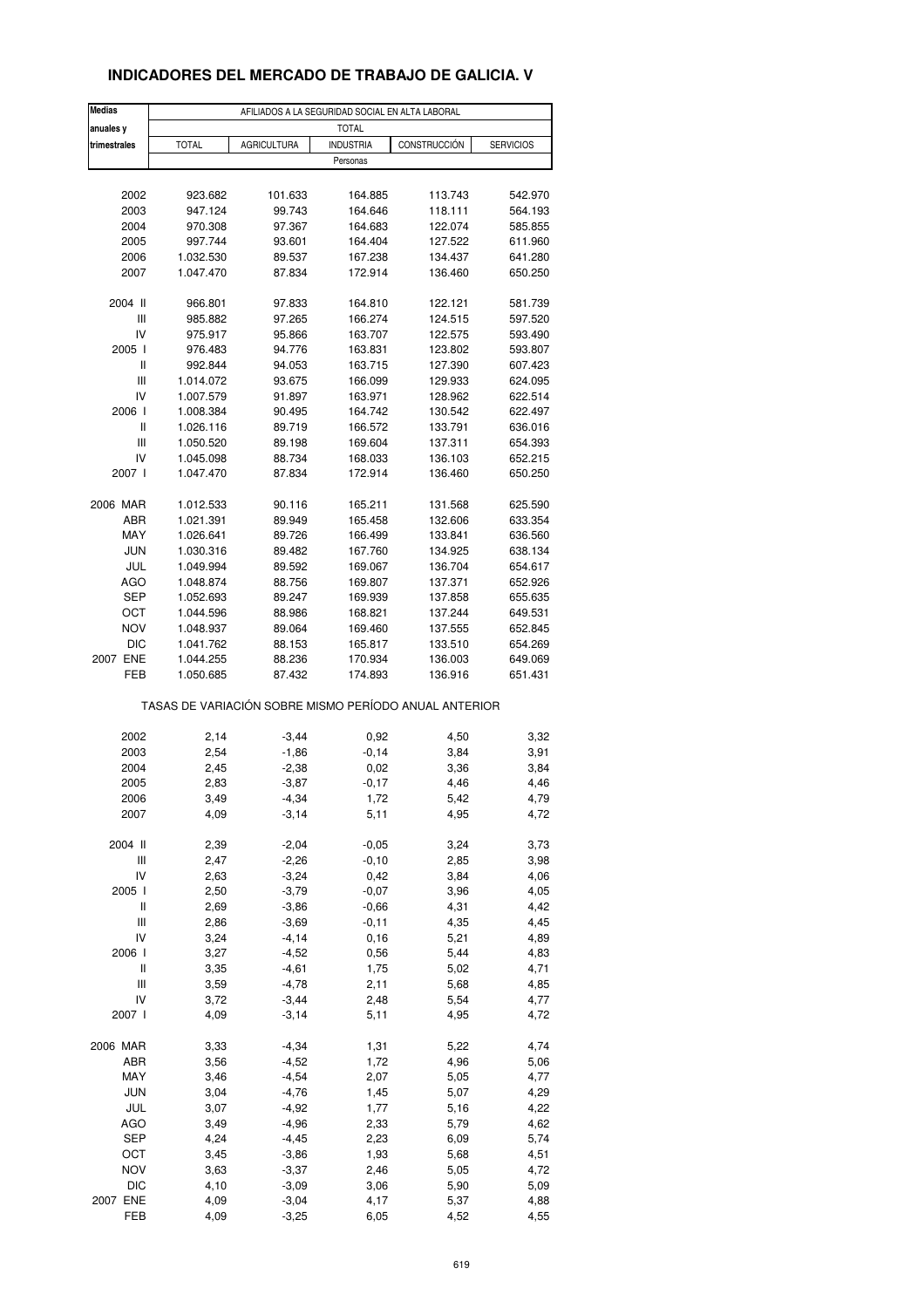## **INDICADORES DEL MERCADO DE TRABAJO DE GALICIA. VI**

| <b>Medias</b>                      |                                                       | AFILIADOS A LA SEGURIDAD SOCIAL EN ALTA LABORAL |                     |              |                  |
|------------------------------------|-------------------------------------------------------|-------------------------------------------------|---------------------|--------------|------------------|
| anuales y                          |                                                       |                                                 | <b>CUENTA AJENA</b> |              |                  |
| trimestrales                       | <b>TOTAL</b>                                          | <b>AGRICULTURA</b>                              | <b>INDUSTRIA</b>    | CONSTRUCCIÓN | <b>SERVICIOS</b> |
|                                    |                                                       |                                                 | Personas            |              |                  |
|                                    |                                                       |                                                 |                     |              |                  |
| 2002                               | 676.851                                               | 24.069                                          | 148.584             | 88.030       | 415.994          |
| 2003                               | 699.059                                               | 24.989                                          | 148.260             | 91.328       | 434.306          |
| 2004                               | 718.128                                               | 24.967                                          | 148.128             | 93.721       | 451.225          |
| 2005                               | 743.143                                               | 24.643                                          | 147.836             | 97.828       | 472.805          |
| 2006                               | 776.509                                               | 23.833                                          | 150.623             | 103.354      | 498.698          |
| 2007                               | 790.729                                               | 23.215                                          | 156.284             | 104.484      | 506.747          |
| 2004 II                            | 714.896                                               | 25.226                                          | 148.250             | 93.899       | 447.465          |
| Ш                                  | 732.889                                               | 25.381                                          | 149.680             | 95.881       | 461.877          |
| IV                                 | 722.664                                               | 24.454                                          | 147.116             | 93.675       | 457.375          |
| 2005 l                             | 723.058                                               | 24.228                                          | 147.228             | 94.672       | 456.895          |
| Ш                                  | 738.445                                               | 24.764                                          | 147.148             | 97.822       | 468.677          |
| $\ensuremath{\mathsf{III}}\xspace$ | 758.754                                               | 25.360                                          | 149.544             | 100.002      | 483.804          |
| IV                                 | 752.314                                               | 24.221                                          | 147.422             | 98.818       | 481.842          |
| 2006                               | 753.452                                               | 23.747                                          | 148.136             | 100.138      | 481.425          |
| Ш                                  | 770.271                                               | 23.831                                          | 149.933             | 102.894      | 493.614          |
| Ш                                  | 794.018                                               | 24.051                                          | 152.989             | 105.955      | 511.023          |
| IV                                 | 788.295                                               | 23.702                                          | 151.435             | 104.428      | 508.730          |
| 2007 l                             | 790.729                                               | 23.215                                          | 156.284             | 104.484      | 506.747          |
| 2006 MAR                           | 757.393                                               | 23.653                                          | 148.576             | 101.030      | 484.134          |
| ABR                                | 765.775                                               | 23.766                                          | 148.805             | 101.862      | 491.342          |
| MAY                                | 770.821                                               | 23.847                                          | 149.850             | 102.971      | 494.153          |
| <b>JUN</b>                         | 774.216                                               | 23.879                                          | 151.143             | 103.848      | 495.346          |
| JUL                                | 793.440                                               | 24.232                                          | 152.446             | 105.467      | 511.295          |
| AGO                                | 792.403                                               | 23.653                                          | 153.182             | 106.016      | 509.552          |
| <b>SEP</b>                         | 796.212                                               | 24.268                                          | 153.339             | 106.383      | 512.222          |
| OCT                                | 788.065                                               | 23.882                                          | 152.243             | 105.681      | 506.259          |
| NOV                                | 792.043                                               | 23.980                                          | 152.848             | 105.834      | 509.381          |
| <b>DIC</b>                         | 784.777                                               | 23.243                                          | 149.215             | 101.768      | 510.551          |
| 2007 ENE                           | 787.656                                               | 23.489                                          | 154.323             | 104.152      | 505.692          |
| FEB                                | 793.802                                               | 22.941                                          | 158.245             | 104.815      | 507.801          |
|                                    | TASAS DE VARIACIÓN SOBRE MISMO PERÍODO ANUAL ANTERIOR |                                                 |                     |              |                  |
|                                    |                                                       |                                                 |                     |              |                  |
| 2002                               | 3,20                                                  | $-2,51$                                         | 1,15                | 4,57         | 4,02             |
| 2003                               | 3,28                                                  | 3,82                                            | $-0,22$             | 3,75         | 4,40             |
| 2004                               | 2,73                                                  | $-0,09$                                         | $-0,09$             | 2,62         | 3,90             |
| 2005                               | 3,48                                                  | $-1,30$                                         | $-0,20$             | 4,38         | 4,78             |
| 2006                               | 4,49                                                  | -3,29                                           | 1,89                | 5,65         | 5,48             |
| 2007                               | 5,22                                                  | $-2,44$                                         | 5,66                | 4,81         | 5,56             |
| 2004 II                            | 2,61                                                  | 0,82                                            | $-0,16$             | 2,39         | 3,73             |
| Ш                                  | 2,72                                                  | $-0,04$                                         | $-0,22$             | 1,97         | 4,07             |
| IV                                 | 3,02                                                  | $-2,20$                                         | 0,36                | 3,30         | 4,19             |
| 2005 l                             | 2,99                                                  | $-2,33$                                         | $-0,16$             | 3,55         | 4,27             |
| Ш                                  | 3,29                                                  | $-1,83$                                         | $-0,74$             | 4,18         | 4,74             |
| Ш                                  | 3,53                                                  | $-0,08$                                         | $-0,09$             | 4,30         | 4,75             |
| IV                                 | 4,10                                                  | $-0,95$                                         | 0,21                | 5,49         | 5,35             |
| 2006                               | 4,20                                                  | $-1,98$                                         | 0,62                | 5,77         | 5,37             |
| Ш                                  | 4,31                                                  | $-3,77$                                         | 1,89                | 5,18         | 5,32             |
| $\ensuremath{\mathsf{III}}\xspace$ | 4,65                                                  | $-5,16$                                         | 2,30                | 5,95         | 5,63             |
| IV                                 | 4,78                                                  | $-2,14$                                         | 2,72                | 5,68         | 5,58             |
| 2007 l                             | 5,22                                                  | $-2,44$                                         | 5,66                | 4,81         | 5,56             |
|                                    |                                                       |                                                 |                     |              |                  |
| 2006 MAR<br>ABR                    | 4,30<br>4,57                                          | $-2,02$<br>$-3,08$                              | 1,45                | 5,50<br>5,13 | 5,30             |
|                                    |                                                       |                                                 | 1,87                |              | 5,72             |
| MAY                                | 4,46                                                  | $-3,45$                                         | 2,25                | 5,26         | 5,40             |
| <b>JUN</b>                         | 3,91                                                  | $-4,76$                                         | 1,57                | 5,17         | 4,85             |
| JUL                                | 3,93                                                  | $-5,43$                                         | 1,92                | 5,29         | 4,77             |
| AGO                                | 4,50                                                  | $-6,01$                                         | 2,54                | 6,09         | 5,33             |
| <b>SEP</b>                         | 5,52                                                  | $-4,04$                                         | 2,46                | 6,48         | 6,79             |
| OCT                                | 4,45                                                  | $-2,71$                                         | 2,12                | 5,92         | 5,24             |
| NOV                                | 4,63                                                  | $-2,46$                                         | 2,70                | 5,03         | 5,50             |
| <b>DIC</b>                         | 5,27                                                  | $-1,22$                                         | 3,36                | 6,10         | 6,00             |
| 2007 ENE                           | 5,25                                                  | $-1,77$                                         | 4,61                | 5,40         | 5,76             |
| FEB                                | 5,20                                                  | $-3,10$                                         | 6,70                | 4,22         | 5,35             |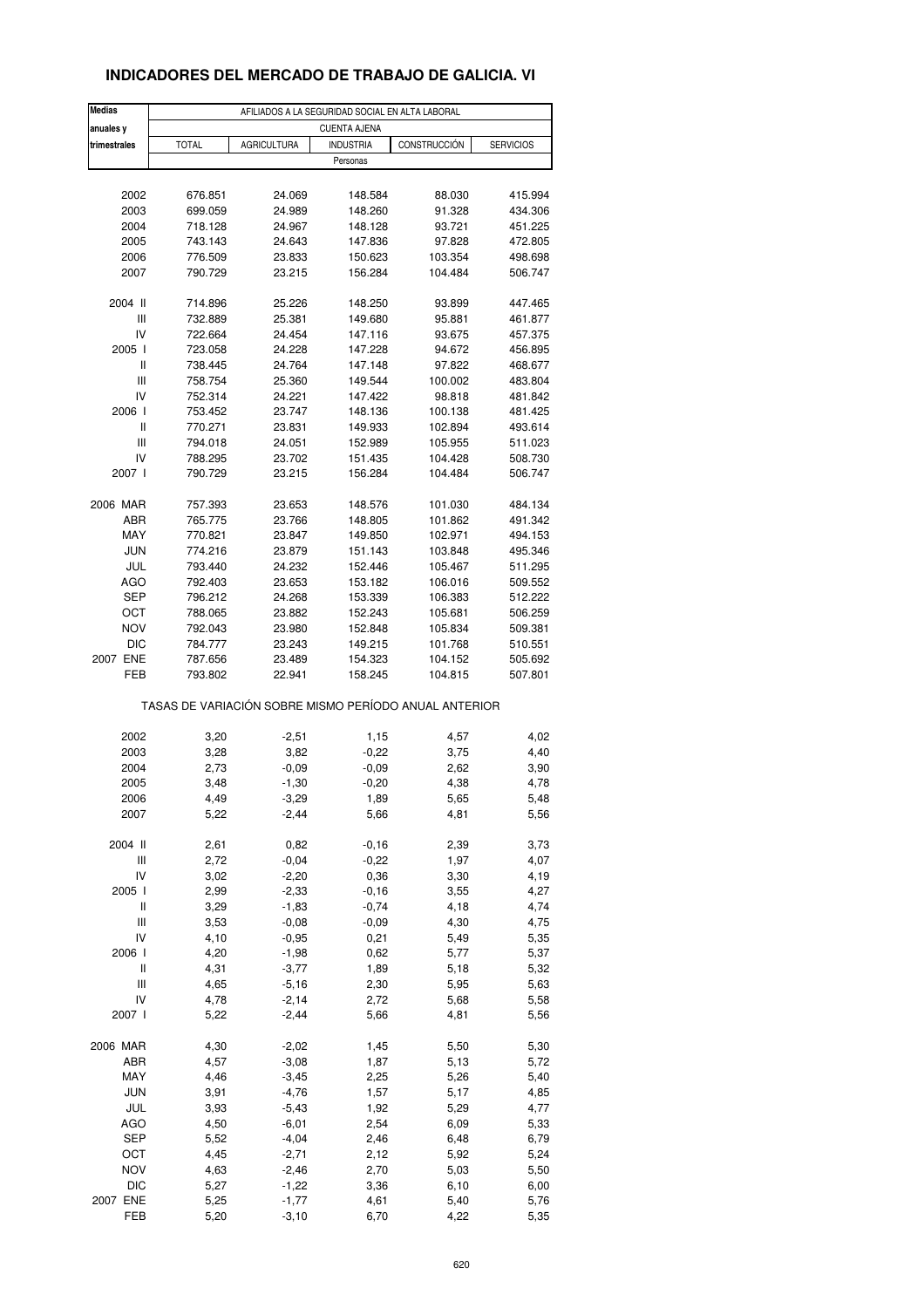#### **INDICADORES DEL MERCADO DE TRABAJO DE GALICIA. VII**

| <b>Medias</b>          |                    |                  | AFILIADOS A LA SEGURIDAD SOCIAL EN ALTA LABORAL       |                  |                    |
|------------------------|--------------------|------------------|-------------------------------------------------------|------------------|--------------------|
| anuales y              |                    |                  | <b>CUENTA PROPIA</b>                                  |                  |                    |
| trimestrales           | <b>TOTAL</b>       | AGRICULTURA      | <b>INDUSTRIA</b>                                      | CONSTRUCCIÓN     | <b>SERVICIOS</b>   |
|                        |                    |                  | Personas                                              |                  |                    |
|                        |                    |                  |                                                       |                  |                    |
| 2002                   | 246.831            | 77.564           | 16.301                                                | 25.713           | 126.977            |
| 2003                   | 248.065            | 74.754           | 16.387                                                | 26.782           | 129.887            |
| 2004                   | 252.180            | 72.401           | 16.555                                                | 28.353           | 134.631            |
| 2005                   | 254.602            | 68.958           | 16.569                                                | 29.693           | 139.155            |
| 2006                   | 256.021            | 65.704           | 16.615                                                | 31.083           | 142.582            |
| 2007                   | 256.741            | 64.619           | 16.630                                                | 31.976           | 143.504            |
| 2004 II                | 251.905            | 72.608           | 16.560                                                | 28.222           | 134.275            |
| Ш                      | 252.993            | 71.884           | 16.594                                                | 28.635           | 135.643            |
| IV                     | 253.253            | 71.412           | 16.591                                                | 28.900           | 136.115            |
| 2005 l                 | 253.425            | 70.548           | 16.603                                                | 29.130           | 136.911            |
| Ш                      | 254.399            | 69.290           | 16.567                                                | 29.568           | 138.746            |
| Ш                      | 255.318            | 68.316           | 16.556                                                | 29.931           | 140.291            |
| IV                     | 255.265            | 67.677           | 16.549                                                | 30.144           | 140.672            |
| 2006                   | 254.932            | 66.748           | 16.606                                                | 30.404           | 141.072            |
| Ш                      | 255.845            | 65.888           | 16.640                                                | 30.897           | 142.402            |
| Ш                      | 256.502            | 65.147           | 16.615                                                | 31.356           | 143.370            |
| IV                     | 256.803            | 65.033           | 16.597                                                | 31.675           | 143.485            |
| 2007 l                 | 256.741            | 64.619           | 16.630                                                | 31.976           | 143.504            |
|                        |                    |                  |                                                       |                  |                    |
| 2006 MAR               | 255.140            | 66.463           | 16.635                                                | 30.538           | 141.456            |
| ABR<br>MAY             | 255.616            | 66.183           | 16.653                                                | 30.744           | 142.012            |
|                        | 255.820            | 65.879           | 16.649                                                | 30.870           | 142.407            |
| <b>JUN</b>             | 256.100            | 65.603           | 16.617                                                | 31.077           | 142.788            |
| JUL                    | 256.554            | 65.360           | 16.621                                                | 31.237           | 143.322            |
| AGO                    | 256.471            | 65.103           | 16.625                                                | 31.355           | 143.374            |
| <b>SEP</b>             | 256.481            | 64.979           | 16.600                                                | 31.475           | 143.413            |
| OCT                    | 256.531            | 65.104           | 16.578                                                | 31.563           | 143.272            |
| <b>NOV</b>             | 256.894            | 65.084           | 16.612                                                | 31.721           | 143.464            |
| <b>DIC</b><br>2007 ENE | 256.985            | 64.910           | 16.602                                                | 31.742           | 143.718            |
| FEB                    | 256.599<br>256.883 | 64.747<br>64.491 | 16.611<br>16.648                                      | 31.851<br>32.101 | 143.377<br>143.630 |
|                        |                    |                  |                                                       |                  |                    |
|                        |                    |                  | TASAS DE VARIACIÓN SOBRE MISMO PERÍODO ANUAL ANTERIOR |                  |                    |
| 2002                   | $-0,66$            | $-3,73$          | $-1,10$                                               | 4,28             | 1,07               |
| 2003                   | 0,50               | $-3,62$          | 0,53                                                  | 4,16             | 2,29               |
| 2004                   | 1,66               | $-3,15$          | 1,02                                                  | 5,86             | 3,65               |
| 2005                   | 0,96               | $-4,76$          | 0,08                                                  | 4,73             | 3,36               |
| 2006                   | 0,56               | -4,72            | 0,28                                                  | 4,68             | 2,46               |
| 2007                   | 0,75               | $-3,40$          | 0,23                                                  | 5,40             | 1,86               |
|                        |                    |                  |                                                       |                  |                    |
| 2004 II                | 1,77               | $-3,00$          | 1,01                                                  | 6,19             | 3,73               |
| Ш                      | 1,74               | $-3,02$          | 1,04                                                  | 5,89             | 3,69               |
| IV                     | 1,52               | $-3,59$          | 0,96                                                  | 5,61             | 3,63               |
| 2005 l                 | 1,14               | $-4,27$          | 0,78                                                  | 5,33             | 3,34               |
| Ш                      | 0,99               | $-4,57$          | 0,05                                                  | 4,77             | 3,33               |
| Ш                      | 0,92               | $-4,96$          | $-0,23$                                               | 4,53             | 3,43               |
| IV                     | 0,79               | $-5,23$          | $-0,25$                                               | 4,30             | 3,35               |
| 2006                   | 0,59               | $-5,39$          | 0,02                                                  | 4,37             | 3,04               |
| $\sf II$               | 0,57               | $-4,91$          | 0,44                                                  | 4,49             | 2,64               |
| Ш                      | 0,46               | $-4,64$          | 0,36                                                  | 4,76             | 2,19               |
| IV<br>2007 l           | 0,60<br>0,75       | $-3,91$          | 0,29<br>0,23                                          | 5,08<br>5,40     | 2,00               |
|                        |                    | $-3,40$          |                                                       |                  | 1,86               |
| 2006 MAR               | 0,56               | $-5,14$          | 0,07                                                  | 4,30             | 2,87               |
| ABR                    | 0,63               | $-5,03$          | 0,38                                                  | 4,40             | 2,85               |
| MAY                    | 0,55               | $-4,93$          | 0,51                                                  | 4,36             | 2,64               |
| <b>JUN</b>             | 0,52               | $-4,76$          | 0,42                                                  | 4,72             | 2,41               |
| JUL                    | 0,47               | $-4,73$          | 0,40                                                  | 4,70             | 2,28               |
| AGO                    | 0,47               | $-4,58$          | 0,47                                                  | 4,78             | 2,16               |
| <b>SEP</b>             | 0,45               | $-4,60$          | 0,22                                                  | 4,80             | 2,14               |
| OCT                    | 0,47               | $-4,27$          | 0,21                                                  | 4,85             | 2,02               |
| <b>NOV</b>             | 0,67               | $-3,70$          | 0,29                                                  | 5,09             | 2,01               |
| <b>DIC</b>             | 0,66               | $-3,75$          | 0,39                                                  | 5,29             | 1,97               |
| 2007 ENE               | 0,71               | $-3,49$          | 0,23                                                  | 5,30             | 1,89               |
| FEB                    | 0,79               | $-3,30$          | 0,23                                                  | 5,51             | 1,83               |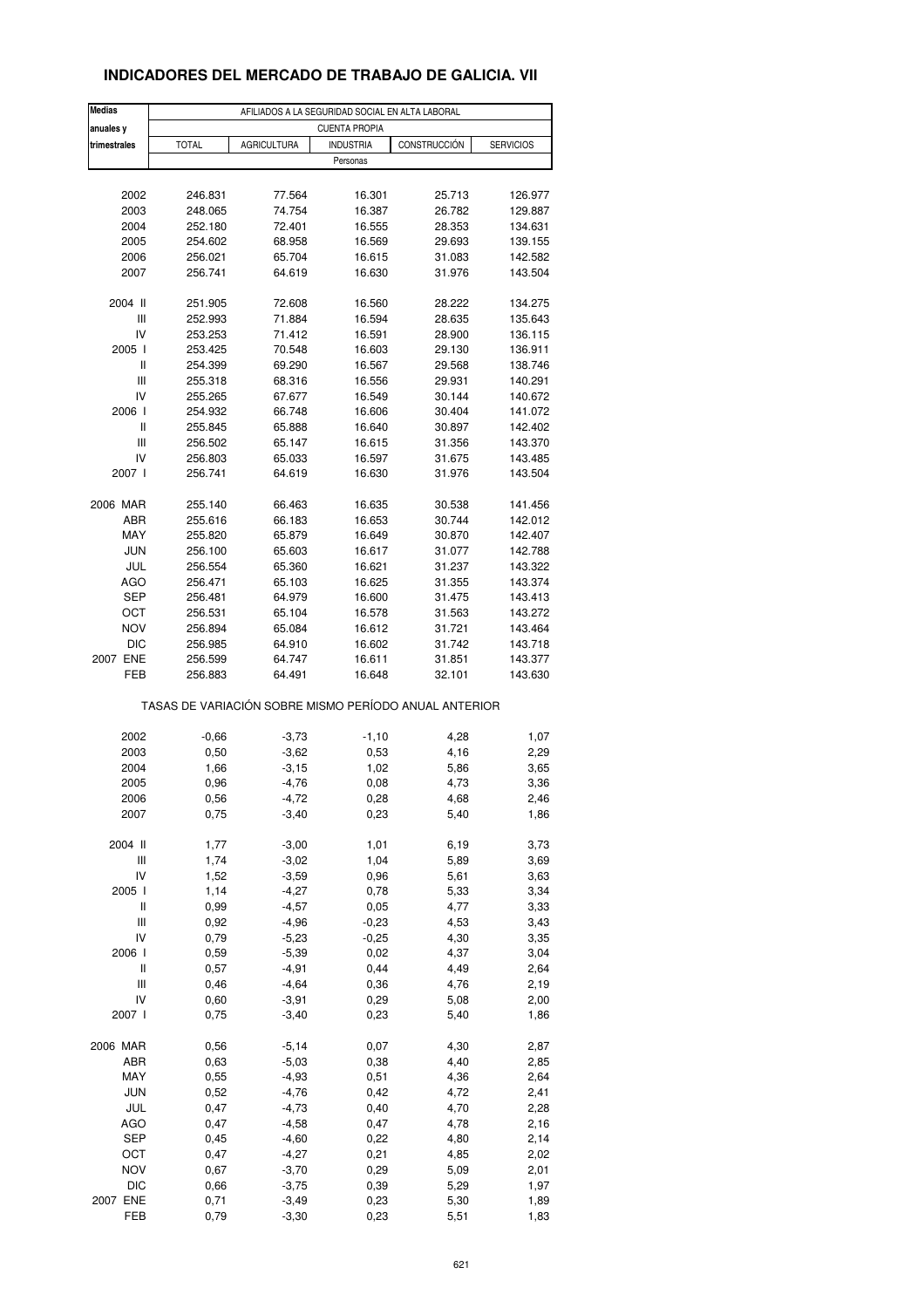#### **Medias | EFECTIVOS LABORALES | GENETA POR TRABAJADOR Y TRIM. anuales y** TOTAL SECTORES CONTRATO CONTRATO TOTAL A TIEMPO A TIEMPO **trimestrales | |** INDUSTRIA | CONSTRUC. | SERVICIOS | INDEFINIDO | TEMPORAL | | COMPLETO | PARCIAL Miles de personas Horas et al. 2009, et al. 2009, et al. 2009, et al. 2009, et al. 2009, et al. 2009, et al. 2009, et al. 2009, et al. 2009, et al. 2009, et al. 2009, et al. 2009, et al. 2009, et al. 2009, et al. 2009, et 2001 562,5 147,8 83,8 330,9 337,3 225,2 424,5 447,0 250,0 2002 580,9 148,8 87,0 345,1 354,8 226,1 422,5 445,8 249,8 2003 596,2 148,3 90,0 357,8 371,5 224,6 417,4 442,3 251,8 2004 615,0 148,1 93,1 373,8 382,6 232,4 417,8 442,1 256,6 2005 639,1 148,7 97,8 392,6 390,0 249,1 414,9 440,3 260,8 2006 672,5 152,4 102,5 417,6 427,7 244,8 414,2 437,8 264,4 2004 I 605,0 148,3 91,6 365,1 376,8 228,2 436,0 461,8 258,3 II 618,7 149,4 94,8 374,5 383,8 234,8 434,6 460,1 258,6 III 624,5 149,6 95,7 379,1 381,6 242,9 377,1 398,6 240,8 IV 611,8 145,0 90,4 376,4 388,1 223,6 423,3 447,8 268,5 2005 I 624,5 148,4 95,6 380,5 383,3 241,2 431,3 458,3 275,0 II 641,7 150,6 99,1 392,0 388,3 253,4 433,6 458,9 269,0 III 648,2 149,8 100,3 398,1 397,0 251,2 383,3 404,2 242,3 IV 642,2 146,2 96,2 399,8 391,5 250,7 411,5 439,9 257,1 2006 I 652,7 148,4 100,5 403,9 415,5 237,2 428,9 454,0 266,9 II 670,3 152,8 103,4 414,2 424,3 246,0 430,4 452,9 277,2 III 689,6 157,8 105,2 426,5 436,8 252,8 380,8 401,4 251,5 IV 677,3 150,4 101,1 425,8 434,3 243,0 416,5 442,9 262,0 2006 ENE - - - - - - - - - FEB - - - - - - - - -  $\sf{MAR}$  . The set of the set of the set of the set of the set of the set of the set of the set of the set of the set of the set of the set of the set of the set of the set of the set of the set of the set of the set of th ABR - - - - - - - - - MAY - - - - - - - - - JUN - - - - - - - - - JUL - - - - - - - - - AGO - - - - - - - - -  $\begin{array}{lllllllllllll} \text{SEP} & \text{~~} & \text{~~} & \text{~~} & \text{~~} & \text{~~} & \text{~~} & \text{~~} & \text{~~} & \text{~~} & \text{~~} & \text{~~} & \text{~~} & \text{~~} & \text{~~} & \text{~~} & \text{~~} & \text{~~} & \text{~~} & \text{~~} & \text{~~} & \text{~~} \end{array}$ OCT the set of the set of the set of the set of the set of the set of the set of the set of the set of the set NOV - - - - - - - - - DIC - - - - - - - - - TASAS DE VARIACIÓN SOBRE MISMO PERÍODO ANUAL ANTERIOR 2001 4,58 3,25 6,11 4,79 11,28 -4,07 0,60 0,02 5,93 2002 3,28 0,73 3,82 4,28 5,20 0,40 -0,46 -0,27 -0,09 2003 2,63 -0,34 3,42 3,70 4,71 -0,66 -1,22 -0,79 0,80 2004 3,16 -0,17 3,47 4,46 2,97 3,46 0,09 -0,04 1,89 2005 3,93 0,45 5,03 5,04 1,95 7,21 -0,68 -0,39 1,67 2006 5,22 2,43 4,82 6,37 9,66 -1,74 -0,18 -0,58 1,36 2004 I 2,87 -0,27 1,89 4,49 2,47 3,59 0,28 -0,28 3,32 II 3,20 -0,86 3,27 4,90 2,73 3,94 -0,18 -0,26 0,43 III 3,00 0,07 2,79 4,21 1,87 4,83 0,35 0,40 1,26 IV 3,57 0,42 6,10 4,24 4,84 1,41 -0,05 0,04 2,52 2005 I 3,22 0,07 4,37 4,22 1,73 5,70 -1,08 -0,76 6,47 II 3,72 0,80 4,54 4,67 1,17 7,92 -0,23 -0,26 4,02 III 3,80 0,13 4,81 5,01 4,04 3,42 1,64 1,40 0,62 IV 4,97 0,79 6,45 6,22 0,88 12,11 -2,79 -1,75 -4,25 2006 I 4,52 -0,02 5,08 6,15 8,40 -1,64 -0,55 -0,94 -2,93 II 4,46 1,47 4,29 5,66 9,27 -2,90 -0,74 -1,32 3,04 III 6,38 5,34 4,92 7,14 10,02 0,64 -0,65 -0,70 3,80 IV 5,47 2,94 5,02 6,51 10,93 -3,05 1,22 0,68 1,89 2006 ENE - - - - - - - - - FEB - - - - - - - - - MAR - - - - - - - - - ABR - - - - - - - - - MAY - - - - - - - - - JUN - - - - - - - - - JUL - - - - - - - - - AGO - - - - - - - - -  $\begin{array}{lllllllllllll} \text{SEP} & \text{~~} & \text{~~} & \text{~~} & \text{~~} & \text{~~} & \text{~~} & \text{~~} & \text{~~} & \text{~~} & \text{~~} & \text{~~} & \text{~~} & \text{~~} & \text{~~} & \text{~~} & \text{~~} & \text{~~} & \text{~~} & \text{~~} & \text{~~} & \text{~~} \end{array}$

#### **INDICADORES DEL MERCADO DE TRABAJO DE GALICIA. VIII**

OCT the second contract of the second contract of the second contract of the second contract of the second contract of the second contract of the second contract of the second contract of the second contract of the second NOV - - - - - - - - - DIC - - - - - - - - -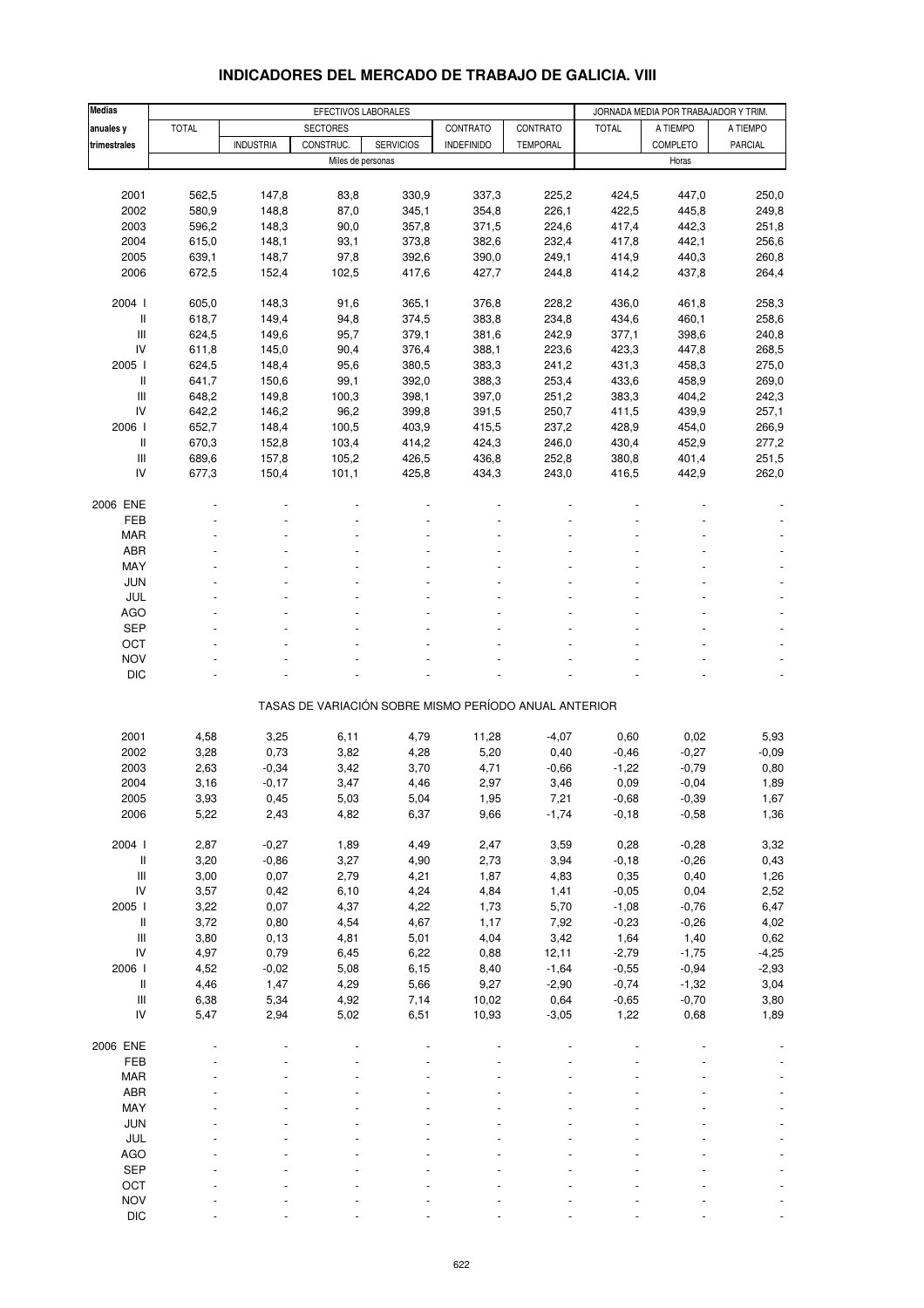## **INDICADORES DE PRECIOS DE GALICIA. I**

| <b>Medias</b>                         |                                                       | INDICES DE PRECIOS DE CONSUMO (10) |                     | DIFERENCIAL DE |
|---------------------------------------|-------------------------------------------------------|------------------------------------|---------------------|----------------|
| anuales y                             | <b>GENERAL</b>                                        | <b>ALIMENTACIÓN</b>                | SIN                 | INFLACIÓN      |
| trimestrales                          |                                                       | <b>AGREGADO</b>                    | <b>ALIMENTACIÓN</b> | RTO. ESPAÑA    |
|                                       |                                                       | <b>Base 2006</b>                   |                     | P.Porcentuales |
|                                       |                                                       |                                    |                     |                |
| 2002                                  | 88,032                                                | 86,950                             | 88,438              | 0,29           |
|                                       | 90,729                                                | 90,290                             |                     | 0,03           |
| 2003                                  |                                                       |                                    | 90,898              |                |
| 2004                                  | 93,458                                                | 93,119                             | 93,588              | $-0,03$        |
| 2005                                  | 96,595                                                | 96,277                             | 96,714              | $-0,01$        |
| 2006                                  | 100,000                                               | 100,000                            | 100,000             | 0,01           |
| 2007                                  | 100,031                                               | 101,558                            | 99,491              | $-0,35$        |
| 2004 II                               | 93,723                                                | 93,137                             | 93,946              | $-0,07$        |
| Ш                                     | 93,454                                                | 93,682                             | 93,368              | $-0,05$        |
| IV                                    | 95,160                                                | 93,828                             | 95,668              | 0,12           |
| 2005 l                                | 94,508                                                | 94,831                             | 94,381              | 0,03           |
| Ш                                     | 96,644                                                | 96,151                             | 96,831              | $-0,10$        |
| Ш                                     |                                                       |                                    |                     |                |
|                                       | 96,684                                                | 96,563                             | 96,728              | 0,02           |
| IV                                    | 98,543                                                | 97,561                             | 98,916              | 0,00           |
| 2006                                  | 98,294                                                | 98,918                             | 98,062              | $-0,01$        |
| Ш                                     | 100,616                                               | 99,783                             | 100,926             | 0.17           |
| Ш                                     | 100,095                                               | 100,389                            | 99,986              | 0,00           |
| IV                                    | 100,995                                               | 100,910                            | 101,026             | $-0, 10$       |
| 2007 l                                | 100,031                                               | 101,558                            | 99,491              | $-0,35$        |
|                                       |                                                       |                                    |                     |                |
| 2006 MAR                              | 98,881                                                | 99,299                             | 98,725              | 0,07           |
| ABR                                   | 100,323                                               | 99,606                             | 100,590             | 0,10           |
| MAY                                   | 100,707                                               | 99,751                             | 101,062             | 0,20           |
| JUN                                   | 100,818                                               | 99,991                             | 101,126             | 0,20           |
| JUL                                   | 99,972                                                | 100,180                            | 99,895              | 0,00           |
| AGO                                   | 100,181                                               | 100,319                            | 100,129             | 0,00           |
| SEP                                   | 100,132                                               | 100,669                            | 99,933              | 0,00           |
| ост                                   | 100,759                                               | 100,640                            | 100,802             | $-0,10$        |
| <b>NOV</b>                            | 101,024                                               | 100,805                            | 101,105             | $-0,10$        |
| <b>DIC</b>                            | 101,202                                               | 101,285                            | 101,171             | $-0, 10$       |
| 2007 ENE                              | 100,004                                               | 101,646                            | 99,424              | $-0,30$        |
| FEB                                   | 100,057                                               | 101,469                            | 99,558              | $-0,40$        |
|                                       | TASAS DE VARIACIÓN SOBRE MISMO PERÍODO ANUAL ANTERIOR |                                    |                     |                |
| 2002                                  | 3,83                                                  | 4,93                               | 3,43                |                |
| 2003                                  | 3,06                                                  | 3,84                               | 2,78                |                |
| 2004                                  | 3,01                                                  | 3,13                               | 2,96                |                |
| 2005                                  | 3,36                                                  | 3,39                               | 3,34                |                |
| 2006                                  |                                                       |                                    |                     |                |
| 2007                                  | 3,53<br>2,07                                          | 3,87                               | 3,40<br>1,80        |                |
|                                       |                                                       | 2,87                               |                     |                |
| 2004 II                               | 3,13                                                  | 3,69                               | 2,92                |                |
| Ш                                     | 3,26                                                  | 3,11                               | 3,31                |                |
| IV                                    | 3,56                                                  | 2,85                               | 3,83                |                |
| 2005 l                                | 3,29                                                  | 3,27                               | 3,30                |                |
| $\begin{array}{c} \hline \end{array}$ | 3,12                                                  | 3,24                               | 3,07                |                |
| Ш                                     | 3,46                                                  | 3,08                               | 3,60                |                |
| IV                                    | 3,55                                                  | 3,98                               | 3,40                |                |
| 2006 l                                | 4,01                                                  | 4,31                               | 3,90                |                |
| Ш                                     | 4,11                                                  | 3,78                               | 4,23                |                |
| Ш                                     | 3,53                                                  | 3,96                               | 3,37                |                |
| IV                                    |                                                       |                                    |                     |                |
|                                       | 2,49                                                  | 3,43                               | 2,13                |                |
| 2007 l                                | 2,07                                                  | 2,87                               | 1,80                |                |
| 2006 MAR                              | 3,96                                                  | 4,45                               | 3,78                |                |
| ABR                                   | 4,01                                                  | 3,73                               | 4,11                |                |
| MAY                                   | 4,24                                                  | 3,80                               | 4,40                |                |
| <b>JUN</b>                            | 4,08                                                  | 3,80                               | 4,18                |                |
| JUL                                   | 3,99                                                  | 4,06                               | 3,97                |                |
| <b>AGO</b>                            | 3,72                                                  | 3,76                               | 3,71                |                |
| SEP                                   | 2,88                                                  | 4,07                               | 2,44                |                |
| ост                                   | 2,35                                                  | 3,79                               | 1,82                |                |
| <b>NOV</b>                            |                                                       |                                    |                     |                |
| <b>DIC</b>                            | 2,52<br>2,59                                          | 3,59                               | 2,12<br>2,47        |                |
|                                       |                                                       | 2,92                               |                     |                |
| 2007 ENE                              | 2,11                                                  | 2,76                               | 1,90                |                |
| FEB                                   | 2,03                                                  | 2,97                               | 1,70                |                |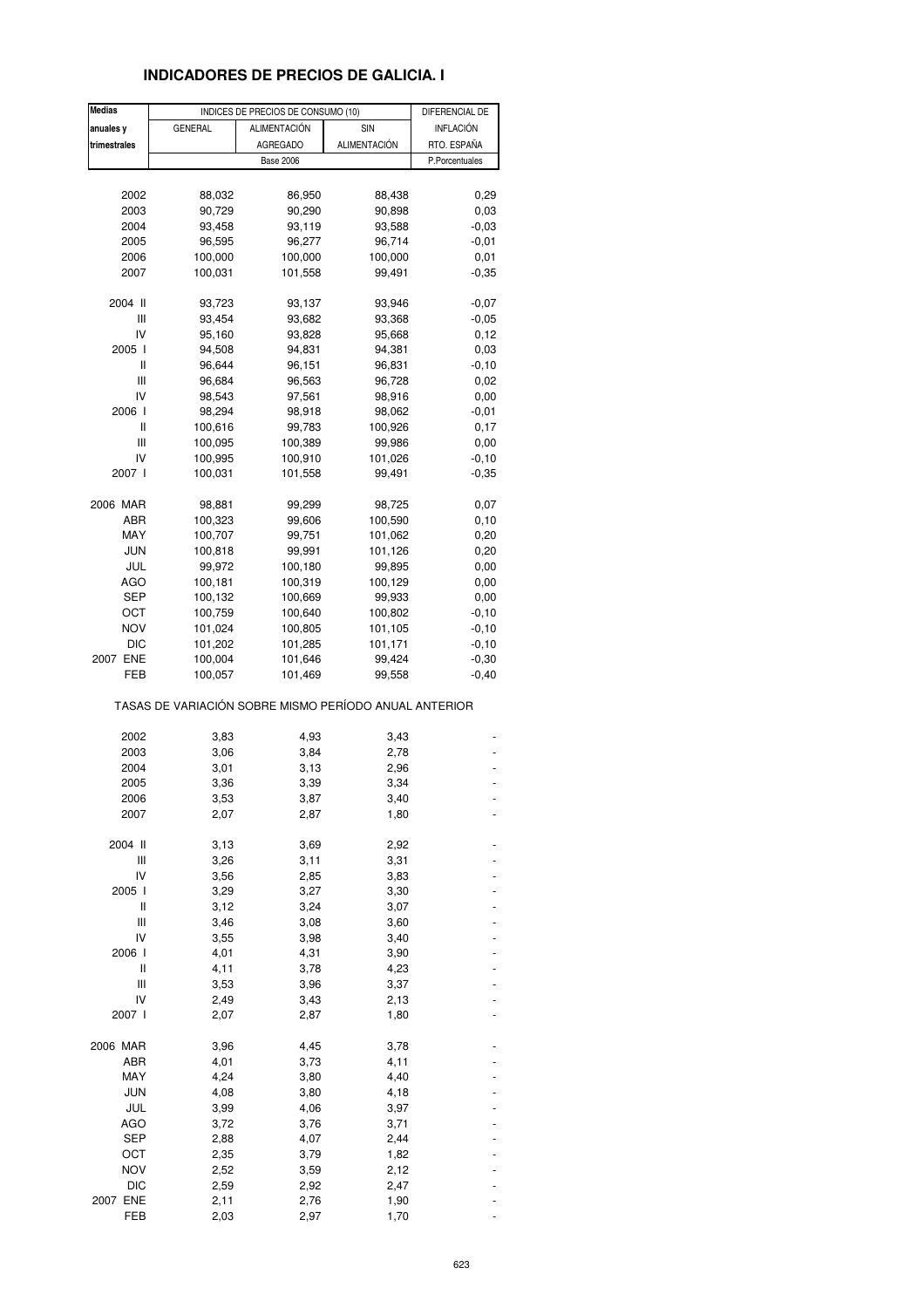# **INDICADORES DE PRECIOS DE GALICIA. II**

| <b>Medias</b>                      |                    |                    | INDICES DE PRECIOS DE CONSUMO (10)                    |                    |                  |                    |
|------------------------------------|--------------------|--------------------|-------------------------------------------------------|--------------------|------------------|--------------------|
| anuales y                          | <b>ALIMENTOS Y</b> | BEBIDAS ALC.       | <b>VESTIDO Y</b>                                      | <b>VIVIENDA</b>    | MENAJE           | <b>MEDICINA</b>    |
| trimestrales                       | BEB.NO ALCOH.      | Y TABACO           | CALZADO                                               |                    |                  |                    |
|                                    |                    |                    | <b>Base 2006</b>                                      |                    |                  |                    |
|                                    |                    |                    |                                                       |                    |                  |                    |
| 2002                               | 86,755             | 88,479             | 91,996                                                | 82,755             | 90,265           | 95,055             |
| 2003                               | 90,196             | 91,068             | 96,106                                                | 85,322             | 92,274           | 96,553             |
| 2004                               | 92,985             | 94,220             | 97,583                                                | 88,667             | 94,152           | 97,511             |
| 2005                               | 95,988             | 98,591             | 98,870                                                | 93,642             | 96,955           | 98,359             |
| 2006                               | 100,000            | 100,000            | 100,000                                               | 100,000            | 100,000          | 100,000            |
| 2007                               | 100,922            | 107,152            | 93,736                                                | 101,138            | 101,125          | 101,047            |
|                                    |                    |                    |                                                       |                    |                  |                    |
| 2004 II                            | 93,031             | 94,029             | 101,698                                               | 87,807             | 94,322           | 97,227             |
| Ш                                  | 93,422             | 95,750             | 92,339                                                | 89,129             | 94,000           | 97,905             |
| IV                                 | 93,594             | 95,703             | 105,068                                               | 90,650             | 95,272           | 98,066             |
| 2005 l                             | 94,689             | 95,989             | 92,726                                                | 91,289             | 95,755           | 98,327             |
| Ш                                  | 95,800             | 98,953             | 103,065                                               | 92,966             | 97,082           | 97,813             |
| $\mathsf{III}$                     | 96,201             | 99,445             | 93,228                                                | 94,621             | 97,015           | 98,378             |
| IV                                 | 97,259             | 99,979             | 106,463                                               | 95,693             | 97,967           | 98,916             |
| 2006 l                             | 99,085             | 97,571             | 93,518                                                | 98,437             | 98,469           | 99,277             |
| Ш                                  | 99,681             | 100,599            | 104,477                                               | 100,598            | 100,306          | 99,879             |
| Ш                                  | 100,349            | 100,710            | 94,325                                                | 101,004            | 100,127          | 100,246            |
| IV                                 | 100,884            | 101,120            | 107,680                                               | 99,961             | 101,097          | 100,599            |
| 2007 l                             | 100,922            | 107,152            | 93,736                                                | 101,138            | 101,125          | 101,047            |
|                                    |                    |                    |                                                       |                    |                  |                    |
| 2006 MAR<br>ABR                    | 99,207<br>99,504   | 100,042<br>100,424 | 95,500<br>103,623                                     | 98,906<br>100,397  | 99,084<br>99,834 | 99,421             |
| MAY                                | 99,650             | 100,569            | 105,061                                               |                    | 100,360          | 99,744             |
| <b>JUN</b>                         |                    |                    |                                                       | 100,697            | 100,725          | 99,868             |
| JUL                                | 99,890             | 100,805            | 104,747                                               | 100,699            | 99,969           | 100,024            |
| AGO                                | 100,089<br>100,283 | 100,913<br>100,608 | 93,390<br>93,119                                      | 100,978<br>101,068 | 100,114          | 100,242<br>100,235 |
| SEP                                | 100,676            | 100,610            | 96,465                                                | 100,966            | 100,299          | 100,262            |
| ОСТ                                | 100,626            | 100,754            | 106,311                                               | 100,001            | 100,934          | 100,414            |
| NOV                                | 100,771            | 101,081            | 109,055                                               | 99,933             | 101,108          | 100,608            |
| <b>DIC</b>                         | 101,256            | 101,524            | 107,675                                               | 99,948             | 101,250          | 100,774            |
| 2007 ENE                           | 101,038            | 106,992            | 94,250                                                | 101,038            | 101,004          | 100,938            |
| FEB                                | 100,805            | 107,312            | 93,221                                                | 101,237            | 101,245          | 101,155            |
|                                    |                    |                    | TASAS DE VARIACIÓN SOBRE MISMO PERÍODO ANUAL ANTERIOR |                    |                  |                    |
|                                    |                    |                    |                                                       |                    |                  |                    |
| 2002                               | 4,86               | 5,50               | 5,92                                                  | 2,26               | 2,48             | 4,35               |
| 2003                               | 3,97               | 2,93               | 4,47                                                  | 3,10               | 2,23             | 1,58               |
| 2004                               | 3,09               | 3,46               | 1,54                                                  | 3,92               | 2,04             | 0,99               |
| 2005                               | 3,23               | 4,64               | 1,32                                                  | 5,61               | 2,98             | 0,87               |
| 2006                               | 4,18               | 1,43               | 1,14                                                  | 6,79               | 3,14             | 1,67               |
| 2007                               | 1,92               | 11,23              | 1,31                                                  | 2,99               | 3,02             | 1,86               |
| 2004 II                            | 3,76               | 3,23               | 1,77                                                  | 3,13               | 2,05             | 0,69               |
| $\ensuremath{\mathsf{III}}\xspace$ | 2,90               | 4,69               | 1,50                                                  | 4,42               | 1,84             | 1,36               |
| IV                                 | 2,60               | 4,77               | 1,85                                                  | 5,63               | 2,16             | 1,05               |
| 2005 l                             | 3,04               | 5,02               | 1,64                                                  | 4,83               | 2,95             | 1,53               |
| $\,$ $\,$ $\,$ $\,$                | 2,98               | 5,24               | 1,34                                                  | 5,88               | 2,93             | 0,60               |
| Ш                                  | 2,97               | 3,86               | 0,96                                                  | 6,16               | 3,21             | 0,48               |
| IV                                 | 3,92               | 4,47               | 1,33                                                  | 5,56               | 2,83             | 0,87               |
| 2006 l                             | 4,64               | 1,65               | 0,85                                                  | 7,83               | 2,83             | 0,97               |
| Ш                                  | 4,05               | 1,66               | 1,37                                                  | 8,21               | 3,32             | 2,11               |
| $\ensuremath{\mathsf{III}}\xspace$ | 4,31               | 1,27               | 1,18                                                  | 6,75               | 3,21             | 1,90               |
| IV                                 | 3,73               | 1,14               | 1,14                                                  | 4,46               | 3,19             | 1,70               |
| 2007 l                             | 1,92               | 11,23              | 1,31                                                  | 2,99               | 3,02             | 1,86               |
| 2006 MAR                           | 4,49               | 4,06               | 0,94                                                  | 7,62               | 3,08             | 1,83               |
| ABR                                | 4,01               | 1,56               | 1,31                                                  | 8,00               | 3,06             | 2,02               |
| MAY                                | 4,06               | 1,80               | 1,40                                                  | 8,57               | 3,46             | 2,04               |
| <b>JUN</b>                         | 4,08               | 1,63               | 1,41                                                  | 8,06               | 3,44             | 2,27               |
| JUL                                | 4,36               | 1,73               | 1,26                                                  | 7,50               | 3,08             | 2,11               |
| <b>AGO</b>                         | 4,06               | 1,39               | 1,13                                                  | 6,86               | 3,38             | 2,08               |
| <b>SEP</b>                         | 4,51               | 0,71               | 1,14                                                  | 5,89               | 3,16             | 1,51               |
| OCT                                | 4,19               | 0,75               | 1,25                                                  | 4,19               | 3,32             | 1,52               |
| <b>NOV</b>                         | 3,90               | 1,18               | 1,15                                                  | 4,50               | 3,13             | 1,70               |
| <b>DIC</b>                         | 3,10               | 1,49               | 1,03                                                  | 4,69               | 3,14             | 1,88               |
| 2007 ENE                           | 1,97               | 9,65               | 1,61                                                  | 3,27               | 3,14             | 1,86               |
| FEB                                | 1,86               | 12,84              | 1,00                                                  | 2,71               | 2,89             | 1,86               |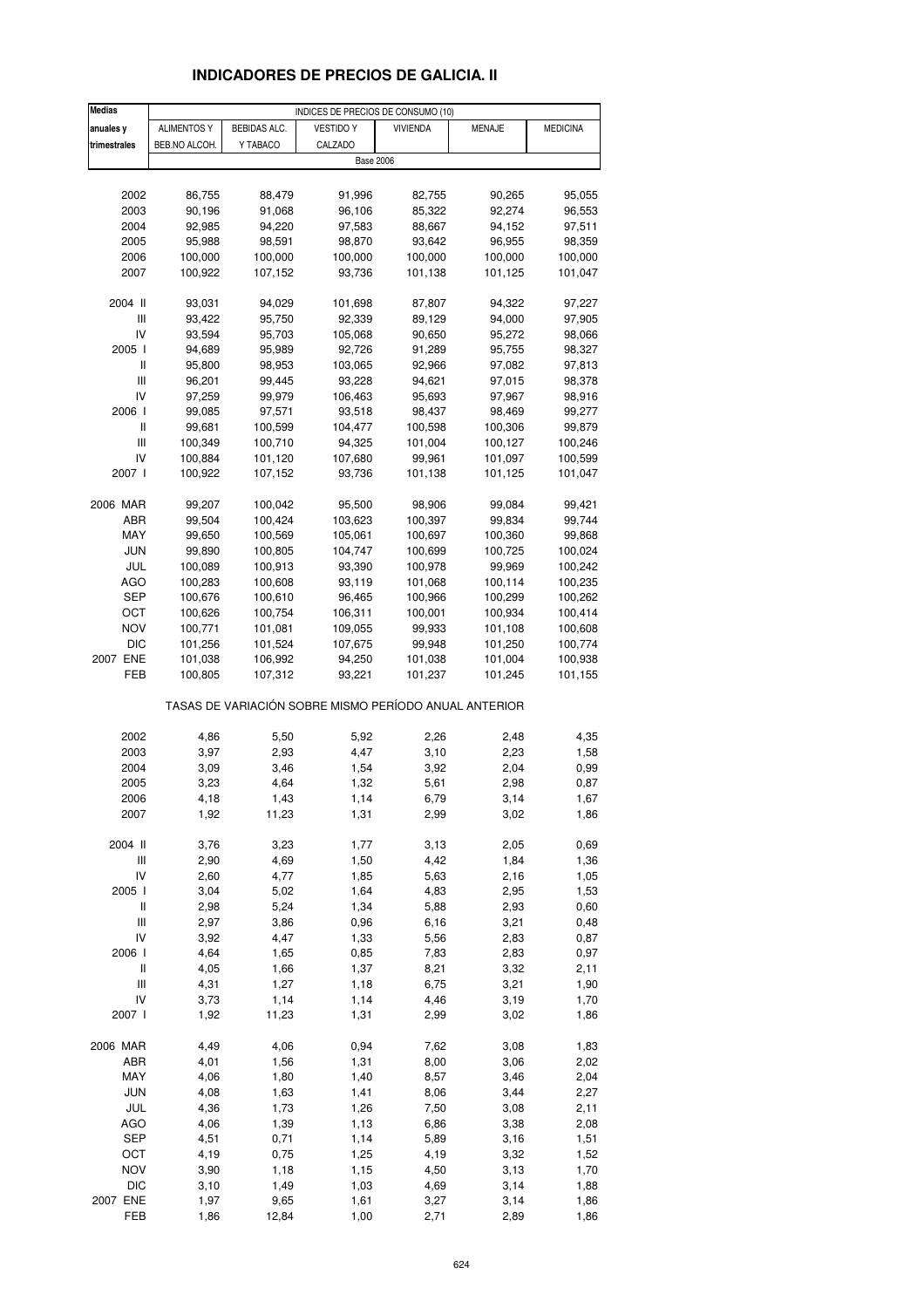| <b>Medias</b>                      |              |                    | INDICES DE PRECIOS DE CONSUMO (10)                    |              |               |              |
|------------------------------------|--------------|--------------------|-------------------------------------------------------|--------------|---------------|--------------|
| anuales y                          | TRANSPORTE   | COMUNICA -         | OCIO <sub>Y</sub>                                     | ENSEÑANZA    | HOTELES,      | <b>OTROS</b> |
| trimestrales                       |              | <b>CIONES</b>      | <b>CULTURA</b>                                        |              | CAFÉS Y REST. |              |
|                                    |              |                    | <b>Base 2006</b>                                      |              |               |              |
|                                    |              |                    |                                                       |              |               |              |
| 2002                               | 84,369       | 107,563            | 98,226                                                | 84,675       | 84,909        | 89,444       |
| 2003                               | 85,967       | 104,594            | 98,989                                                | 88,745       | 88,311        | 91,860       |
| 2004                               | 90,324       | 103,305            | 99,289                                                | 92,191       | 92,050        | 94,409       |
|                                    | 95,801       | 101,503            |                                                       | 96,040       | 95,836        |              |
| 2005                               |              |                    | 99,241                                                |              |               | 96,875       |
| 2006                               | 100,000      | 100,000            | 100,000                                               | 100,000      | 100,000       | 100,000      |
| 2007                               | 98,371       | 99,387             | 99,133                                                | 102,699      | 102,762       | 101,649      |
| 2004 II                            | 90,218       | 103,815            | 99,083                                                | 91,413       | 91,539        | 94,498       |
| Ш                                  | 91,373       | 103,322            | 100,304                                               | 91,695       | 92,977        | 94,502       |
| IV                                 |              |                    | 99,223                                                |              |               |              |
|                                    | 92,174       | 102,804            |                                                       | 94,372       | 93,333        | 94,676       |
| 2005 l                             | 92,320       | 102,413            | 99,013                                                | 95,098       | 94,348        | 96,267       |
| Ш                                  | 94,775       | 101,539            | 98,385                                                | 95,190       | 95,302        | 96,908       |
| III                                | 98,224       | 101,173            | 99,666                                                | 95,521       | 96,715        | 96,974       |
| IV                                 | 97,886       | 100,886            | 99,900                                                | 98,351       | 96,978        | 97,352       |
| 2006                               | 98,685       | 100,838            | 99,612                                                | 99,022       | 98,027        | 99,107       |
| Ш                                  | 101,372      | 100,103            | 99,692                                                | 99,118       | 99,604        | 100,061      |
| III                                | 101,673      | 99,754             | 100,953                                               | 99,391       | 101,066       | 100,354      |
| IV                                 | 98,271       | 99,305             | 99,744                                                | 102,468      | 101,303       | 100,478      |
| 2007 l                             | 98,371       | 99,387             | 99,133                                                | 102,699      | 102,762       | 101,649      |
|                                    |              |                    |                                                       |              |               |              |
| 2006 MAR                           | 99,348       | 100,500            | 99,503                                                | 99,052       | 98,654        | 99,648       |
| ABR                                | 100,748      | 100,240            | 100,181                                               | 99,117       | 99,422        | 99,799       |
| MAY                                | 101,831      | 100,139            | 99,309                                                | 99,117       | 99,461        | 99,953       |
| <b>JUN</b>                         | 101,538      | 99,930             | 99,585                                                | 99,121       | 99,929        | 100,432      |
| JUL                                | 102,325      | 99,674             | 100,682                                               | 99,120       | 100,672       | 100,353      |
| <b>AGO</b>                         | 102,492      | 99,769             | 101,707                                               | 99,129       | 101,487       | 100,419      |
|                                    |              |                    |                                                       |              |               |              |
| <b>SEP</b>                         | 100,201      | 99,819             | 100,470                                               | 99,923       | 101,038       | 100,289      |
| ОСТ                                | 98,315       | 99,553             | 99,728                                                | 102,271      | 101,139       | 100,372      |
| NOV                                | 98,062       | 99,327             | 99,235                                                | 102,558      | 101,169       | 100,444      |
| DIC                                | 98,435       | 99,034             | 100,268                                               | 102,576      | 101,602       | 100,618      |
| 2007 ENE                           | 98,199       | 99,550             | 98,939                                                | 102,699      | 102,310       | 101,571      |
| FEB                                | 98,543       | 99,223             | 99,326                                                | 102,699      | 103,214       | 101,726      |
|                                    |              |                    | TASAS DE VARIACIÓN SOBRE MISMO PERÍODO ANUAL ANTERIOR |              |               |              |
|                                    |              |                    |                                                       |              |               |              |
| 2002                               | 1,99         | $-3,01$            | 2,74                                                  | 4,35         | 5,76          | 4,07         |
| 2003                               | 1,89         | $-2,76$            | 0,78                                                  | 4,81         | 4,01          | 2,70         |
| 2004                               | 5,07         | $-1,23$            | 0,30                                                  | 3,88         | 4,23          | 2,77         |
| 2005                               | 6,06         | $-1,74$            | $-0,05$                                               | 4,17         | 4,11          | 2,61         |
| 2006                               | 4,38         | $-1,48$            | 0,76                                                  | 4,12         | 4,34          | 3,23         |
| 2007                               | 0,02         | $-1,60$            | $-0,54$                                               | 3,73         | 5,17          | 2,85         |
|                                    |              |                    |                                                       |              |               |              |
| 2004 II                            | 5,42         | $-0,92$            | 0,24                                                  | 3,87         | 4,05          | 2,72         |
| Ш                                  | 6,21         | $-1,09$            | 0,72                                                  | 3,89         | 4,15          | 2,82         |
| IV                                 | 7,84         | $-0,96$            | 0, 13                                                 | 3,71         | 4,68          | 2,56         |
| 2005 l                             | 5,47         | $-0,84$            | 0,47                                                  | 4,18         | 4,42          | 2,46         |
| Ш                                  | 5,05         | $-2,19$            | $-0,70$                                               | 4,13         | 4,11          | 2,55         |
| $\ensuremath{\mathsf{III}}\xspace$ | 7,50         | $-2,08$            | $-0,64$                                               | 4,17         | 4,02          | 2,62         |
| IV                                 | 6,20         | $-1,87$            | 0,68                                                  | 4,22         | 3,91          | 2,83         |
| 2006 l                             | 6,89         | $-1,54$            | 0,60                                                  | 4,13         | 3,90          | 2,95         |
| Ш                                  | 6,96         | $-1,41$            | 1,33                                                  | 4,13         | 4,51          | 3,25         |
| $\mathbf{III}$                     | 3,51         | $-1,40$            | 1,29                                                  | 4,05         | 4,50          | 3,49         |
|                                    |              |                    |                                                       |              |               |              |
| IV<br>2007 l                       | 0,39<br>0,02 | $-1,57$<br>$-1,60$ | $-0,16$<br>$-0,54$                                    | 4,19<br>3,73 | 4,46          | 3,21         |
|                                    |              |                    |                                                       |              | 5,17          | 2,85         |
| 2006 MAR                           | 6,21         | $-1,25$            | $-0,02$                                               | 4,09         | 4,00          | 3,15         |
| ABR                                | 6,61         | $-1,35$            | 1,44                                                  | 4,16         | 4,59          | 3,13         |
| MAY                                | 7,71         | $-1,35$            | 1,17                                                  | 4,15         | 4,37          | 3,15         |
| <b>JUN</b>                         | 6,57         | $-1,55$            | 1,37                                                  | 4,07         | 4,58          | 3,48         |
|                                    |              |                    |                                                       |              |               |              |
| JUL                                | 5,72         | $-1,57$            | 1,48                                                  | 4,01         | 4,42          | 3,58         |
| <b>AGO</b>                         | 4,72         | $-1,37$            | 1,43                                                  | 4,02         | 4,63          | 3,56         |
| SEP                                | 0,19         | $-1,27$            | 0,96                                                  | 4,13         | 4,45          | 3,32         |
| OCT                                | $-0,99$      | $-1,41$            | $-0,18$                                               | 4,21         | 4,33          | 3,28         |
| <b>NOV</b>                         | 0,50         | $-1,58$            | $-0,37$                                               | 4,20         | 4,36          | 3,22         |
| <b>DIC</b>                         | 1,70         | $-1,71$            | 0,07                                                  | 4,15         | 4,68          | 3,14         |
| 2007 ENE                           | 0, 19        | $-1,59$            | $-0,57$                                               | 3,73         | 4,89          | 2,90         |

## **INDICADORES DE PRECIOS DE GALICIA. III**

FEB -0,15 -1,62 -0,50 3,73 5,45 2,79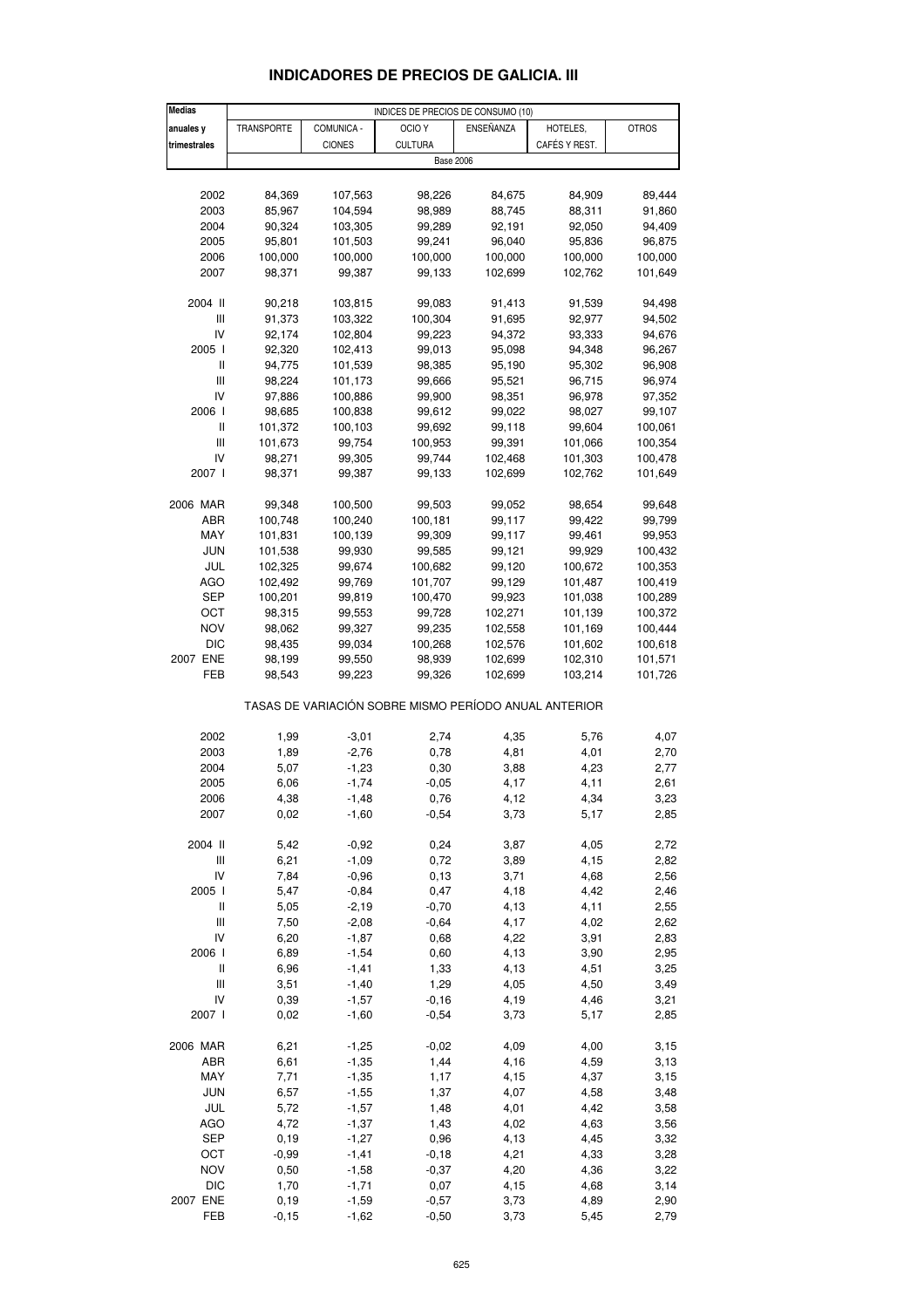| <b>INDICADORES DE SALARIOS DE GALICIA</b> |
|-------------------------------------------|
|-------------------------------------------|

| <b>Medias</b>                      |                      | <b>COSTE SALARIAL</b>                                 |                              |                          |              |                                              | <b>SALARIOS</b> |         |       |
|------------------------------------|----------------------|-------------------------------------------------------|------------------------------|--------------------------|--------------|----------------------------------------------|-----------------|---------|-------|
| anuales y                          | POR TRABAJADOR Y MES |                                                       | POR HORA EFECTIVA DE TRABAJO |                          |              | INCREMENTO SALARIAL PACTADO EN CONVENIO (11) |                 |         |       |
| trimestrales                       | <b>TOTAL</b>         | <b>ORDINARIO</b>                                      | <b>TOTAL</b>                 | <b>ORDINARIO</b>         | <b>TOTAL</b> | AGRIC.                                       | CONST.          | INDUST. | SERV. |
|                                    |                      | €                                                     |                              |                          |              |                                              | $\frac{0}{0}$   |         |       |
|                                    |                      |                                                       |                              |                          |              |                                              |                 |         |       |
|                                    |                      |                                                       |                              |                          |              |                                              |                 |         |       |
| 2002                               | 1.242,07             | 1.092,09                                              | 8,84                         | 7,77                     | 4,00         | 3,26                                         | 3,71            | 4,73    | 3,65  |
| 2003                               | 1.271,54             | 1.112,80                                              | 9,11                         | 7,97                     | 3,88         | 2,94                                         | 4,85            | 3,87    | 3,33  |
| 2004                               | 1.290,09             | 1.124,28                                              | 9,30                         | 8,10                     | 3,96         | 4,04                                         | 4,77            | 4,07    | 3,38  |
| 2005                               | 1.318,12             | 1.140,96                                              | 9,56                         | 8,27                     | 4,39         | 3,98                                         | 4,71            | 4,49    | 4,10  |
| 2006                               | 1.378,20             | 1.201,58                                              | 10,15                        | 8,84                     | 4,08         | 3,30                                         | 3,71            | 4,67    | 3,85  |
| 2007                               |                      |                                                       |                              | $\overline{\phantom{a}}$ | 2,85         | 2,49                                         | 2,99            | 2,77    | 2,90  |
|                                    |                      |                                                       |                              |                          |              |                                              |                 |         |       |
| 2004 II                            | 1.252,05             | 1.126,25                                              | 8,80                         | 7,91                     | 3,22         | 2,63                                         | 0,00            | 3,66    | 3,04  |
| $\ensuremath{\mathsf{III}}\xspace$ | 1.272,99             | 1.124,25                                              | 9,50                         | 8,39                     | 3,22         | 2,63                                         | 0,00            | 3,57    | 3,05  |
| IV                                 | 1.391,20             | 1.121,49                                              | 10,19                        | 8,22                     | 3,34         | 4,80                                         | 3,61            | 3,39    | 3,08  |
| 2005                               | 1.260,17             | 1.136,29                                              | 9,02                         | 8,13                     | 3,55         | 2,45                                         | 3,50            | 3,46    | 3,66  |
| $\ensuremath{\mathsf{II}}$         | 1.274,29             | 1.137,76                                              | 8,78                         | 7,84                     | 3,52         | 2,44                                         | 3,50            | 3,46    | 3,57  |
| $\ensuremath{\mathsf{III}}\xspace$ | 1.303,63             | 1.142,73                                              | 9,90                         | 8,67                     | 3,52         | 2,44                                         | 3,50            | 3,45    | 3,59  |
| IV                                 | 1.434,38             | 1.147,05                                              | 10,53                        | 8,42                     | 3,39         | 2,59                                         | 3,19            | 3,44    | 3,55  |
| 2006                               | 1.313,78             | 1.196,13                                              | 9,12                         | 8,30                     | 3,22         | 2,61                                         | 3,12            | 3,06    | 3,60  |
| $\,$ $\,$ $\,$ $\,$                | 1.335,84             | 1.192,16                                              | 9,68                         | 8,64                     | 3,27         | 2,61                                         | 3,12            | 3,22    | 3,58  |
| $\mathsf{III}$                     | 1.366,23             | 1.211,45                                              | 10,57                        | 9,37                     | 3,78         | 2,61                                         | 3,12            | 4,60    | 3,66  |
| ${\sf IV}$                         | 1.496,93             | 1.206,58                                              | 11,21                        | 9,04                     | 3,78         | 2,79                                         | 3,17            | 4,55    | 3,69  |
| 2007 l                             |                      |                                                       |                              |                          | 2,85         | 2,49                                         | 2,99            | 2,77    | 2,90  |
|                                    |                      |                                                       |                              |                          |              |                                              |                 |         |       |
| 2006 FEB                           |                      |                                                       |                              |                          | 3,23         | 2,67                                         | 3,12            | 3,11    | 3,64  |
| MAR                                |                      |                                                       |                              |                          | 3,22         | 2,61                                         | 3,12            | 3,06    | 3,60  |
| ABR                                |                      |                                                       |                              |                          | 3,23         | 2,61                                         | 3,12            | 3,06    | 3,61  |
| MAY                                |                      |                                                       |                              | $\overline{\phantom{a}}$ | 3,24         | 2,61                                         | 3,12            | 3,11    | 3,58  |
|                                    |                      |                                                       |                              |                          |              |                                              |                 |         |       |
| <b>JUN</b>                         |                      |                                                       |                              |                          | 3,27         | 2,61                                         | 3,12            | 3,22    | 3,58  |
| JUL                                |                      |                                                       |                              | $\overline{\phantom{a}}$ | 3,30         | 2,61                                         | 3,12            | 3,25    | 3,62  |
| AGO                                |                      |                                                       |                              | $\blacksquare$           | 3,30         | 2,61                                         | 3,12            | 3,25    | 3,62  |
| <b>SEP</b>                         |                      |                                                       |                              |                          | 3,78         | 2,61                                         | 3,12            | 4,60    | 3,66  |
| OCT                                |                      |                                                       |                              | $\overline{\phantom{a}}$ | 3,77         | 2,64                                         | 3,17            | 4,56    | 3,65  |
| <b>NOV</b>                         |                      |                                                       |                              | $\blacksquare$           | 3,77         | 2,75                                         | 3,17            | 4,55    | 3,65  |
| <b>DIC</b>                         |                      |                                                       |                              |                          | 3,78         | 2,79                                         | 3,17            | 4,55    | 3,69  |
| 2007 ENE                           |                      |                                                       |                              |                          | 2,85         | 2,49                                         | 2,99            | 2,77    | 2,90  |
|                                    |                      | TASAS DE VARIACIÓN SOBRE MISMO PERÍODO ANUAL ANTERIOR |                              |                          |              |                                              |                 |         |       |
|                                    |                      |                                                       |                              |                          |              |                                              |                 |         |       |
| 2002                               | 3,63                 | 3,00                                                  | 4,96                         | 4,40                     |              |                                              |                 |         |       |
| 2003                               | 2,37                 | 1,90                                                  | 3,08                         | 2,67                     |              |                                              |                 |         |       |
| 2004                               | 1,46                 | 1,03                                                  | 2,06                         | 1,54                     |              |                                              |                 |         |       |
| 2005                               | 2,17                 | 1,48                                                  | 2,82                         | 2,10                     |              |                                              |                 |         |       |
| 2006                               | 4,56                 | 5,31                                                  | 6,15                         | 6,93                     |              |                                              |                 |         |       |
| 2007                               |                      |                                                       |                              |                          |              |                                              |                 |         |       |
|                                    |                      |                                                       |                              |                          |              |                                              |                 |         |       |
| 2004 II                            | 1,40                 | 0,92                                                  | 1,27                         | 0,64                     |              |                                              |                 |         |       |
| $\ensuremath{\mathsf{III}}\xspace$ | 1,26                 | 0,98                                                  | 0,11                         | $-0,24$                  |              |                                              |                 |         |       |
| IV                                 | 1,74                 | 1,26                                                  | 4,62                         | 4,18                     |              |                                              |                 |         |       |
| 2005                               | 1,29                 | 0,99                                                  | 3,80                         | 3,44                     |              |                                              |                 |         |       |
| $\ensuremath{\mathsf{II}}$         | 1,78                 | 1,02                                                  | $-0,23$                      | $-0,88$                  |              |                                              |                 |         |       |
| $\mathsf{III}$                     | 2,41                 | 1,64                                                  | 4,21                         | 3,34                     |              |                                              |                 |         |       |
| IV                                 | 3,10                 | 2,28                                                  | 3,34                         | 2,43                     |              |                                              |                 |         |       |
| 2006 l                             | 4,25                 | 5,27                                                  | 1,11                         | 2,09                     |              |                                              |                 |         |       |
| Ш                                  | 4,83                 | 4,78                                                  | 10,25                        | 10,20                    |              |                                              |                 |         |       |
| $\mathsf{III}$                     | 4,80                 | 6,01                                                  | 6,77                         | 8,07                     |              |                                              |                 |         |       |
| IV                                 | 4,36                 | 5,19                                                  | 6,46                         | 7,36                     |              |                                              |                 |         |       |
| 2007 l                             |                      |                                                       |                              |                          |              |                                              |                 |         |       |
|                                    |                      |                                                       |                              |                          |              |                                              |                 |         |       |
| 2006 FEB                           |                      |                                                       |                              |                          |              |                                              |                 |         |       |
| <b>MAR</b>                         |                      |                                                       |                              |                          |              |                                              |                 |         |       |
| ABR                                |                      |                                                       |                              |                          |              |                                              |                 |         |       |
| MAY                                |                      |                                                       |                              |                          |              |                                              |                 |         |       |
|                                    |                      |                                                       |                              |                          |              |                                              |                 |         |       |
| <b>JUN</b>                         |                      |                                                       |                              |                          |              |                                              |                 |         |       |
| JUL                                |                      |                                                       |                              |                          |              |                                              |                 |         |       |
| <b>AGO</b>                         |                      |                                                       |                              |                          |              |                                              |                 |         |       |
| <b>SEP</b>                         |                      |                                                       |                              |                          |              |                                              |                 |         |       |
| OCT                                |                      |                                                       |                              |                          |              |                                              |                 |         |       |
| <b>NOV</b>                         |                      |                                                       |                              |                          |              |                                              |                 |         |       |
| <b>DIC</b>                         |                      |                                                       |                              |                          |              |                                              |                 |         |       |
| 2007 ENE                           |                      |                                                       |                              |                          |              |                                              |                 |         |       |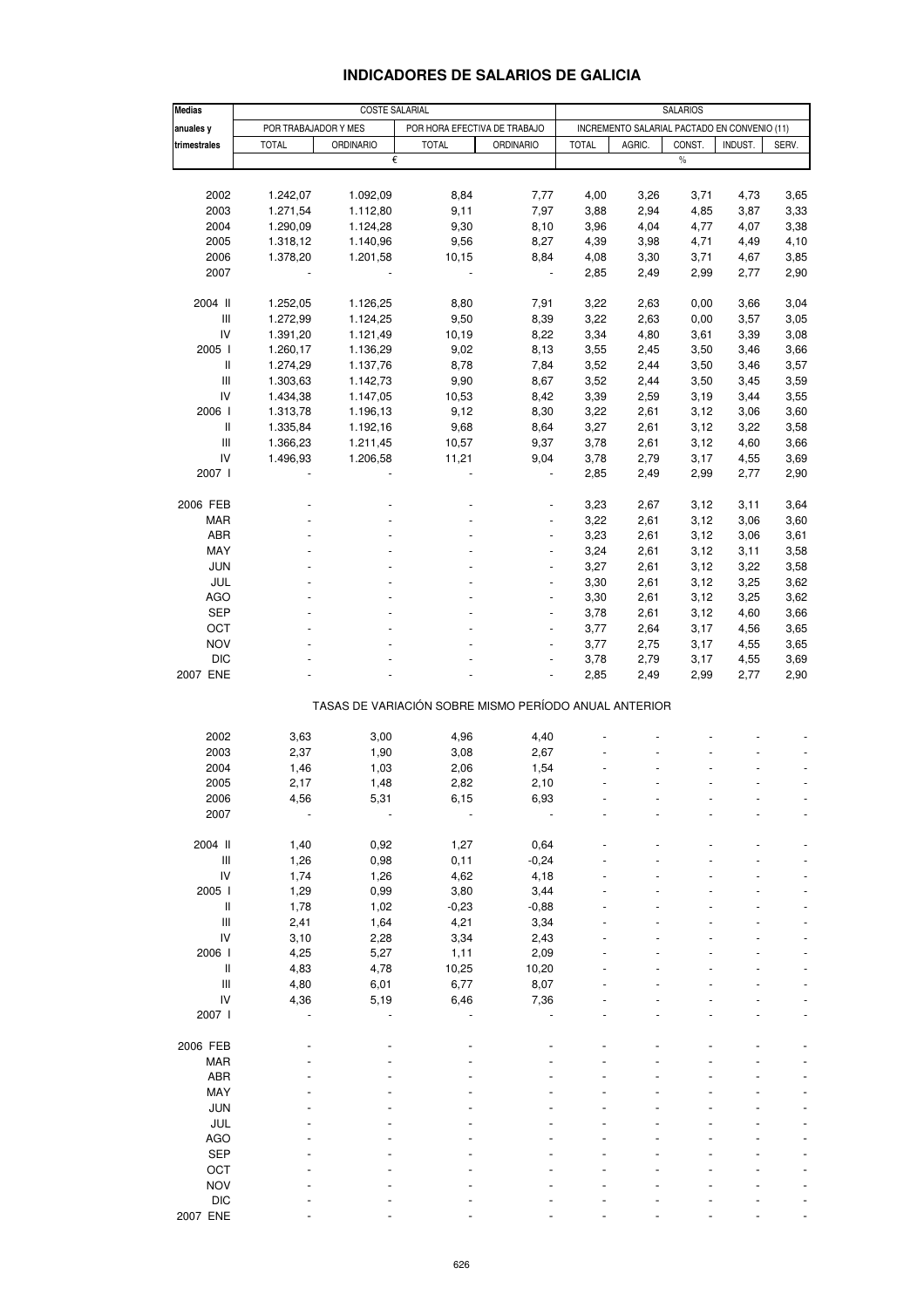| <b>INDICADORES MONETARIOS Y FINANCIEROS DE GALICIA</b> |  |  |
|--------------------------------------------------------|--|--|
|--------------------------------------------------------|--|--|

| <b>Medias</b>                    | CRÉDITOS Y DEPÓSITOS DEL SISTEMA BANCARIO |               |                                                       |                        | HIPOTECAS INMOBILIARIAS   |                |  |
|----------------------------------|-------------------------------------------|---------------|-------------------------------------------------------|------------------------|---------------------------|----------------|--|
| anuales y                        | <b>CRÉDITOS</b>                           |               | <b>DEPÓSITOS</b>                                      |                        | FINCAS RÚSTICAS Y URBANAS |                |  |
| trimestrales                     | S.PRIVADO                                 | S.PÚBLICO     |                                                       | S.PÚBLICO<br>S.PRIVADO |                           | <b>IMPORTE</b> |  |
|                                  |                                           | Millones de € |                                                       |                        | NÚMERO<br>Unidades        | Miles de €     |  |
|                                  |                                           |               |                                                       |                        |                           |                |  |
| 2001                             | 22.569,81                                 | 1.414,83      | 25.640,30                                             | 1.072,98               | 3.216                     | 241.933        |  |
|                                  |                                           |               |                                                       |                        |                           |                |  |
| 2002                             | 26.049,74                                 | 1.271,85      | 28.116,12                                             | 1.174,48               | 3.924                     | 300.411        |  |
| 2003                             | 28.925,01                                 | 1.358,90      | 30.177,81                                             | 1.273,51               | 4.596                     | 390.874        |  |
| 2004                             | 33.404,53                                 | 1.249,40      | 32.415,47                                             | 1.465,30               | 5.454                     | 522.751        |  |
| 2005                             | 40.825,10                                 | 1.214,42      | 33.262,86                                             | 1.696,73               | 5.378                     | 628.324        |  |
| 2006                             | 49.491,45                                 | 1.201,39      | 35.497,59                                             | 2.091,67               | 5.427                     | 747.122        |  |
|                                  |                                           |               |                                                       |                        |                           |                |  |
| 2004 l                           | 31.659,79                                 | 1.300,83      | 31.252,71                                             | 1.371,28               | 6.064                     | 554.177        |  |
| Ш                                | 32.917,31                                 | 1.251,93      | 32.332,94                                             | 1.509,93               | 5.532                     | 528.701        |  |
| Ш                                | 33.842,73                                 | 1.208,71      | 32.780,63                                             | 1.529,83               | 5.024                     | 518.437        |  |
| IV                               | 35.198,30                                 | 1.236,14      | 33.295,59                                             | 1.450,15               | 5.195                     | 489.691        |  |
| 2005 l                           | 36.756,85                                 | 1.259,13      | 34.326,63                                             | 1.499,91               | 5.484                     | 596.651        |  |
| Ш                                | 40.131,38                                 | 1.211,98      | 32.283,36                                             | 1.624,61               | 5.553                     | 619.163        |  |
| Ш                                | 42.062,46                                 | 1.188,04      | 32.763,97                                             | 1.700,29               | 5.068                     | 615.418        |  |
| IV                               | 44.349,70                                 | 1.198,53      | 33.677,49                                             | 1.962,12               | 5.409                     | 682.066        |  |
| 2006 l                           | 46.523,21                                 | 1.187,41      | 34.324,37                                             | 1.936,96               | 5.664                     | 713.759        |  |
| $\sf II$                         |                                           |               |                                                       |                        |                           |                |  |
|                                  | 49.812,39                                 | 1.194,27      | 35.713,77                                             | 1.978,13               | 5.730                     | 772.027        |  |
| Ш                                | 52.138,76                                 | 1.222,48      | 36.454,63                                             | 2.359,92               | 5.222                     | 744.626        |  |
| IV                               |                                           |               |                                                       |                        | 5.092                     | 758.075        |  |
|                                  |                                           |               |                                                       |                        |                           |                |  |
| 2006 ENE                         |                                           |               |                                                       |                        | 6.341                     | 737.450        |  |
| FEB                              |                                           |               |                                                       |                        | 5.059                     | 592.278        |  |
| <b>MAR</b>                       |                                           |               |                                                       |                        | 5.591                     | 811.549        |  |
| ABR                              |                                           |               |                                                       |                        | 5.129                     | 642.734        |  |
| MAY                              |                                           |               |                                                       |                        | 5.838                     | 806.144        |  |
| JUN                              | L,                                        |               |                                                       | ÷,                     | 6.222                     | 867.204        |  |
| JUL                              |                                           |               |                                                       |                        | 4.653                     | 642.960        |  |
| AGO                              |                                           |               |                                                       |                        | 5.458                     | 825.247        |  |
| SEP                              |                                           |               |                                                       | ÷,                     | 5.556                     | 765.672        |  |
| OCT                              |                                           |               |                                                       |                        | 5.479                     | 758.293        |  |
|                                  |                                           |               |                                                       |                        |                           |                |  |
| <b>NOV</b>                       |                                           |               |                                                       |                        | 5.532                     | 892.943        |  |
| <b>DIC</b>                       |                                           |               |                                                       |                        | 4.264                     | 622.988        |  |
|                                  |                                           |               | TASAS DE VARIACIÓN SOBRE MISMO PERÍODO ANUAL ANTERIOR |                        |                           |                |  |
|                                  |                                           |               |                                                       |                        |                           |                |  |
| 2001                             | 14,76                                     | $-0,85$       | 8,78                                                  | 6,57                   | 0,05                      | 12,04          |  |
| 2002                             | 15,42                                     | $-10,11$      | 9,66                                                  | 9,46                   | 22,02                     | 24,17          |  |
| 2003                             | 11,04                                     | 6,84          | 7,33                                                  | 8,43                   | 17,12                     | 30,11          |  |
| 2004                             | 15,49                                     | $-8,06$       | 7,41                                                  | 15,06                  | 18,66                     | 33,74          |  |
| 2005                             | 22,21                                     | $-2,80$       | 2,61                                                  | 15,79                  | $-1,38$                   | 20,20          |  |
| 2006                             | 24,82                                     | $-1,50$       | 7,16                                                  | 30,06                  | 0,90                      | 18,91          |  |
|                                  |                                           |               |                                                       |                        |                           |                |  |
| 2004 l                           | 16,08                                     | $-0,95$       | 4,96                                                  | 7,92                   | 43,92                     | 63,89          |  |
| Ш                                | 14,96                                     | $-15,96$      | 7,34                                                  | 15,06                  | 27,10                     | 41,49          |  |
| Ш                                |                                           |               |                                                       |                        |                           |                |  |
|                                  | 15,00                                     | $-8,05$       | 9,84                                                  | 15,21                  | 8,45                      | 27,57          |  |
| IV                               | 15,92                                     | $-6,21$       | 7,51                                                  | 22,55                  | 0,17                      | 9,97           |  |
| 2005 l                           | 16,10                                     | $-3,21$       | 9,84                                                  | 9,38                   | $-9,57$                   | 7,66           |  |
| $\label{eq:1} \pmb{\mathsf{II}}$ | 21,92                                     | $-3,19$       | $-0,15$                                               | 7,60                   | 0,37                      | 17,11          |  |
| Ш                                | 24,29                                     | $-1,71$       | $-0,05$                                               | 11,14                  | 0,88                      | 18,71          |  |
| IV                               | 26,00                                     | $-3,04$       | 1,15                                                  | 35,30                  | 4,12                      | 39,28          |  |
| 2006 l                           | 26,57                                     | $-5,70$       | $-0,01$                                               | 29,14                  | 3,28                      | 19,63          |  |
| Ш                                | 24,12                                     | $-1,46$       | 10,63                                                 | 21,76                  | 3,19                      | 24,69          |  |
| Ш                                | 23,96                                     | 2,90          | 11,26                                                 | 38,79                  | 3,05                      | 21,00          |  |
| IV                               |                                           |               |                                                       |                        | $-5,87$                   | 11,14          |  |
|                                  |                                           |               |                                                       |                        |                           |                |  |
| 2006 ENE                         |                                           |               |                                                       |                        | 15,69                     | 26,63          |  |
| FEB                              |                                           |               |                                                       |                        | $-6,63$                   | $-0,27$        |  |
|                                  |                                           |               |                                                       |                        |                           |                |  |
| <b>MAR</b>                       |                                           |               |                                                       |                        | 0,70                      | 32,24          |  |
| ABR                              |                                           |               |                                                       |                        | $-7,97$                   | 4,13           |  |
| MAY                              |                                           |               |                                                       |                        | 7,30                      | 35,23          |  |
| <b>JUN</b>                       |                                           |               |                                                       |                        | 10,24                     | 34,63          |  |
| JUL                              |                                           |               |                                                       |                        | 8,21                      | 17,05          |  |
| <b>AGO</b>                       |                                           |               |                                                       |                        | 5,63                      | 28,83          |  |
| SEP                              |                                           |               |                                                       |                        | $-3,15$                   | 16,65          |  |
| ОСТ                              |                                           |               |                                                       |                        | 8,90                      | 12,04          |  |
| <b>NOV</b>                       |                                           |               |                                                       |                        | $-7,69$                   | 22,39          |  |
| <b>DIC</b>                       |                                           |               |                                                       |                        | $-18,06$                  | $-2,62$        |  |